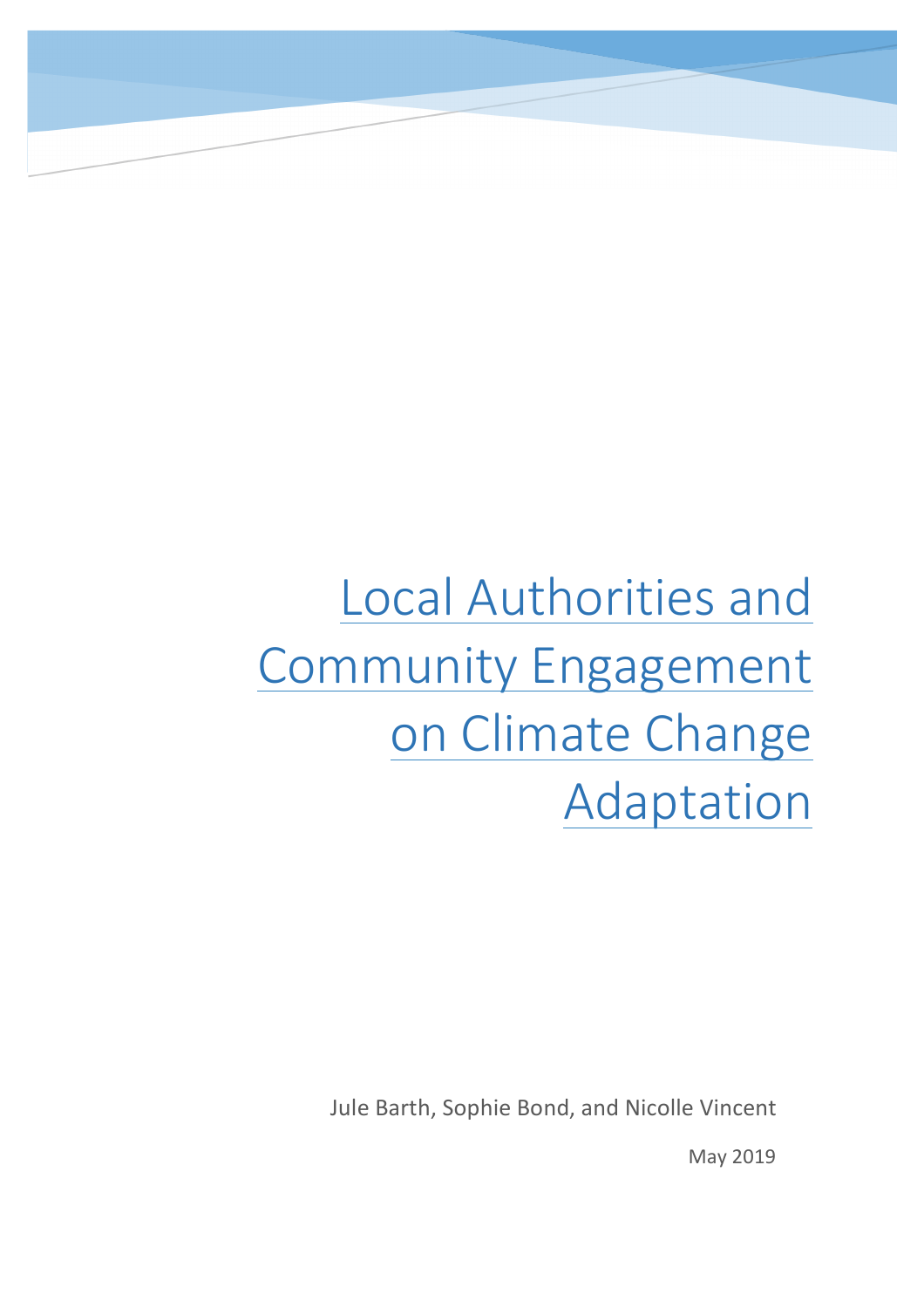# Acknowledgements:

This project has been funded by the Deep South National Science Challenge, under the Impacts and Implications funding stream. It forms part of the Climate Adaptation, Vulnerability and Community Wellbeing project (or Climate Adaptive Communities for short). This project was led by Associate **Professor Janet Stephenson**, director of the Centre for Sustainability at the University of Otago. Other research team members include:

- Dr Sophie Bond, Te Iho Whenua/School of Geography, University of Otago
- Dr Caroline Orchiston, Centre for Sustainability, University of Otago
- Dr Amanda Thomas, School of Geography, Environment and Earth Sciences, Victoria University of Wellington
- Dr Gradon Diprose, Manaaki Whenua, Landcare Research, Wellington
- Dr Wendy Saunders, GNS Science, New Zealand
- Dr Nicholas Cradock-Henry, Manaaki Whenua, Landcare Research, Lincoln
- A team of postgraduate students from Otago, Jule Barth, Nicolle Vincent, Charlotta Heyd, Rachael Laurie-Fendall, Josh Rochford Barber; and from Victoria University of Wellington, Katy Simons and Alex Hill.

For correspondence: Dr Sophie Bond, sophie.bond@otago.ac.nz or Associate Professor Janet Stephenson, janet.stephenson@otago.ac.nz

## To cite this report:

Barth, J., Bond, S. and Vincent, N., (2019) *Local Authorities and Community Engagement on Climate Change Adaptation, Centre for Sustainability, University of Otago.* 







**THE DEEP SOUTH** 

Te Kōmata o Te Tonga



This work is licensed under a Creative Commons Attribution-NonCommercial-NoDerivatives 4.0 International License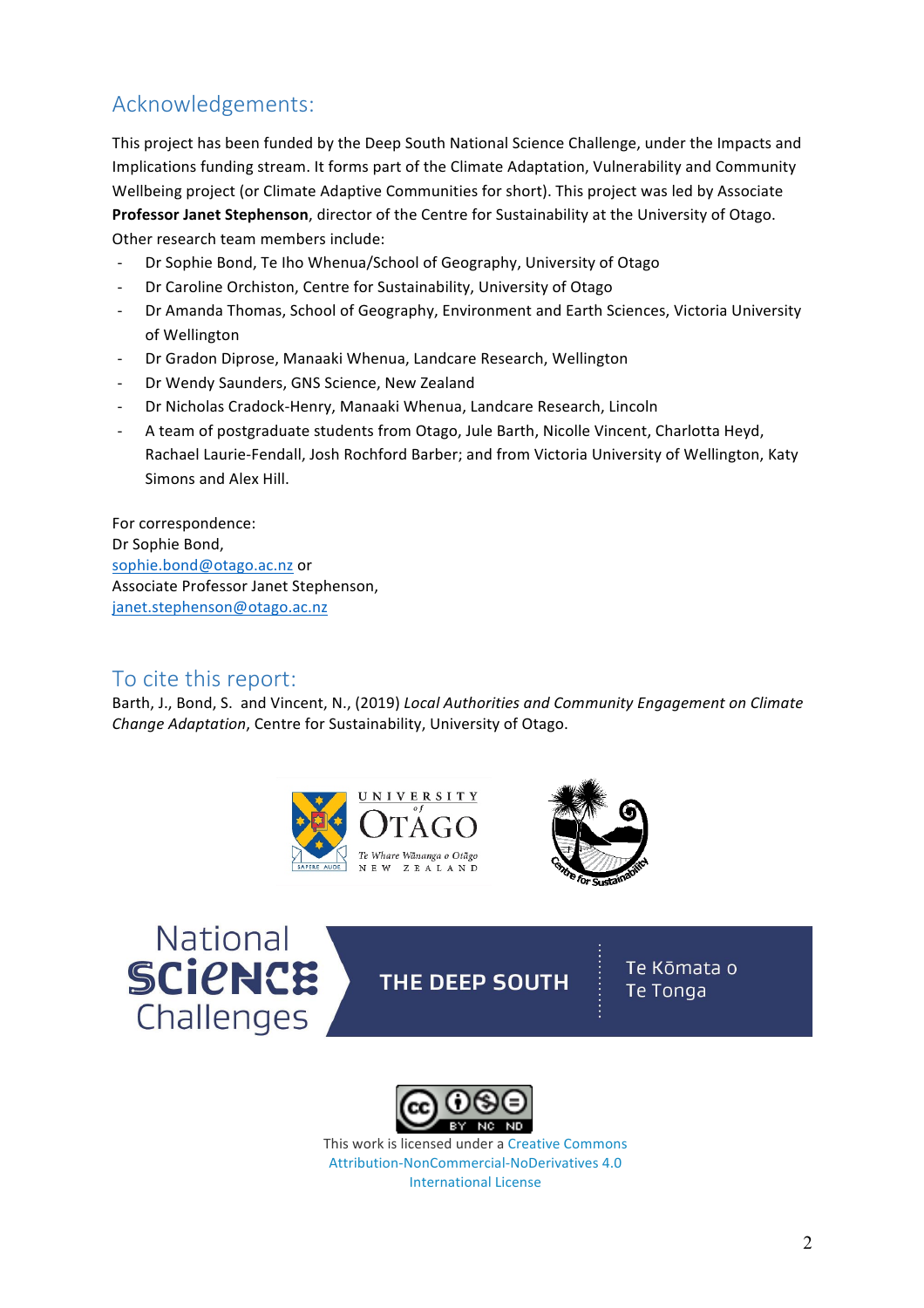## Executive Summary

This report explores how regional and territorial authorities in Aotearoa New Zealand currently understand their role in climate adaptation, to what extent they are currently fulfilling that role, and how they engage with their communities – particularly those that are more susceptible to harm. The findings are based on 13 key informant interviews conducted with representatives from local authorities across Aotearoa New Zealand that are facing extreme exposure to the effects of climate change, focusing in particular on sea level rise and increased frequency and intensity of storm events.

Local authorities are aware of the immensity of the challenge that climate change presents for Aotearoa New Zealand, but there is a general sense of uncertainty that emerged through the research, summarised in the following points:

- Research participants indicated a sense that Central Government must work to clarify roles and responsibilities for adaptation in order for responses to climate change effects to be more co-ordinated and therefore fairer.
- Local Authorities require more funding than they currently have access to in order to develop and implement effective policy responses, and participants suggested that this ought to come at least in part, from Central Government.
- The nature of climate science provides a barrier to effective policy response and community engagement.
- More knowledge is required about the potential localised impacts of climate change for effective policy to be developed.
- While several local authorities are working hard to engage with their communities in novel ways that allow for open debate and discussion and focus on building relationships, many also rely heavily on submissions in the policy process and public meetings to understand the wants and needs of their communities. This is perceived as inadequate by most participants and is often due to resource limitations.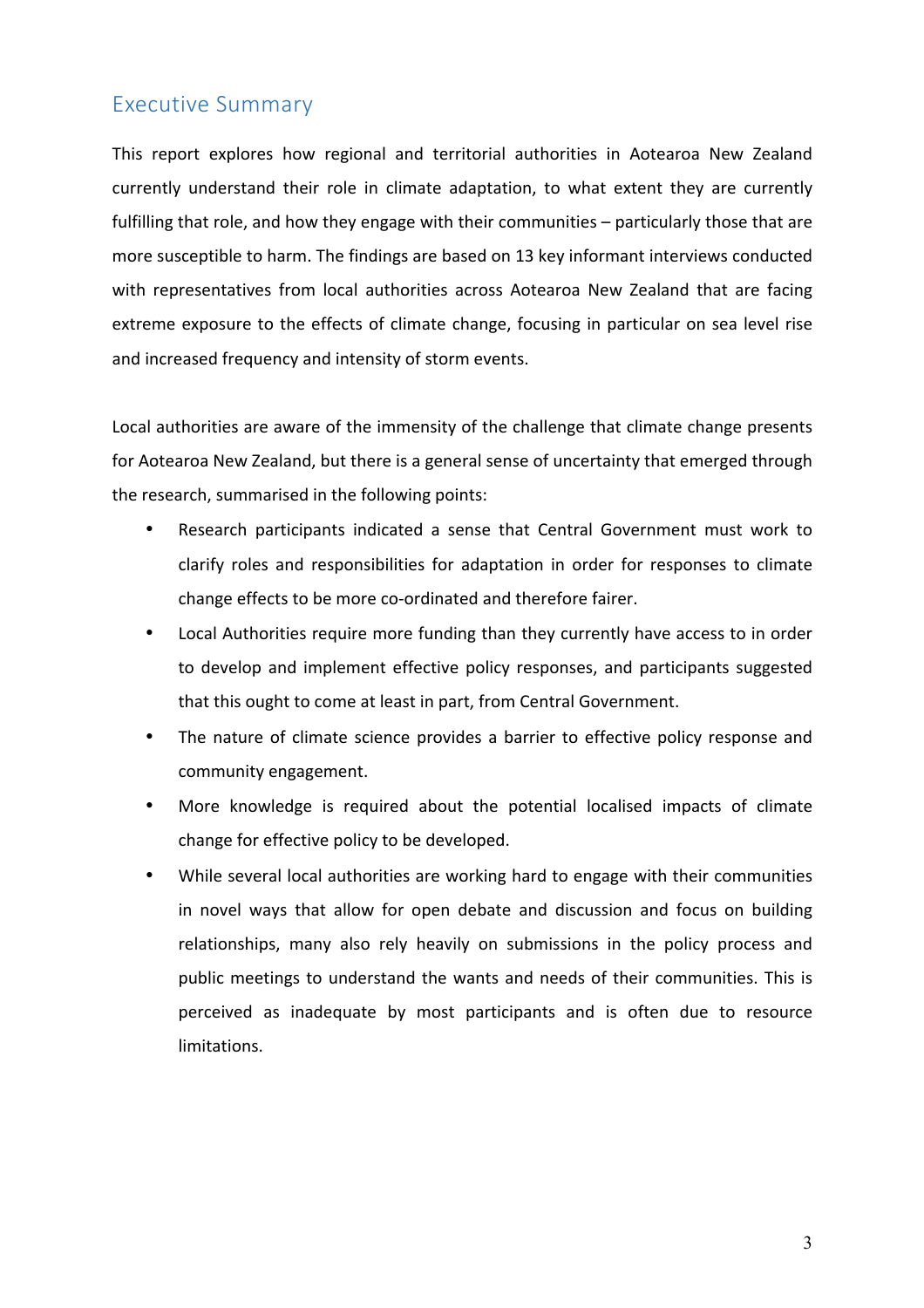# Table of Contents

| 1.                         |                                      |                                                                     |  |
|----------------------------|--------------------------------------|---------------------------------------------------------------------|--|
| 2.                         |                                      |                                                                     |  |
| 3.<br>3.1.<br>3.2.         |                                      |                                                                     |  |
| 4.<br>4.1.<br>4.2.<br>4.3. |                                      |                                                                     |  |
| 5.<br>5.1.                 | 5.1.1.<br>5.1.2.                     |                                                                     |  |
| 5.2.                       | 5.1.3.<br>5.2.1.                     |                                                                     |  |
| 5.3.                       | 5.2.2.<br>5.3.1.<br>5.3.2.<br>5.3.3. | Barriers and Challenges to Policy Development and Implementation 23 |  |
|                            | 5.3.4.<br>5.3.5.                     |                                                                     |  |
| 6.<br>7.                   |                                      |                                                                     |  |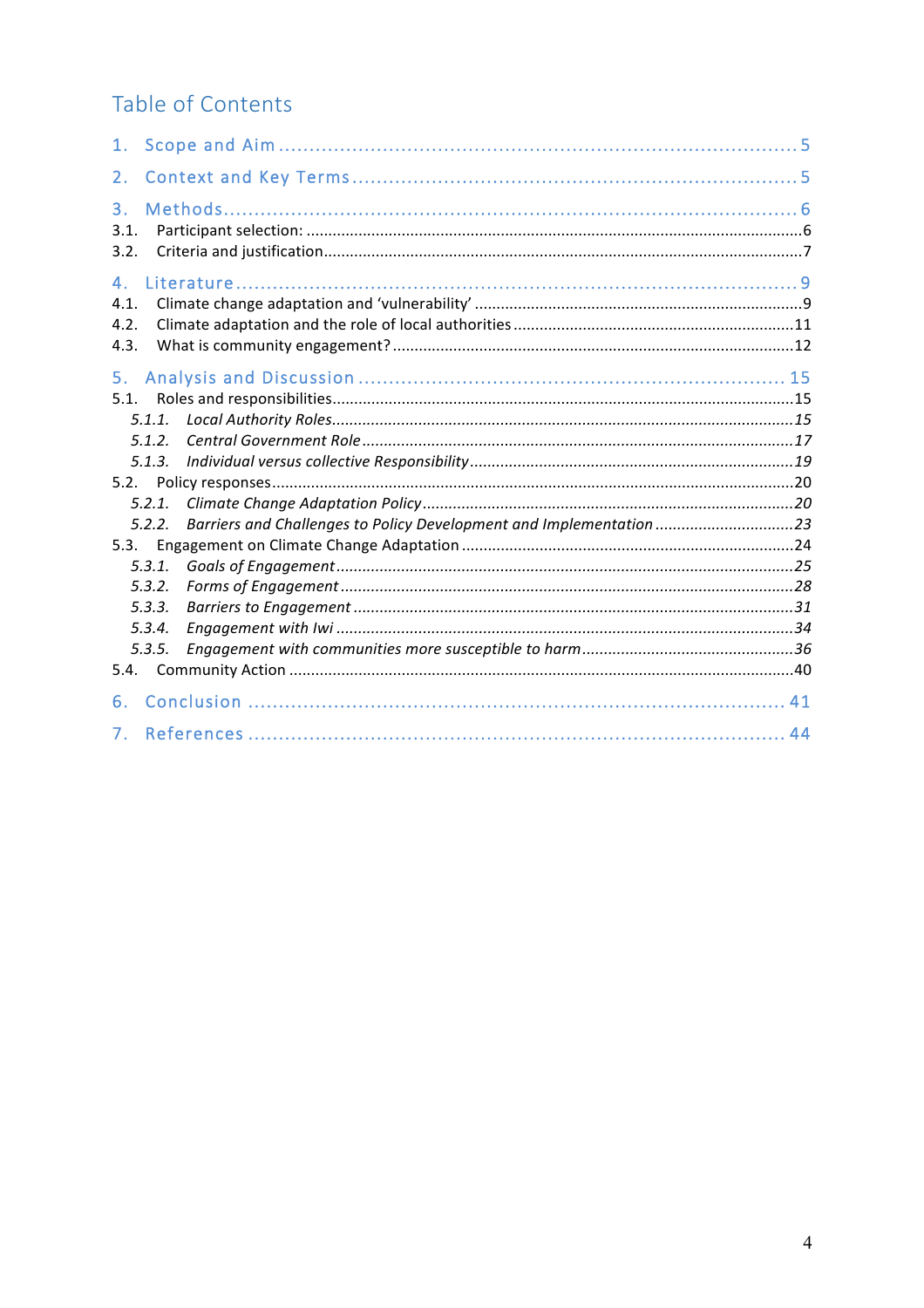## 1. Scope and Aim

This study is situated within the Climate-Adaptive Communities research project that seeks to explore climate adaptation of communities exposed to the impacts of increased sea level rise and flooding in Aotearoa New Zealand. This project is funded by the Deep South National Science Challenge.

This part of the project focuses on how regional and territorial authorities currently understand their role in climate adaptation, to what extent they are currently fulfilling that role, and how they engage with their communities, particularly those that are more susceptible to harm.

## 2. Context and Key Terms

In the context of climate change, the IPCC has articulated a common framework to clarify that risk "arises from the interaction of hazards, exposure, and vulnerability" (Stephenson et al, 2017, p5). As this study focuses on how Councils in highly exposed locations engage on climate adaptation issues with 'vulnerable' communities, it is important to identify what we mean by 'vulnerability' and 'exposure', and to briefly explore what is already known about this broad topic.

## *'Exposure'*

Exposure can be understood as "[t]he presence of people, livelihoods, species or ecosystems, environmental functions, services, resources, infrastructure, or economic, social or cultural assets in places and settings that could be adversely affected" (IPCC, 2014, p5) by impacts associated with climate change.

#### *Vulnerability*

Vulnerability can be understood as "[t]he conditions determined by physical, social, economic, and environmental factors or processes which increase the susceptibility of an individual, a community, assets or systems to the impacts of hazards" (UNISDR, 2015, p. 10) associated with climate change.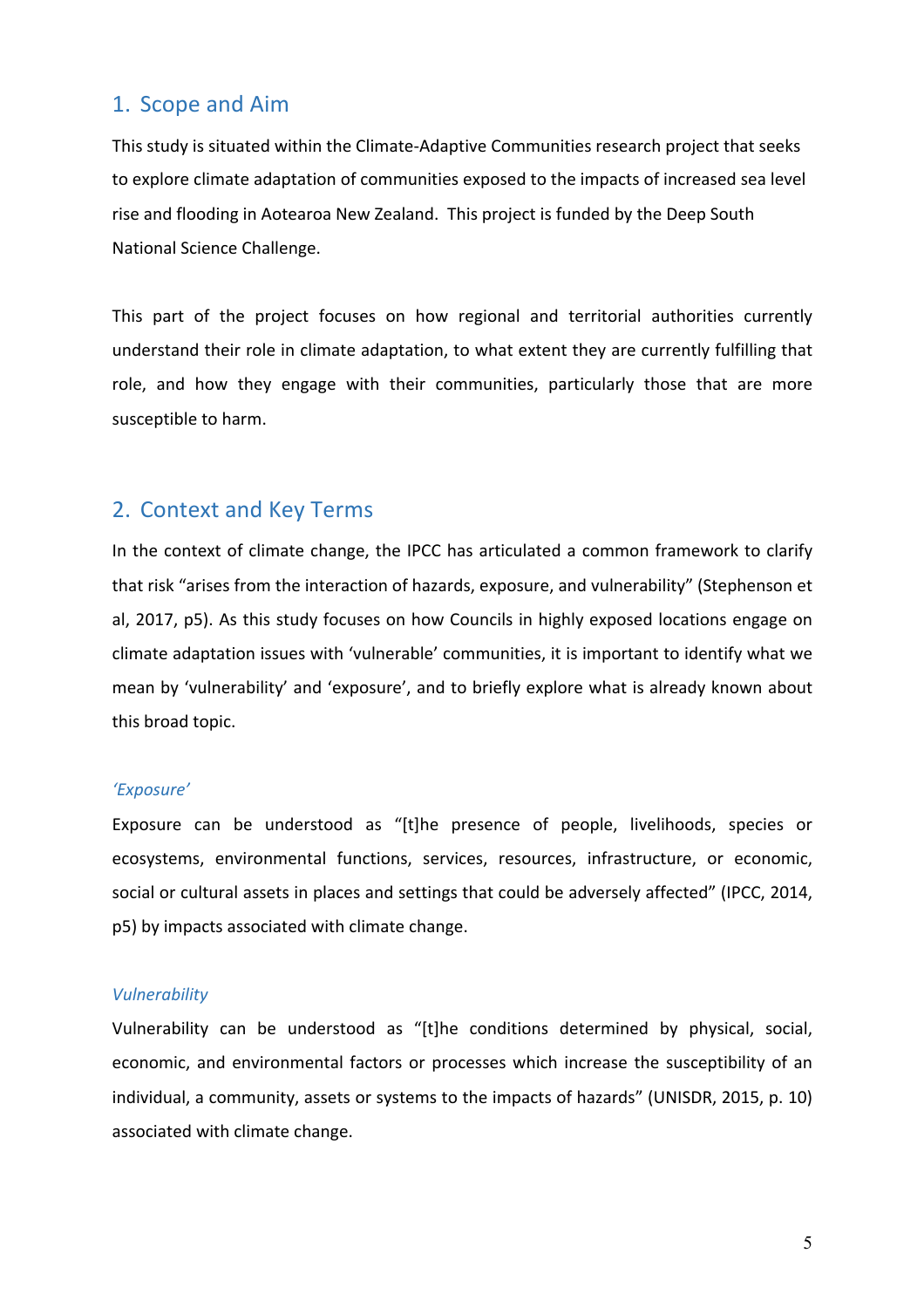These definitions suggest that equally exposed communities, households or individuals will nonetheless feel the effects of climate change differently, due to social, economic and cultural processes that shape inequalities already existing in society (IPCC, 2014). Section Four will outline the nuances of these brief definitions, as explored in existing literature.

## 3. Methods

This research draws on structured telephone interviews that were carried out with representatives from councils responsible for communities that have high exposure to the effects of climate change from both increased rainfall and intensity of storm events, and sea level rise (though these overlap in many locations in Aotearoa).

#### 3.1. Participant selection:

All local authorities in Aotearoa were assessed according to a broad set of selection criteria that aimed to include rural areas with exposure, unlike a number of existing assessments (e.g., Parliamentary Commissioner for the Environment (PCE), 2015; Bell et al, 2015).

It is important to note that 'exposure' is not the same as risk. 'Exposure' for the purposes of this study takes the definition adopted above, whereas risk is typically defined as: "The potential for consequences where something of value is at stake and where the outcome is uncertain, recognizing the diversity of values ... Risk results from the interaction of vulnerability, exposure, and hazard" (IPCC, 2014, p.5).

Criteria for selecting Local Authorities to interview were based on a wide range of academic work that has identified that the most high risk areas  $-$  the most 'exposed' areas  $-$  are those where coastal locations converge with low lying land and waterways or estuaries. In these environments the effects of rising sea level are most likely to converge with other effects of climate change to cause harm (PCE, 2015).

While the criteria used in this report only refer to height above mean high tide mark as a measure of exposure due to limited availability of data and time constraints, it is important to recognise the myriad of other factors that will affect the potential exposure of any given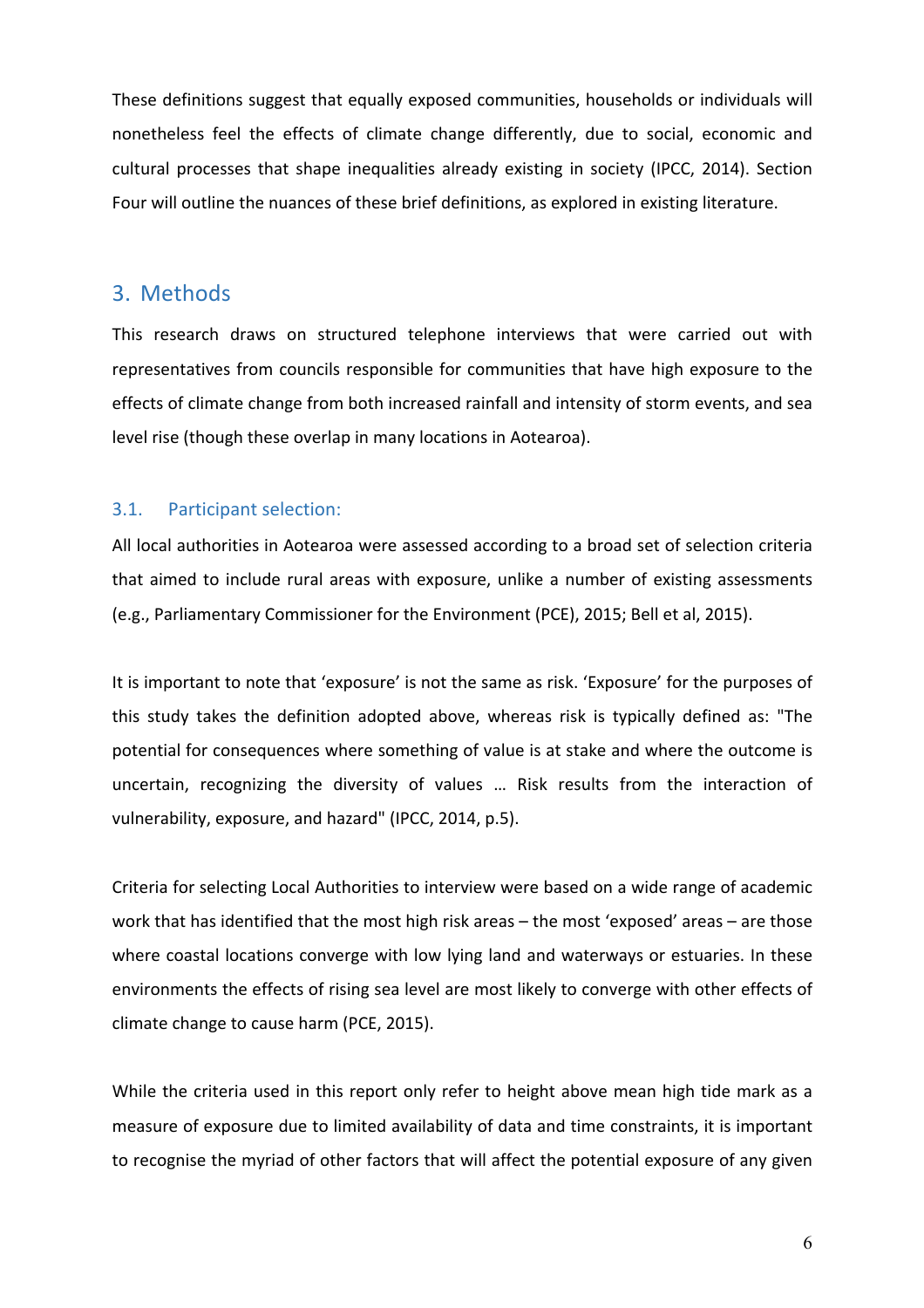location. These factors are listed by Stephenson et al (2017, p.6) and include: "The shape of the coastline and its exposure to swells; the physical makeup of the shore (e.g. rocks, sand dunes); the local hydrology (e.g. waterways and ponding areas); whether the land is sinking or rising; the interplay between sea level rise and ground water (water table) levels; and the existence of man-made infrastructure (e.g. sea walls, stormwater systems)".

## 3.2. Criteria and justification

Table 1 explains the criteria that were adopted and the method used to determine whether a council should be contacted for interview.

|                                            | <b>Description</b>                                                                            | <b>Method</b>                                                                                                                        |
|--------------------------------------------|-----------------------------------------------------------------------------------------------|--------------------------------------------------------------------------------------------------------------------------------------|
| Coastal                                    | Is the LA responsible for any coastal<br>land at all?                                         | Use of Google Maps and LA district<br>plans                                                                                          |
| Low Lying                                  | Does the LA have responsibility for<br>any settled land at less than 1.5m<br>above sea level? | PCE report 2015, NIWA material<br>informing the report, and<br>district/regional flood hazard<br>maps                                |
| <b>Estuaries/Waterways</b>                 | Are there any waterways or<br>estuarine environments near<br>settlements?                     | Google earth satellite view, LA<br>District plans                                                                                    |
| Floodplain                                 | Are any settlements located on a<br>floodplain?                                               | District plans setting out hazard<br>and flood management plans<br>identify significant floodplains                                  |
| <b>Recently affected by</b><br>storm event | Events that have been reported as<br>causing damage in 2015, 2016,<br>2017 or 2018            | media search using terms 'X<br>district' + storm damage + flood,<br>and considering articles/events<br>reported on over last 4 years |

|  |  |                                           |  |  |  | Table 1: Criteria used to determine the level of exposure for local authorities, and thus their |  |  |
|--|--|-------------------------------------------|--|--|--|-------------------------------------------------------------------------------------------------|--|--|
|  |  | selection for participation in the study. |  |  |  |                                                                                                 |  |  |

Local authorities were then categorised into high, medium and low exposure to the effects of climate change, depending on the combination of criteria they fulfill. These combinations can be seen in Table 2, where exposure to Sea Level Rise is organized according to the character of the majority of the land in the Local Authority area in a hierarchy of whether it is first, coastal, then low lying, and then areas recently affected by flood events. Likewise, flooding is organized according to whether there are, first significant waterways/estuaries, floodplains, then areas recently affected by flooding.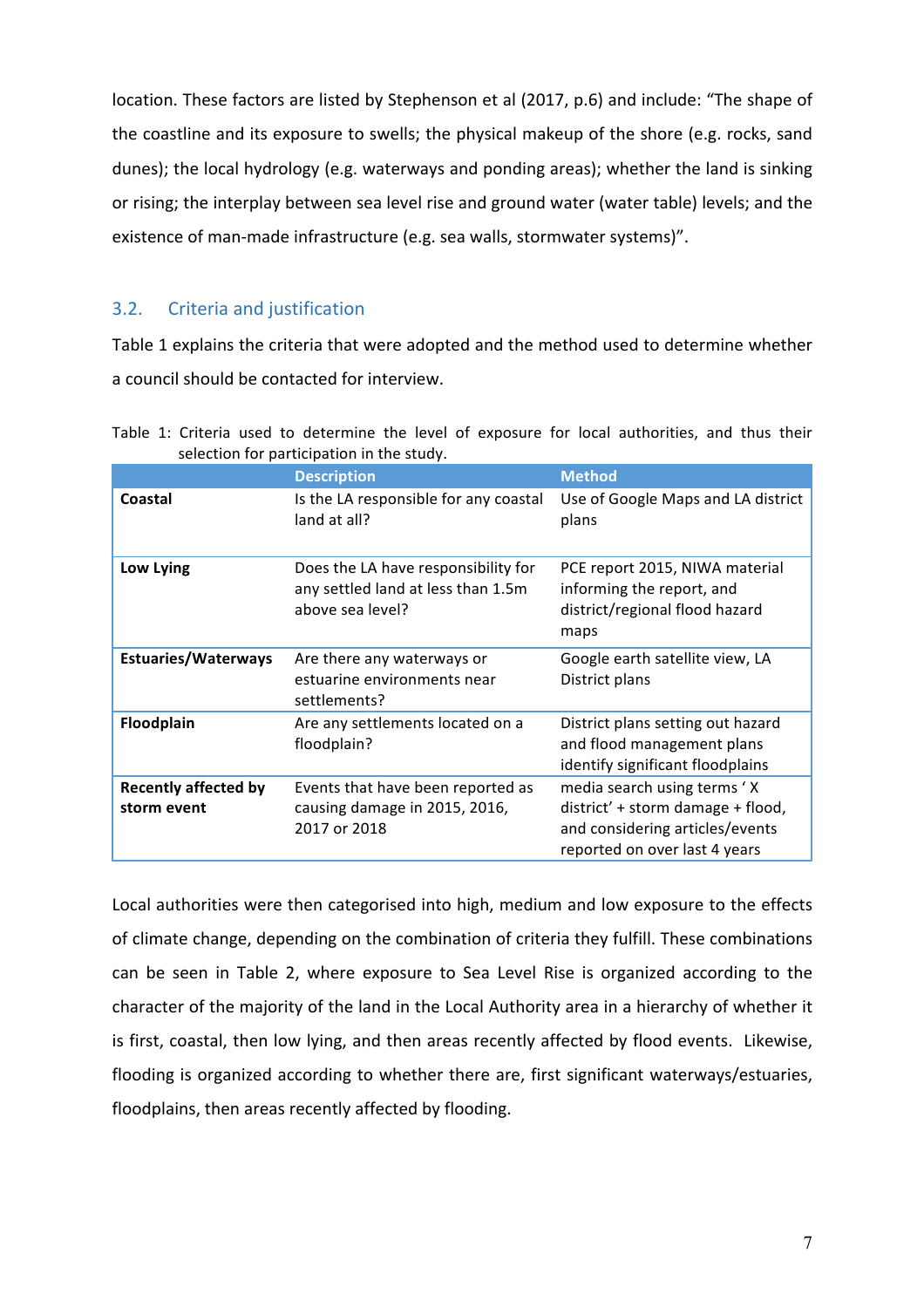Table 2: Degree to which local authorities are exposed according to criteria established

|               | <b>Sea Level Rise</b>                               | <b>Flooding</b>                                                   |
|---------------|-----------------------------------------------------|-------------------------------------------------------------------|
| High          | Coastal, low lying and recently<br>affected         | Waterway or estuary,<br>floodplain and recently<br>affected       |
| <b>Medium</b> | Coastal and recently affected                       | One of the two waterway or<br>floodplain and recently<br>affected |
| LOW           | Coastal and not recently<br>affected or not coastal | Either not recently affected or<br>no waterways or floodplains    |

Those LA's that appear in both of the 'high' columns, are characterised as facing extreme exposure, as they fulfill all criteria. According to these criteria, all of Aotearoa New Zealand's Regional Councils face high exposure, as well as just under a third of City Councils and a quarter of District Councils. These are listed below in Table 3.

Table 3: LAs with high exposure according to the application of criteria in the study.

| <b>City and District Councils (26% of total in</b><br><b>Aotearoa NZ))</b>                                                                                                                                                                                                                                         | <b>Regional Councils (all in Aotearoa NZ)</b>                                                                                                                                                                                                                    |
|--------------------------------------------------------------------------------------------------------------------------------------------------------------------------------------------------------------------------------------------------------------------------------------------------------------------|------------------------------------------------------------------------------------------------------------------------------------------------------------------------------------------------------------------------------------------------------------------|
| <b>Auckland Council</b><br>$\bullet$<br>Christchurch City Council<br>Clutha District Council<br>٠                                                                                                                                                                                                                  | Bay of Plenty Regional Council<br>٠<br><b>Environment Canterbury</b><br>Environment Southland                                                                                                                                                                    |
| Dunedin City Council<br>٠<br>Hauraki District Council<br>٠<br><b>Hutt City Council</b><br>٠<br>Kaipara District Council<br>٠<br>Marlborough District Council<br>$\bullet$<br>٠<br>Napier City Council<br>Opotiki District Council<br>٠<br>Rangitikei District Council<br>٠<br>Selwyn District Council<br>$\bullet$ | Greater Wellington Regional Council<br>٠<br>Hawkes Bay regional council<br>Horizons Regional Council<br>Northland Regional Council<br>٠<br>Otago Regional Council<br>Taranaki Regional Council<br>Waikato Regional Council<br><b>West Coast Regional Council</b> |
| <b>Tasman District Council</b><br>٠<br><b>Timaru District Council</b><br>٠<br><b>Waikato District Council</b><br>$\bullet$<br>Waimakariri District Council<br>٠<br>Waitaki District Council<br>٠<br><b>Westland District Council</b><br>٠                                                                          |                                                                                                                                                                                                                                                                  |

Each of these  $TAs<sup>1</sup>$  was contacted to establish interest in the project, and to identify who was involved in developing climate change policy and/or carrying out community

 $1$  Dunedin City Council, Otago Regional Council, and Hutt City Council were excluded from these interviews because they were included as participants in the case studies that the wider project focused on. For further more detailed information about the approaches to climate change these Councils are taking, please see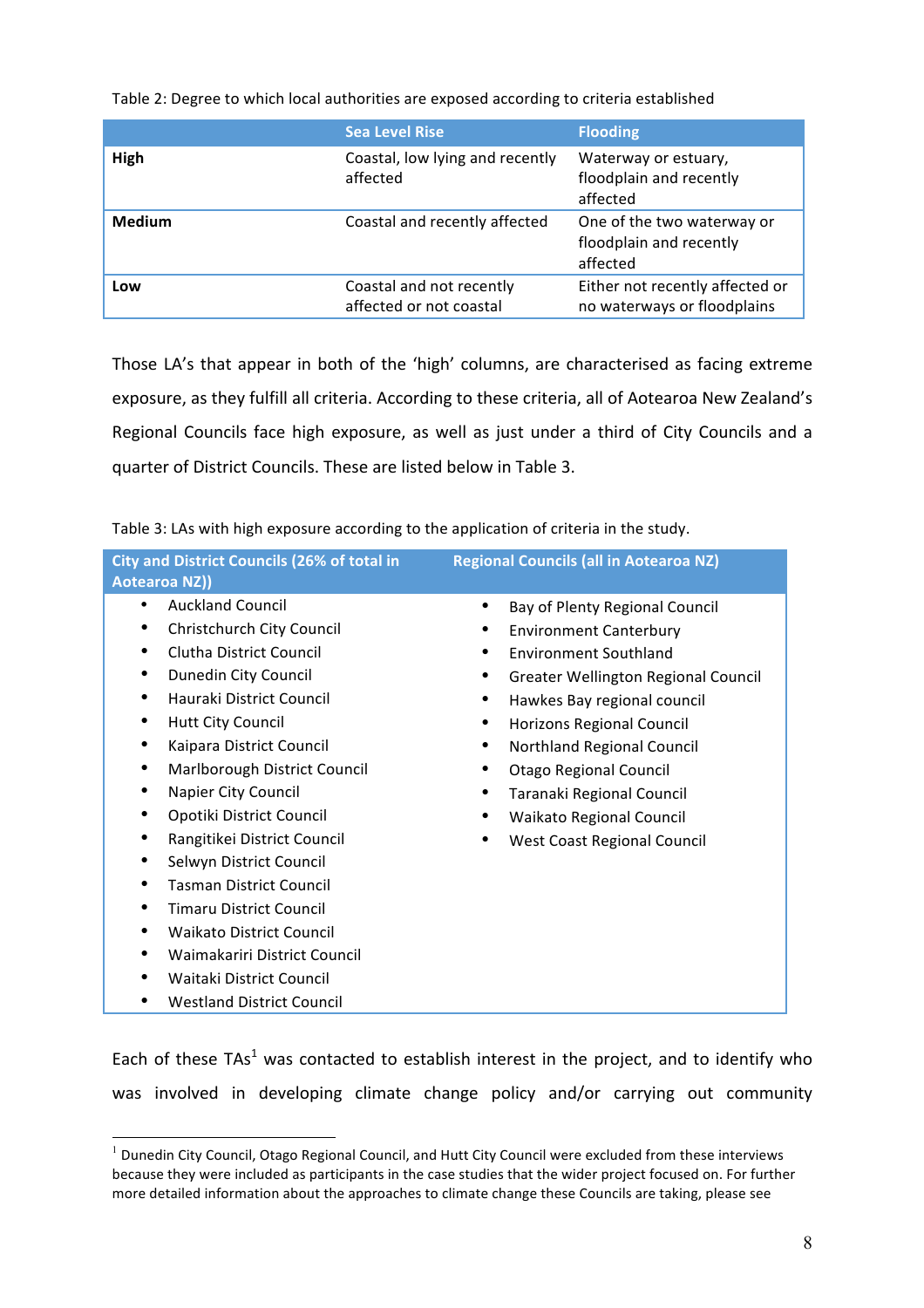engagement in the context of climate change policy or development and willing to be interviewed. Establishing contact with interviewees proved difficult, as phone lines were often busy, and requests to return calls went unanswered, as did emails. Those who did reply were interested in the project, but many were unable to find the time to conduct an interview or simply failed to reply after initial contact.

Ultimately 14 telephone interviews were conducted with 13 different local authorities, listed below (see Table 4). The patterns identified and discussed in the following report are therefore based on a relatively limited data set, and indicate potential wider patterns rather than patterns within all (or even most) highly exposed local authorities in Aotearoa New Zealand. Interviews were  $30 - 60$  minutes long, and recorded, transcribed and then analysed using qualitative coding processes with the aid of coding software, Nvivo.

| Table 4: Councils that participated in the research. |
|------------------------------------------------------|
|------------------------------------------------------|

| <b>City/District Councils (12% of total)</b> | <b>Regional Councils (55% of total)</b> |
|----------------------------------------------|-----------------------------------------|
| Christchurch City Council<br>٠               | Bay of Plenty Regional Council          |
| <b>Hastings District Council</b><br>٠        | Hawkes Bay Regional Council             |
| Hauraki District Council<br>٠                | <b>Horizons Regional Council</b>        |
| Marlborough District Council<br>٠            | Northland Regional Council              |
| New Plymouth District Council<br>٠           | Taranaki Regional Council               |
| Tauranga City Council                        | Waikato Regional Council                |
| Whakatane Regional Council<br>٠              |                                         |
|                                              |                                         |

## 4. Literature

<u>.</u>

The next sub-section provides a brief outline of key literature on climate change adaptation and 'vulnerability', before bringing that to a general discussion on the roles of local authorities in relation to climate adaptation. The third subsection then moves to discuss community engagement within climate change adaptation.

## 4.1. Climate change adaptation and 'vulnerability'

Adaptation refers to an ongoing process of adjusting to the felt and expected changes to the environment (Climate Change Adaptation Technical Working Group, 2017). It aims to

outputs for the project on the Deep South website (https://www.deepsouthchallenge.co.nz/projects/climateadaptation-vulnerability-and-community-well-being )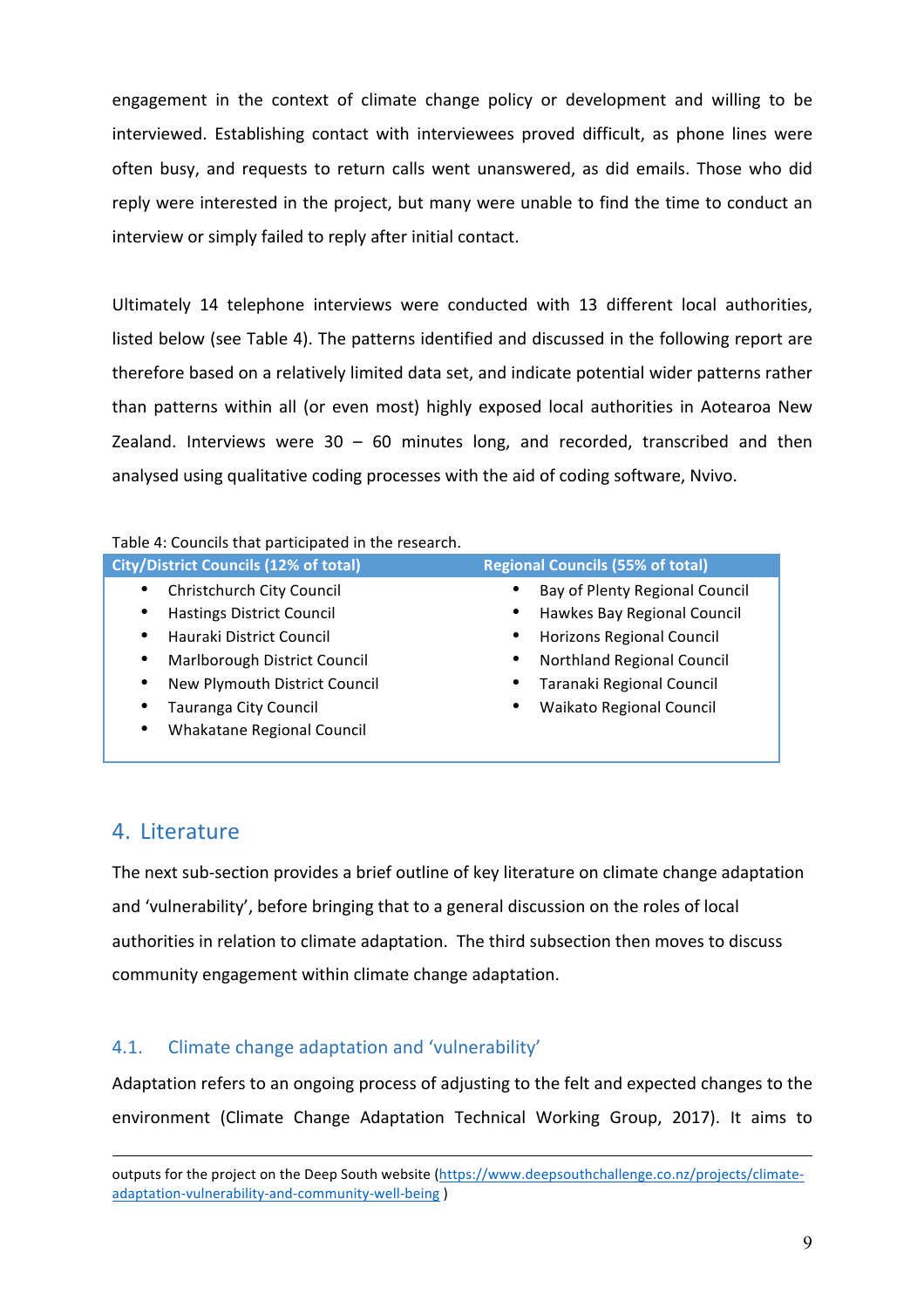minimise the impacts of climate change, reducing the vulnerability of our natural, built, economic, social and cultural systems by increasing their capacity for resilience (Britton et al., 2011; Climate Change Adaptation Technical Working Group, 2017; Rouse & Blackett, 2011; Vogel & Henstra, 2015). Climate adaptation projects do however, have the potential to perpetuate and exacerbate vulnerabilities (Sovacool, Linnér, & Goodsite, 2015). Historically in Aotearoa New Zealand adaptation has involved protection via sea walls and large flood control schemes. These adaptations have the potential to be maladaptive by giving communities a 'false sense of security', reducing flexibility, the ability to respond, and exposing communities to greater risk (Lawrence et al., 2015; Royal Society of New Zealand, 2017b).

Adaptation research has developed from a focus on policy approaches and linear processes of human response to climate change, to more nuanced and politicized discussions of the power relations and multifaceted processes that can be seen as 'adaptation'. For example, Erikson, Nightingale and Eakin (2015: 524) argue for adaptation to be "seen as part of the dynamics of societies rather than simply being a technical adjustment to biophysical change by society". This approach acknowledges that adaptation to change and uncertainty is an ongoing historical process necessitated by power relations in society, and therefore allows for deeper engagement with critical questions of justice (Erikson, Nightingale and Eakin, 2015; Orlove, 2009; Ribot, 2014). These authors therefore, consider that maladaptation is a very real danger. However, they suggest that what is considered successful adaptation is defined by existing power relations. What is considered adaptation by one group, may be maladaptation to another (Erikson, Nightingale and Eakin, 2015).

Vulnerability is a central concept in these bodies of work that recognise the role of existing inequalities in adaptation processes. The term 'vulnerability' is used to repoliticise adaptation discourses, drawing attention to the relationships between existing uneven distribution of different kinds of power and the unevenly distributed impacts of climate change (Erikson, Nightingale and Eakin, 2015; Forsyth, 2014; Ribot, 2014; Taylor, 2013). The political use the term can serve is therefore clear, but vulnerability as a concept has also been critiqued for its negative focus, and for framing people as passive victims (Campbell and Barnett, 2010; Cannon et al, 2003; Farbotko and Lazrus, 2012). Therefore, we follow

10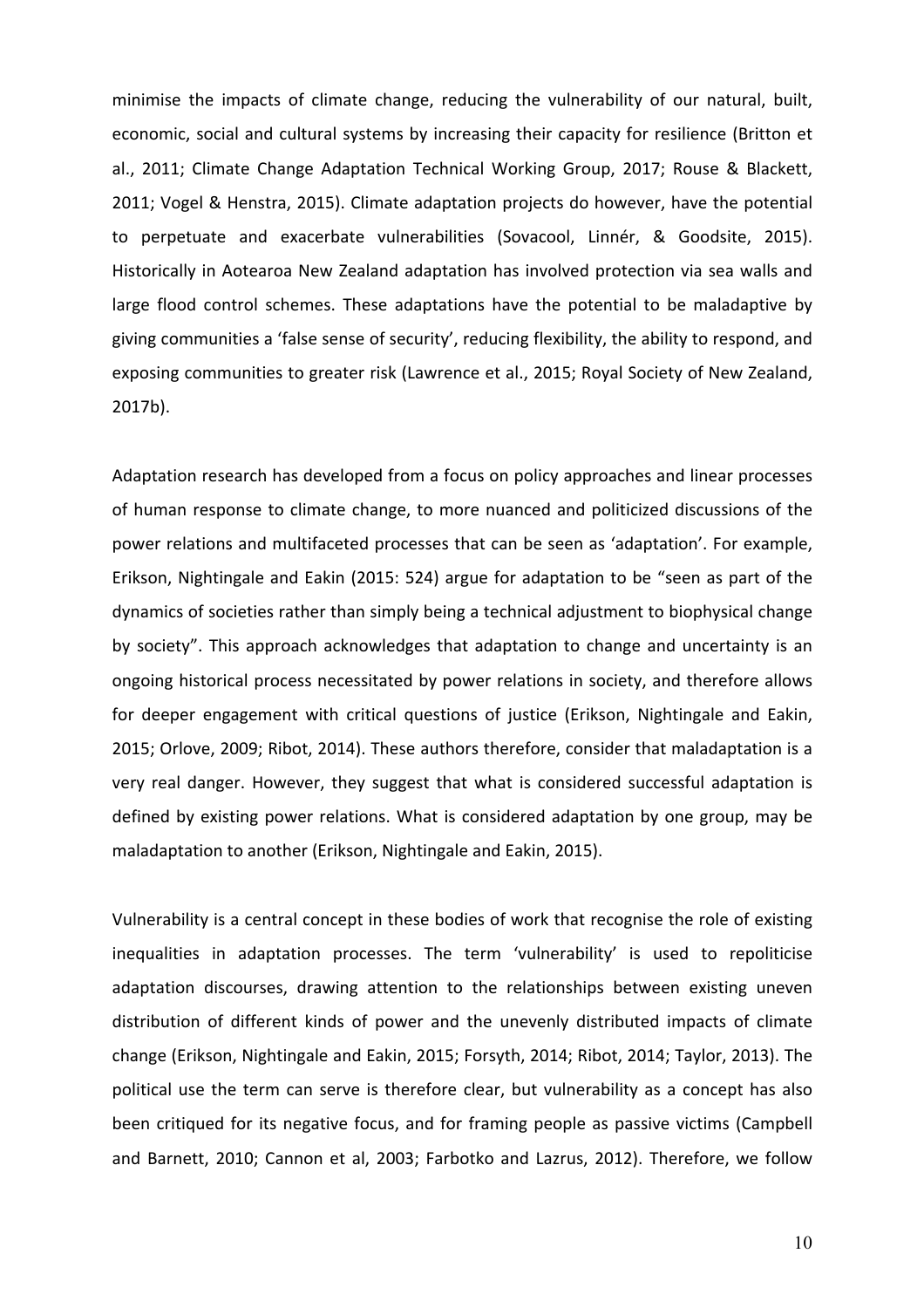Stephenson et al (2017) in framing vulnerability as *susceptibility* to harm in an effort to highlight that equally exposed communities might not be equally impacted by climate change effects, while simultaneously minimizing the negative connotations of 'vulnerability'.

In this context, a number of authors have suggested that improved engagement with communities will reduce the chance of adaptation becoming harmful (Bulkeley et al, 2014; Holland, 2017; Naess, 2013). These authors generally critique 'top down' approaches to adaptation that impose policy solutions from a central and often geographically and institutionally distant place. Such top down approaches have been critiqued for their tendency to ignore the specificities of place, using impractical technologies, little to no consultations, and therefore often creating resistance from local communities. Increased community engagement in this framing, is a part of a more 'bottom up' approach to adaptation that comes from communities, rather than policy-makers. The potential benefits of increased community engagement that have been identified in the literature include: consideration of a wider range of options for adaptation, reduction of risk of policy implementation failure, increased on-the-ground understanding of the impacts of climate change, and increased trust between government and communities (Bell, Lawrence, Allan, et al., 2017; PCE, 2015; Rouse & Blackett, 2011; van Aalsta, Cannon, & Burton, 2008)

However, there remain debates and unanswered questions about who is to engage with whom, on what issues, and on what terms. The sections below outline existing literature that explores some of these questions.

#### 4.2. Climate adaptation and the role of local authorities

Although the mandate for Councils' responsibility for adaptive actions in the context of climate change is not explicit, there are a range of ways in which more general obligations are implied. Regional and territorial councils are responsible for taking action to adapt to sea-level rise by identifying areas, potentially affected by coastal hazards over the next 100 plus years and managing these areas using a precautionary approach (Bell, Lawrence, Stephens, et al., 2017; PCE, 2015). This responsibility emerges through several pieces of legislation and is reinforced by a number of policy documents (see Table 5).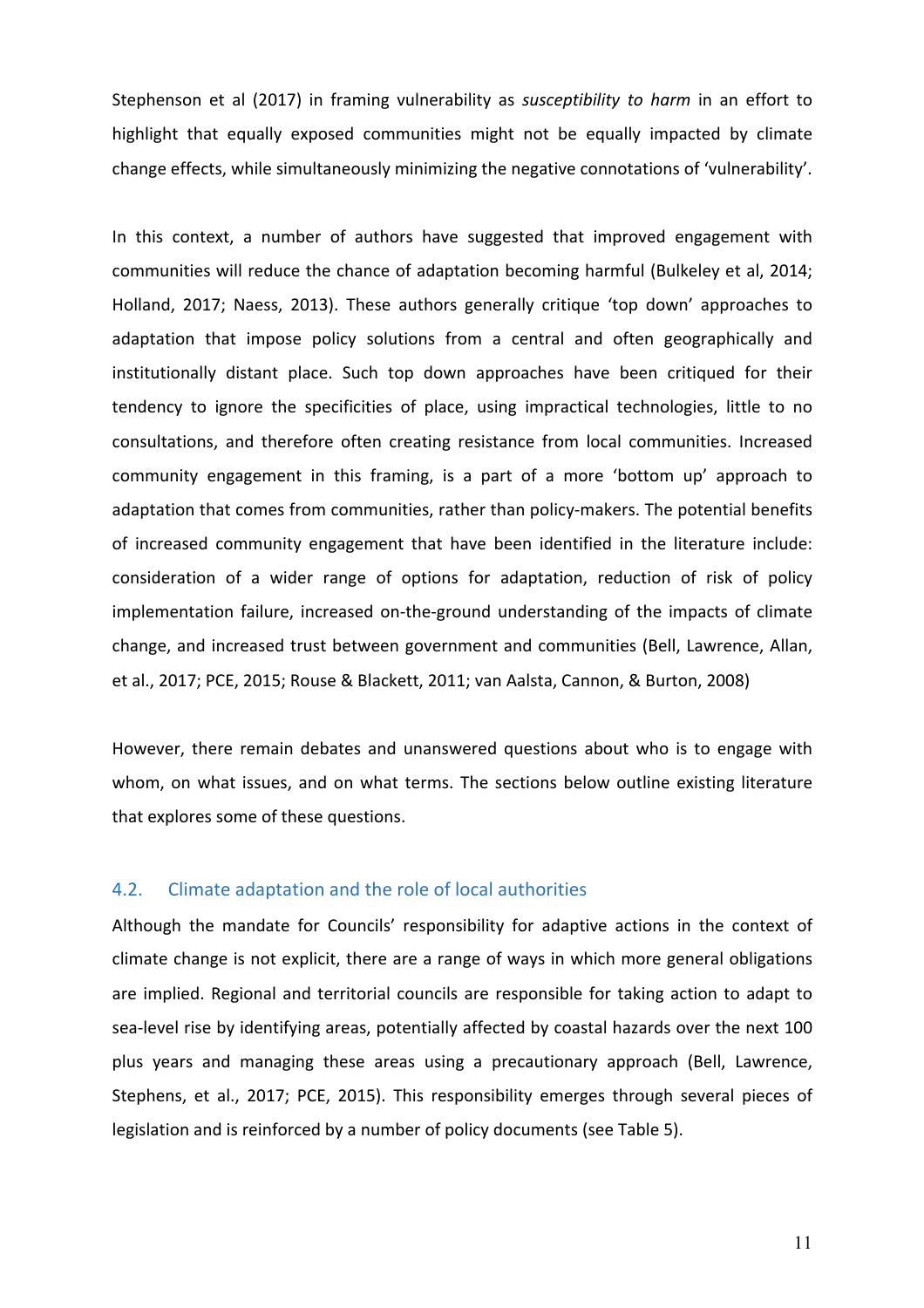Table 5: Legislative mandates through which Local Authorities can be interpreted to have a responsibility to provide adaptive measures in the context of climate change impacts.<sup>2</sup>

| Legislation                                                | Responsibilities                                                                                                                                                                                                         |
|------------------------------------------------------------|--------------------------------------------------------------------------------------------------------------------------------------------------------------------------------------------------------------------------|
| <b>The Resource</b><br><b>Management Act (RMA)</b><br>1991 | Regional and territorial councils are required to have a Regional Policy<br>statement outlining natural hazards and can advise District Councils on<br>managing land use for avoiding or mitigating hazards (MfE, 2008). |
|                                                            | Regional councils are responsible for the control of land uses below the<br>Mean High Water Spring (MHWS) out to the 12 nautical mile limit.                                                                             |
|                                                            | Regional councils have the ability to extinguish existing land use rights                                                                                                                                                |
|                                                            | City and district councils are responsible for land use above the MHWS.                                                                                                                                                  |
| <b>Local Government Act</b>                                | Councils must develop a Long-Term Plan (LTP) and 'provide an                                                                                                                                                             |
| (LGA) 2002                                                 | opportunity' for public participation in the decision-making process.                                                                                                                                                    |
|                                                            | LTPs are created every three years with a ten-year projection to                                                                                                                                                         |
|                                                            | encourage future planning (Rouse & Blackett, 2011)                                                                                                                                                                       |
| <b>New Zealand Coastal</b>                                 | Requires anyone "exercising powers or functions under the RMA to                                                                                                                                                         |
| <b>Policy Statement 2010</b>                               | have particular regard to the effects of climate change" (MfE, 2008, p.<br>14).                                                                                                                                          |
| 2017 guidance manual                                       | Emphasises the councils' responsibility to recognise and account for                                                                                                                                                     |
| for City Councils on                                       | coastal hazards, vulnerabilities and the potential consequences for                                                                                                                                                      |
| 'Coastal Risks and                                         | coastal margins.                                                                                                                                                                                                         |
| Climate Change'                                            |                                                                                                                                                                                                                          |

## 4.3. What is community engagement?

A number of oft-referenced frameworks for assessing participation in any context, can and have been utilized in the climate adaptation literature. As is suggested in the above sections, there are different kinds of engagement that have taken place. Serrau-Neumann et al (2015) draw our attention to the difference between what they call 'participation' and 'engagement'. In their understanding, public participation refers to 'episodic' relationships with communities, while 'engagement' indicates a longer term ongoing relationship. Serrau-Neumann et al (2015) focus on the former, and use the International Association for Public Participation (IAP2) framework to discuss the nature of participation in climate change issues across a number of Australian case studies. They, amongst others, find that these 'participation' initiatives can often be characterised as technocratic, 'top-down' and tokenistic, and that they tend towards the 'placation' stage of Arnstein's participation ladder (Arnstein, 1969; Hindmarsh and Matthews, 2008; Serrau-Neumann et al, 2015).

<sup>&</sup>lt;sup>2</sup> This table is derived from research conducted by Rachael Laurie-Fendall through a summer scholarship at the Centre for Sustainability, University of Otago, which is also a part of the wider Deep South National Science Challenge funded project that this report is part of.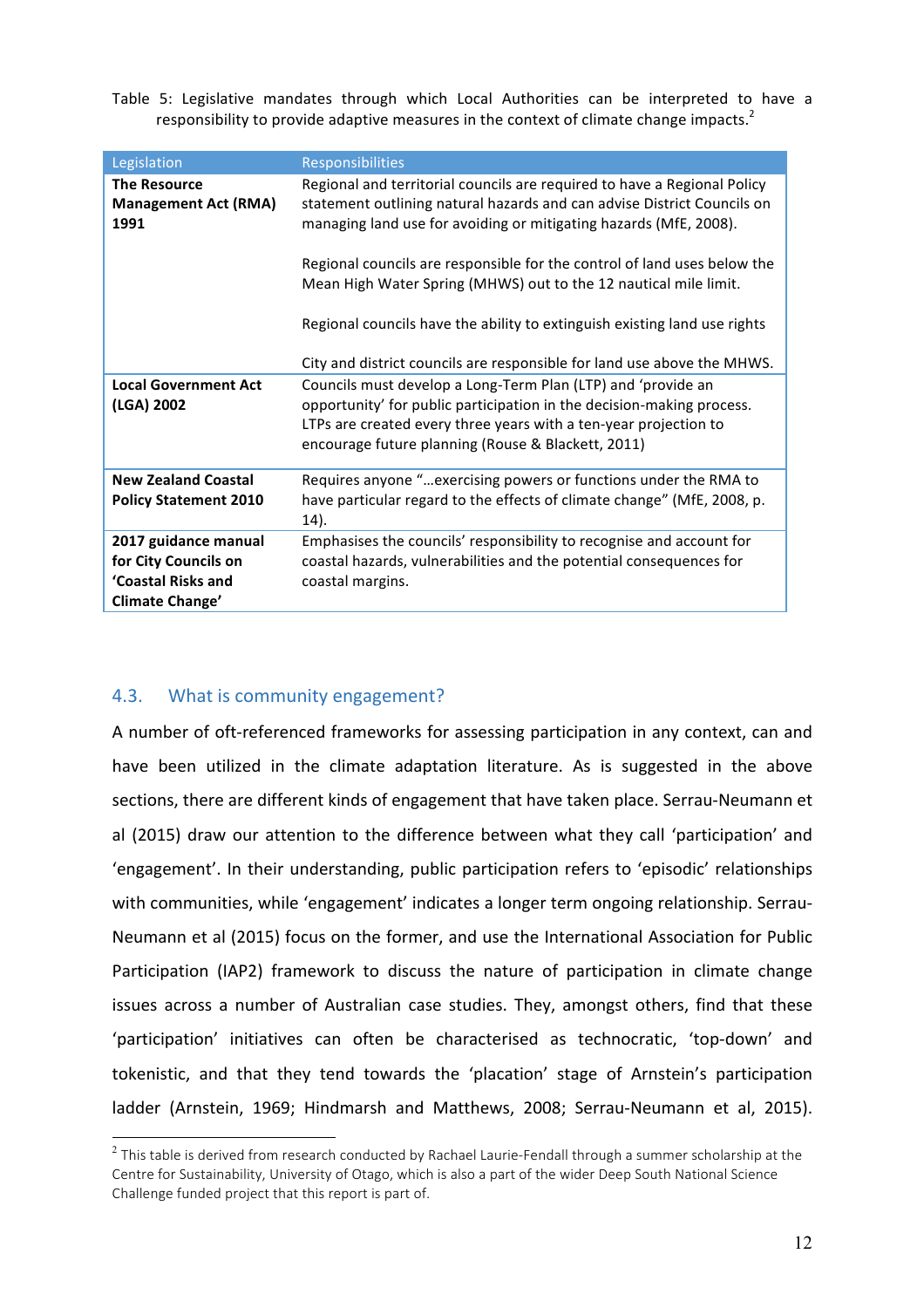These authors are critical of such 'top down' approaches and suggest that engagement or participation must be moved closer to the 'partnership' stage of the ladder. Such frameworks might be useful in describing episodic participation, but there appears to be no academic work on what role the latter form of engagement that involves longer term relationships, might play in successful climate adaptation. There is also a question as to how to understand, frame and/or theorise such engagement.

Alongside this work that is interested in 'levels' or 'kinds' of participation, is a body of work that is more focused on systems of (in)justice that shapes who participates and how. Distributive justice is a central concept in this particular area of climate adaptation literature. For distributive justice to be achieved, policies and initiatives must be designed to address the needs of the most vulnerable in society first, in order to redistribute benefits (Marino and Ribot, 2012; Paavola and Adger, 2006). However, Bulkeley, Edwards and Fuller (2014: 917) suggest that identifying the most vulnerable in an urban context is a complex task and that this means "that interventions and discourses intended to act on climate change may produce new forms of vulnerability and risk for marginal groups".

However distributive justice is only one dimension of achieving climate justice, or 'fair' adaptation. Holland (2017) and Bulkeley et al (2014) both draw on the concept of procedural justice to explore engagement between different groups in the context of climate adaptation. Procedural justice refers to questions "who should take decisions over what, by what means and on whose behalf" (Bulkeley et al, 2014: 917). The central argument made by authors exploring procedural (in)justice in climate adaptation, is that involvement in the procedures of developing policy and implementing initiatives must be just, in order for those policies and initiatives to have just outcomes (Few, Brown, and Tompkins, 2007). There is an extensive body of literature that explores who has been both included and excluded, focusing on environmental management contexts. These patterns are broadly repeated in climate change adaptation initiatives and policy making procedures. However, climate change presents a particular set of challenges that has generated a range of responses from policy makers to the expectation of ensuring public participation.

13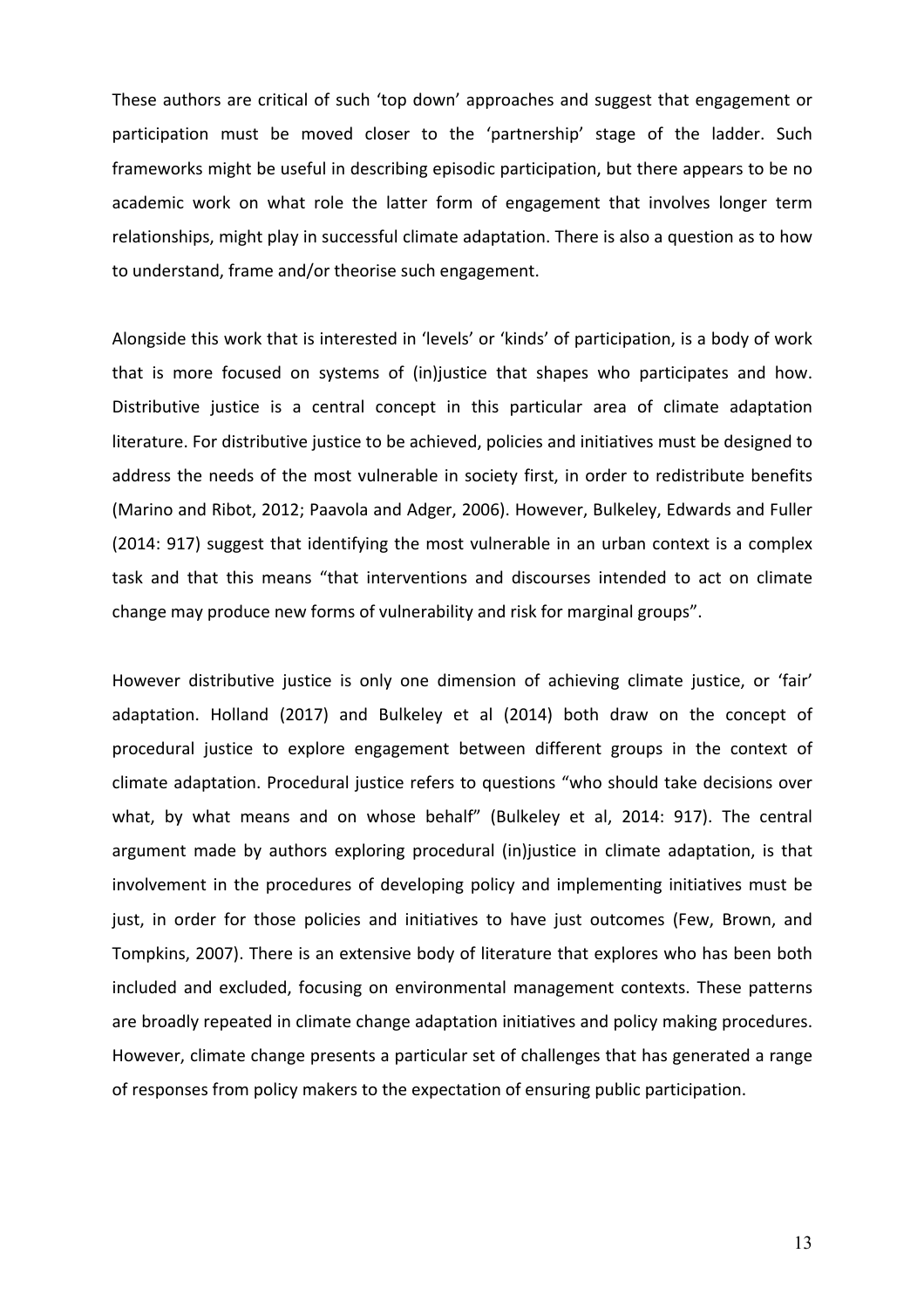Across the literature on climate adaptation, it is consistently noted that climate change is an issue of public concern that has a number of unique features requiring unique forms of public engagement. One of these features is the temporality of climate change as an ongoing, 'slow-onset' crisis. It is suggested by a number of authors that long term planning is hampered by the 'short-term attitudes' of citizens (Few et al 2007; Hillier, 2003; Treby and Clark, 2004). Hillier (2003: 162) identifies an emerging resistance from policymakers to engage in participation initiatives "so that they can make rational decisions untainted by emotions or popular opinion". This attitude reflects a dichotomy that is evident in participation literature between techno-rational decision making processes (whereby expert opinion forms the basis of decision making) and deliberative democratic decision making (whereby the concerns of the wider public and stakeholders form the basis of decision making) (Few et al, 2007). Owens et al (2004) are among those who reject this dichotomy, suggesting instead a tailoring of approach to different contexts, based on "sensitive selection or constructive combination of approaches" (Owens et al., 2004, p. 1950). Few et al (2007, p. 56) support this suggestion, but argue for "participation in [a] more narrowly instrumental sense [which] can provide a mechanism through which to guide how a commitment to anticipatory adaptation is *implemented*".

What these authors fail to consider, in avoiding an explicitly justice oriented framework, is the power relations in who might be included in and *heard* in any form of public engagement, due to existing power relations. In this vein, Bulkeley et al (2014) invite us to consider procedural justice as a pyramid where the four 'sides' to their climate justice pyramid are distributional justice, rights, responsibilities, and recognition. These frameworks therefore suggest that effective community engagement on climate adaptation must be designed so as to justly include marginalized groups in society in decision-making processes in order to fairly distribute power and resources, and ensure recognition of these groups and their life-worlds. However, what such engagement looks like will differ in every place, and has yet to be explored in depth.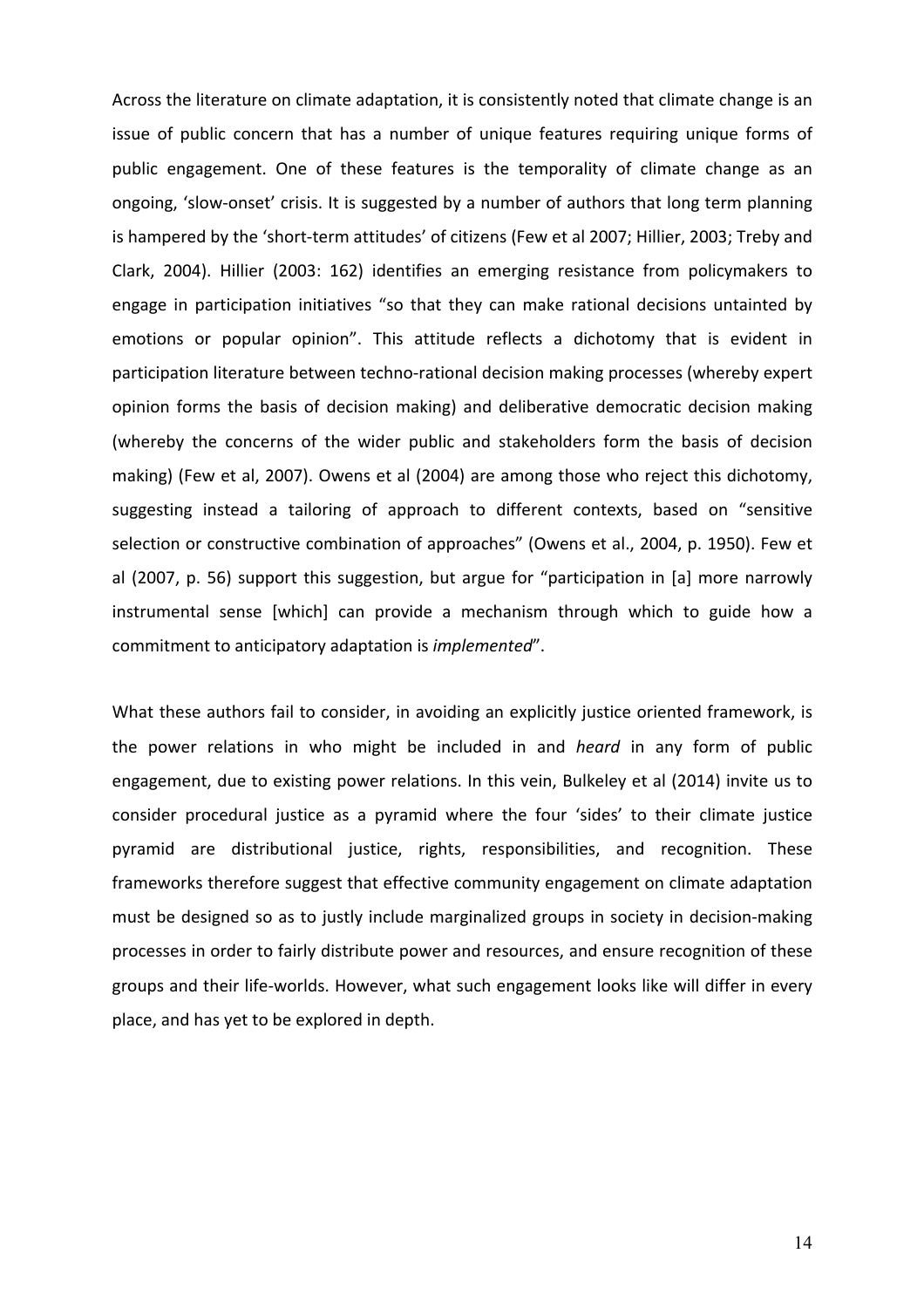## 5. Analysis and Discussion

The following is structured according to the four main areas of enquiry that also structured interviews: roles and responsibilities, existing policy actions and future plans, engagement with local communities, and community action.

#### 5.1. Roles and responsibilities

Local Authorities discussed the roles of local authorities and central government quite differently. In addition, participants often distinguished between individual and collective responsibilities.

#### 5.1.1. Local Authority Roles

Underpinning much discussion about roles and responsibilities with participants, was a sense (rarely explicitly stated) that local authorities were there to protect citizens and keep them safe. There were a number of ways participants suggested that Local Authorities held these responsibilities, but they largely framed them through legislative mandates through the Resource Management Act (RMA) and the Local Government Act. This was emphasized by a participant from the Local Authority 12 who stated: "I see our role as doing the things that we are mandated under the Local Government Act".

Participants felt they had a mandate to use regulatory functions, land use management and infrastructure management as the primary means of protecting citizens. Within this regulatory role several Council Officers explicitly named natural hazards management and infrastructure maintenance/provision as additional responsibilities of local councils.

Many participants also suggested that creating knowledge and disseminating it was a part of reducing risk, to have both better informed citizens and better informed decision makers. A small number of participants identified council as having a guidance or leadership role, a responsibility to connect with the communities they are close to, and make connections amongst people in order to develop appropriate responses to climate change.

Participants also noted that legislative mandates is to take adaptive measures, not mitigative ones. This was sometimes framed positively, as a useful delineation of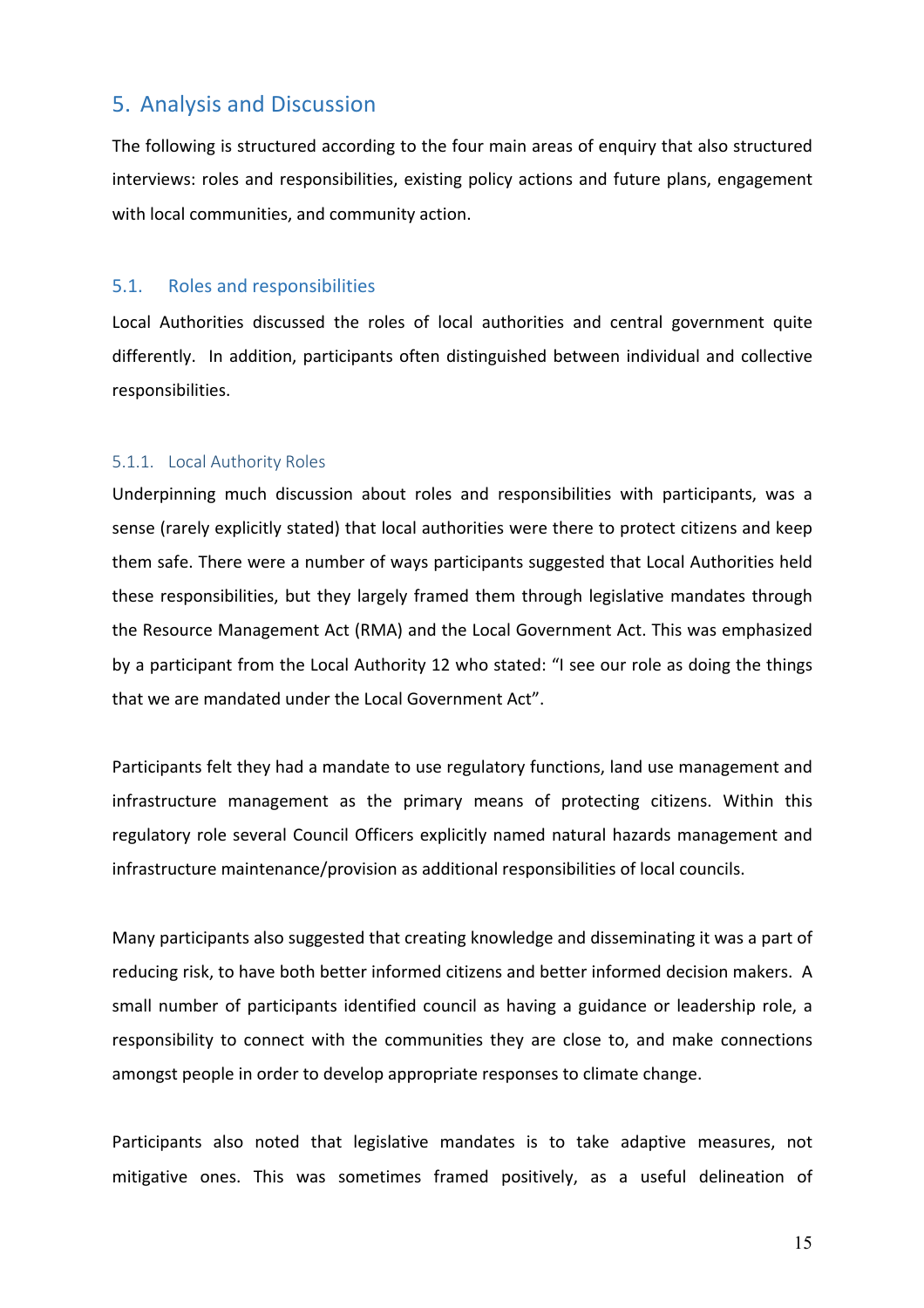responsibilities. For others, it presented a tension because it was seen as a limitation and an arbitrary line that had been drawn.

#### Table 6: Council Roles

| <b>Themes</b>                                | <b>Quotes from Local Authority participants</b>                                                                                                                                                                                                                                                                              |
|----------------------------------------------|------------------------------------------------------------------------------------------------------------------------------------------------------------------------------------------------------------------------------------------------------------------------------------------------------------------------------|
| <b>Ensure community</b><br>safety            | My work within council is to ensure that our district plan and policies are adequate to<br>protect [the community]. - Local Authority 12                                                                                                                                                                                     |
|                                              | [Place] is going to become quite a challenging place to live, but that doesn't mean in the<br>interim that we don't have a responsibility to keep those people safe from flooding. -<br>Local Authority 11                                                                                                                   |
| Regulatory<br>functions                      | It is the councils which are the only regulatory authorities and they are solely based in<br>which to implement that work. - Local Authority 7                                                                                                                                                                               |
|                                              | Basically it's managing the impacts of climate change and you do that through a range<br>of planning documents. For us the most notable ones are our resource management<br>plans and the old RPS. - Local Authority 13                                                                                                      |
|                                              | And then we've got our statutory responsibilities under the RMA, managing the effects<br>of land use and climate change. - Local Authority 2                                                                                                                                                                                 |
|                                              | So I'm focused on the regional council's function of controlling the use of land for<br>avoidance or mitigation of natural hazardsSo control of the use of land is rules and<br>plansabout what can happen in the future, what new development can be allowed,<br>what and where subdivisions should be. - Local Authority 8 |
| Infrastructure<br>provision                  | Our role is to put adequate infrastructure in place, at the right time, to protect against<br>sea level rise if that's possible, and how that's going to look going forward. - Local<br>Authority 12                                                                                                                         |
|                                              | First and foremost we've got council infrastructure, making sure that that is not<br>susceptible - Local Authority 2                                                                                                                                                                                                         |
|                                              | There's that sort of asset management role and advice role as well, because we've got<br>engineers who can do that, then they are good at giving advice as well. - Local<br><b>Authority 8</b>                                                                                                                               |
| Information<br>creation and<br>dissemination | So the first job is to map and have clear and accurate information, the second thing is to<br>appropriately be able to release that information to land owners, insurers, banks,<br>politicians, and then engage on what that information actually means in a practical<br>sense. - Local Authority 7                        |
|                                              | So at the moment I think our role is just starting these conversations with the<br>community, increasing their level of awareness about the hazards and risks where they<br>live. - Local Authority 10                                                                                                                       |
|                                              | we need to educate people regardless of the whether they want to hear it or not. But<br>to spread the word and tell people. - Local Authority 6                                                                                                                                                                              |
|                                              | The other thing that we're endeavoring to do is making sure we're there and<br>circulating that information and communicating with communities around the<br>information that we hold. - Local Authority 11                                                                                                                  |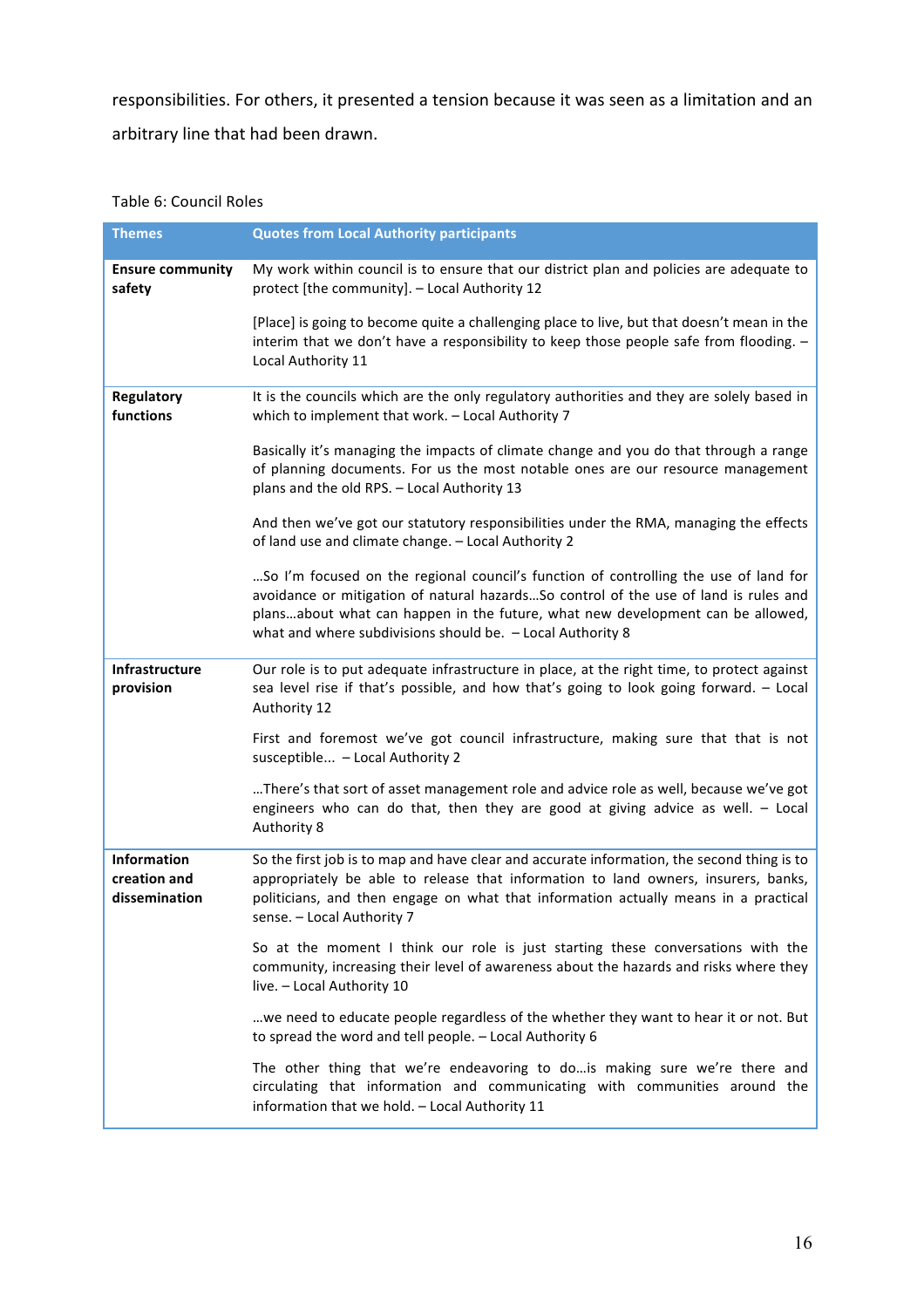#### Table 6 continued: Council Roles

| <b>Themes</b>                      | <b>Quotes from Local Authority participants</b>                                                                                                                                                                                                                                                                                                                                                                                                                                                                                                                                          |
|------------------------------------|------------------------------------------------------------------------------------------------------------------------------------------------------------------------------------------------------------------------------------------------------------------------------------------------------------------------------------------------------------------------------------------------------------------------------------------------------------------------------------------------------------------------------------------------------------------------------------------|
| Leadership                         | through the adaptive planning process we need to be including all those other<br>community groups and leaders. It doesn't mean we have to be the only<br>leaderbecause I don't think we do, but I think it's such a big discussion to be had<br>that someone needs to start leading it. And we're the ones reading the Ministry for<br>the Environment guidance on adaptive planning and looking at these process so  I<br>don't think you can put those expectations on community groups. Especially if<br>they're volunteer groups or they've got other mandates. - Local Authority 10 |
|                                    | Well I think the Council's role is to facilitate, and co-ordinate, fund where<br>necessarybut it's to really bring together what the community wants, because you<br>know the role of local government is to serve the communityand it's a matter of<br>how do you get the community voice into meaningful dialogue, that results in<br>meaningful actions, at elected representative level. - Local Authority 9                                                                                                                                                                         |
| <b>Adaptation vs</b><br>mitigation | We see central government and the global community taking the lead in terms of<br>what's required to remedy or mitigate climate, but it's for the regional councils and<br>the district councils to manage the impacts at the local community stage. - Local<br>Authority 13                                                                                                                                                                                                                                                                                                             |
|                                    | I don't see our role as to try and educate the public to drive around in electric cars<br>and do all those things. I see that as a central government role. - Local Authority 12                                                                                                                                                                                                                                                                                                                                                                                                         |
|                                    | One thing local authorities aren't allowed to do is to get into the mitigation of<br>climate changeand that's a huge gap in things, and pretty much the communities<br>have been disempowered about that as well, unless they sort of voluntarily take<br>stuff onUnless the engagement addresses both the effects of climate change and<br>the causes of climate change, I think it's unrealistic. And we're pretty much just<br>focusing on the effects of it at the moment. - Local Authority 8                                                                                       |

## 5.1.2. Central Government Role

Almost all participants felt that Central government's primary role was providing guidance and leadership on policy directions so as to ensure consistency of approaches and avoid an ad hoc approach that would lead to injustice. This included making clear statements on the science to allow councils to direct more resources to taking action, rather than debating the problem, and clarifying the roles that different regulatory bodies ought to be adopting. There appears to be consensus that central government has not fulfilled this role adequately to date, and must improve in future. Several participants saw a funding role for central government, as they did not have the resources to fund some of the actions that might need to be taken  $-$  in particular highlighting the cost of resettlement/retreat options.

Finally, central government was seen to be responsible for actions toward mitigation  $-$  some participants (as in earlier sections) felt that this responsibility should not lie solely with central government, but others found it a useful delineation of responsibilities.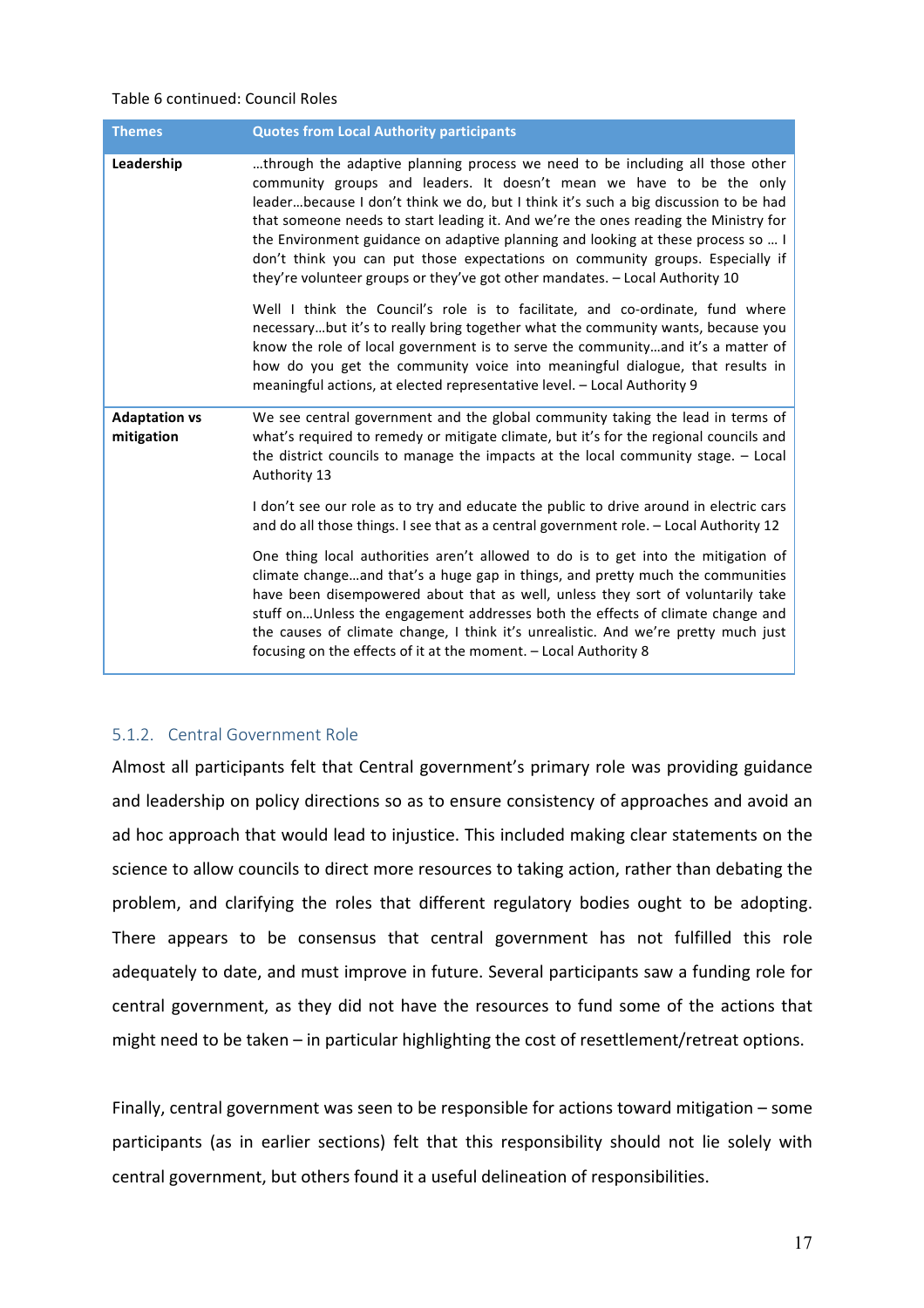#### Table 7: Central Government Role

| <b>Themes</b>                                                                   | <b>Quotes from Local Authority participants</b>                                                                                                                                                                                                                                                                                                                                                                                         |
|---------------------------------------------------------------------------------|-----------------------------------------------------------------------------------------------------------------------------------------------------------------------------------------------------------------------------------------------------------------------------------------------------------------------------------------------------------------------------------------------------------------------------------------|
| <b>Funding</b>                                                                  | Local government doesn't have the funds to go in and purchase huge amounts of<br>land or houses, and resettle people. - Local Authority 10                                                                                                                                                                                                                                                                                              |
|                                                                                 | I'd like to think we'd be getting some support from central government in<br>particular, particularly on future costs and implications to communities, I'm sure<br>councils can not deal with that on their own. - Local Authority 2                                                                                                                                                                                                    |
|                                                                                 | So I think Central Government really need to, they need to help us with the science,<br>because the science is very expensive. - Local Authority 4                                                                                                                                                                                                                                                                                      |
| <b>Mitigation</b>                                                               | I see that their role in climate change is to lead the transition to a lower carbon<br>production within our communities and that's a huge job and a huge project if<br>we're going to get control of global warming. - Local Authority 12                                                                                                                                                                                              |
|                                                                                 | Everybody's hanging on central government [to reduce emissions], and the world,<br>all central governments doing the right thing, and they're using market models and<br>there's no sign of it working Unless the engagement addresses both the effects of<br>climate change and the causes of climate change, I think it's unrealistic. And we're<br>pretty much just focusing on the effects of it at the moment. - Local Authority 8 |
| Direction - need<br>clear policy<br>statements and<br>guidance -<br>consistency | I think the hard thing is, when there's not definitive, clear policy statements or<br>decisions made by central government. So every council will be putting different<br>amounts of money into it, doing their adaptive planning processes differently, or<br>maybe not even doing them at all for some time, when maybe they need to be. -<br>Local Authority 10                                                                      |
|                                                                                 | And whose financial and social responsibility, is it to shift those people, and how is<br>that going to look?So all those discussions need to be had, and I think they need<br>to be had on a central government level. It can't be left to local government to<br>solve. - Local Authority 12                                                                                                                                          |
|                                                                                 | It would be good to get some national direction on even some financial instruments<br>as well. A whole bunch of complicated stuff around who's gonna pay for what, if<br>anything. - Local Authority 2                                                                                                                                                                                                                                  |
|                                                                                 | My concern is, as a planner, is that we have used [private consultancy], and they<br>have one set of models, but whether those models could be challenged in the<br>courts. And whether the government could come out and say use the model<br>they've developed, this is how you calculate - Local Authority 4                                                                                                                         |
|                                                                                 | I think that very much needs central government direction. There needs to be a<br>national framework that the regionals and the districts can relate to and that's<br>sustainable for them. - Local Authority 9                                                                                                                                                                                                                         |
|                                                                                 | Nationally coordinated and led. I think would be the first thing. I think, also, a<br>strategy that identified the multiple groups. I think you know the Government<br>needs to show leadership  but the leadership needs to be consistent and aligned.<br>- Local Authority 9                                                                                                                                                          |
|                                                                                 | We do think that there is a need for greater guidance in terms of what the roles and<br>responsibilities are between Territorial Authorities, Regions and Central<br>Government. And a little bit more consistency around the legislative processes that<br>we're working with. - Local Authority 1                                                                                                                                     |
|                                                                                 | I think there's certainly a bigger need for some clarity  In terms of the retreat<br>conversation , we've basically been saying that in the absence of any guidance, or<br>any assistance from central government, we're kind going it alone there. - Local<br>Authority 11                                                                                                                                                             |
|                                                                                 | Certainly central government does have a role in supporting councils to do that and<br>also in ensuring some consistencies between councils. So we don't all go off in<br>different directions. - Local Authority 5                                                                                                                                                                                                                     |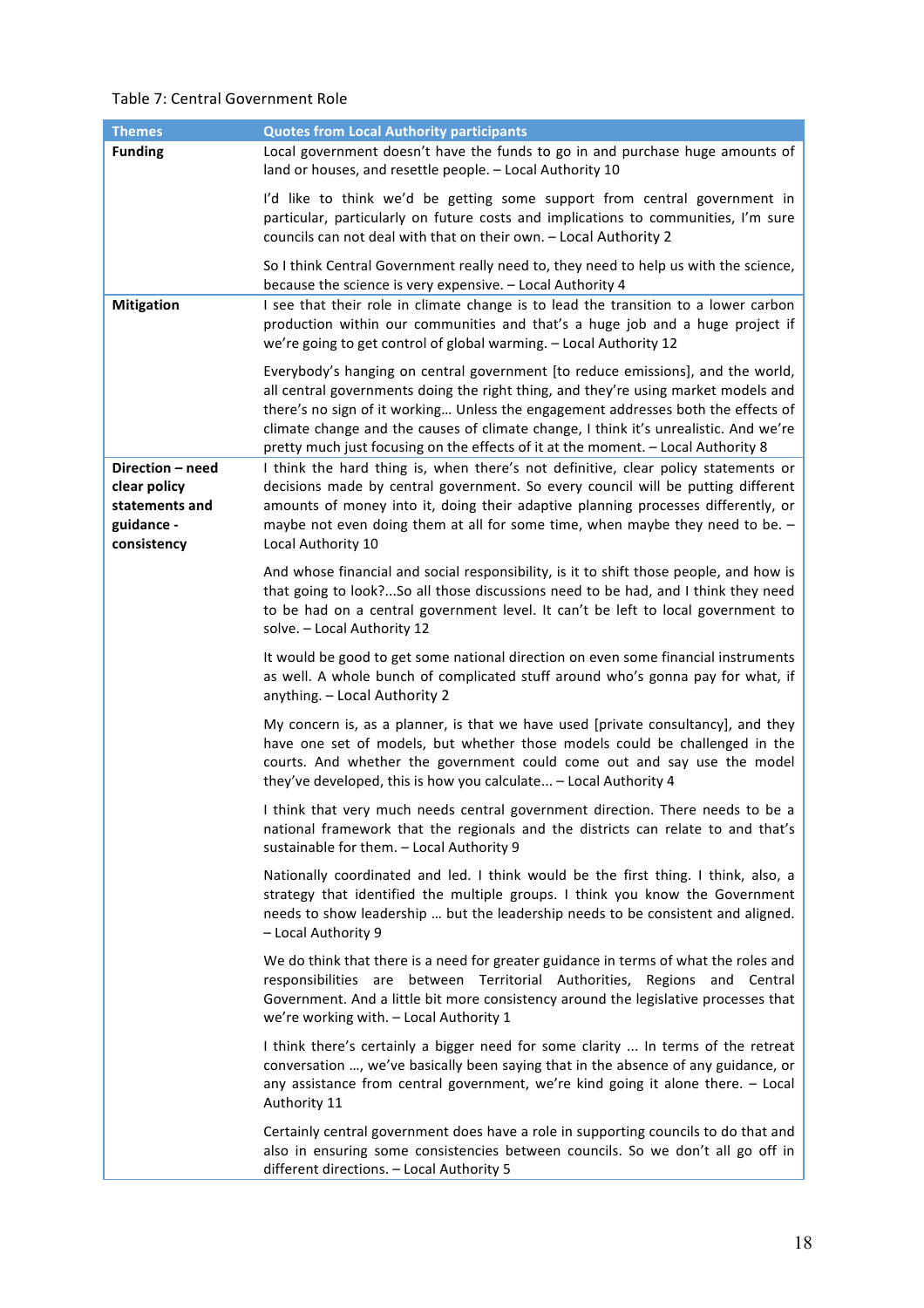## 5.1.3. Individual versus collective Responsibility

Participants expressed an awareness of the need to ensure that the economic burden of adaptation be spread justly  $-$  and many expressed uncertainty on how this could be achieved. Several participants raised the question of who bears the burden, who pays? Some participants suggested that communities and individuals might be left bearing more of the burden than was fair, or that some individuals need to take more responsibility for past decisions (i.e. buying land in risky areas). However, in these conversations there was also an overarching thread of understanding of collective responsibility, and that all people needed to work together across organisations and geographical boundaries.

#### Table 8: Responsibility

| <b>Themes</b>                          | <b>Quotes from Local Authority participants</b>                                                                                                                                                                                                                                                                                                                                                                                                 |
|----------------------------------------|-------------------------------------------------------------------------------------------------------------------------------------------------------------------------------------------------------------------------------------------------------------------------------------------------------------------------------------------------------------------------------------------------------------------------------------------------|
| Who bears the burden?                  | At some stage or another, the community needs to have a conversation about<br>what are the costs and who's gonna pay. - Local Authority 3                                                                                                                                                                                                                                                                                                       |
|                                        | A whole bunch of complicated stuff around who's gonna pay for what, if<br>anything. What's going to happen to insurance, when is the insurance industry<br>going to pull outobviously we can deal with land use and change of land use,<br>but that has implications. What sort of legal instruments will be needed to<br>manage that. I'm pretty sure the RMA and our current land ownership, even<br>has some limitations - Local Authority 2 |
| Community/individual<br>responsibility | an expectation that the councils or the government will resolve these issues.<br>And I kind of get from a political point of view, it's a question really of, are<br>they willing to, or is it someone else's problem, or do we have time. - Local<br>Authority 7                                                                                                                                                                               |
|                                        | I think that we would need to have those communities understand their<br>responsibility in trying to solve the infrastructure problems of that<br>community. How's that going to be? You know, you live there, you chose to<br>buy your property thereit's going to get inundated, how do you see the<br>solution to this? - Local Authority 12                                                                                                 |
|                                        | it's not your council that's going to ride in on its white horse and save<br>everybody. But actually were all in it together, we all have a responsibility. A<br>part to play. - Local Authority 2                                                                                                                                                                                                                                              |
|                                        | It's just really important that we tell these people and tell the communities<br>sooner or later, you are going to have to address these issues. And it's going<br>to cost big money. And it's always going to come down to a cost issue. - Local<br>Authority 6                                                                                                                                                                                |
| <b>Collective responsibility</b>       | at some stage, unless central government steps in, someone, somewhere is<br>going to lose a lot of money. Andthat's sort of something that's going to<br>have to be absorbed by larger beings than the individual. - Local Authority 6                                                                                                                                                                                                          |
|                                        | And everyone's in it together, that's my view. We all have a role to play in it.<br>So supporting each other would be useful. - Local Authority 2                                                                                                                                                                                                                                                                                               |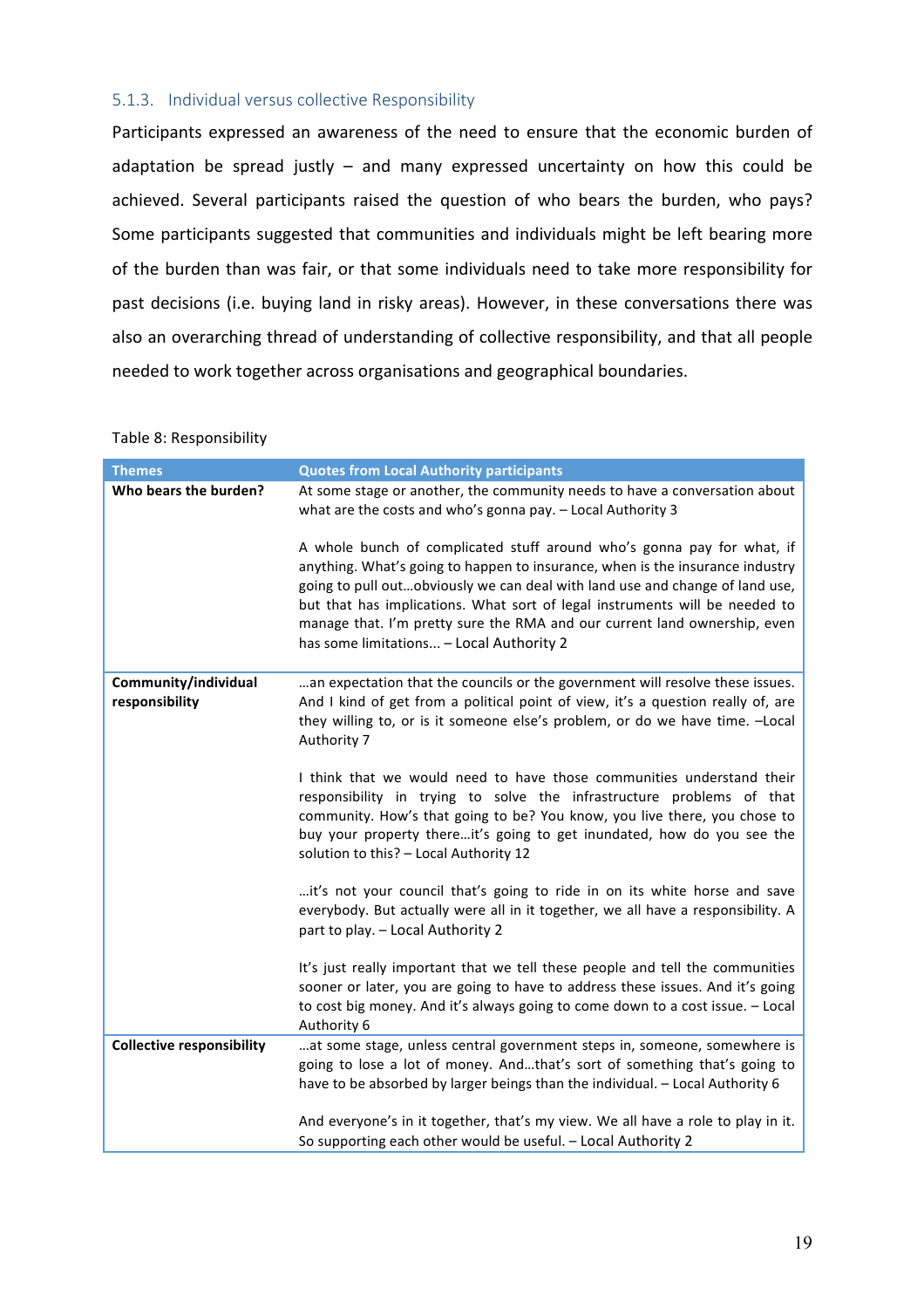#### 5.2. Policy responses

Participants made comments on both the range of policy responses that might be available to them for climate change adaptation, but also the barriers and challenges that implementing such policy might hold.

#### 5.2.1. Climate Change Adaptation Policy

An overarching approach to climate change policy that emerged in every interview was an understanding that there was not one single policy solution but rather that climate change needed to be considered in every decision made, throughout all of council's responsibilities. Nonetheless, every participant also indicated that infrastructure was one of the primary considerations of council in responding to climate change. However, most participants also noted that while infrastructure needed to be updated, and engineering and infrastructure might provide some short term solutions to coastal inundation and increased flooding, these policy responses to climate change were not necessarily sustainable.

Information creation and dissemination is central to what most participants see as their role as a local authority, and are framed as a key part of the policy process. A number of participants stated that they are working on ensuring they have and can provide others with sufficient and accurate information for future planning, and that this is perhaps one of the earlier steps in forming effective climate change policy.

When asked about policy action, almost all participants framed their action within district and local plan changes - specifically talking about zoning of land being a tool that should or was being used to minimize risk, and about minimum standards for floor levels also being set. While some climate change policy falls into land use management and building regulations, it was also clear that hazard management was an area that was connected to climate change response, as many participants spoke of their hazard management plans as a part of their policy response to the effects of climate change.

Finally, there are some councils that are adopting pathways planning approaches, and in conjunction with this adopting forms of engagement (discussed in more detail below) that match this approach.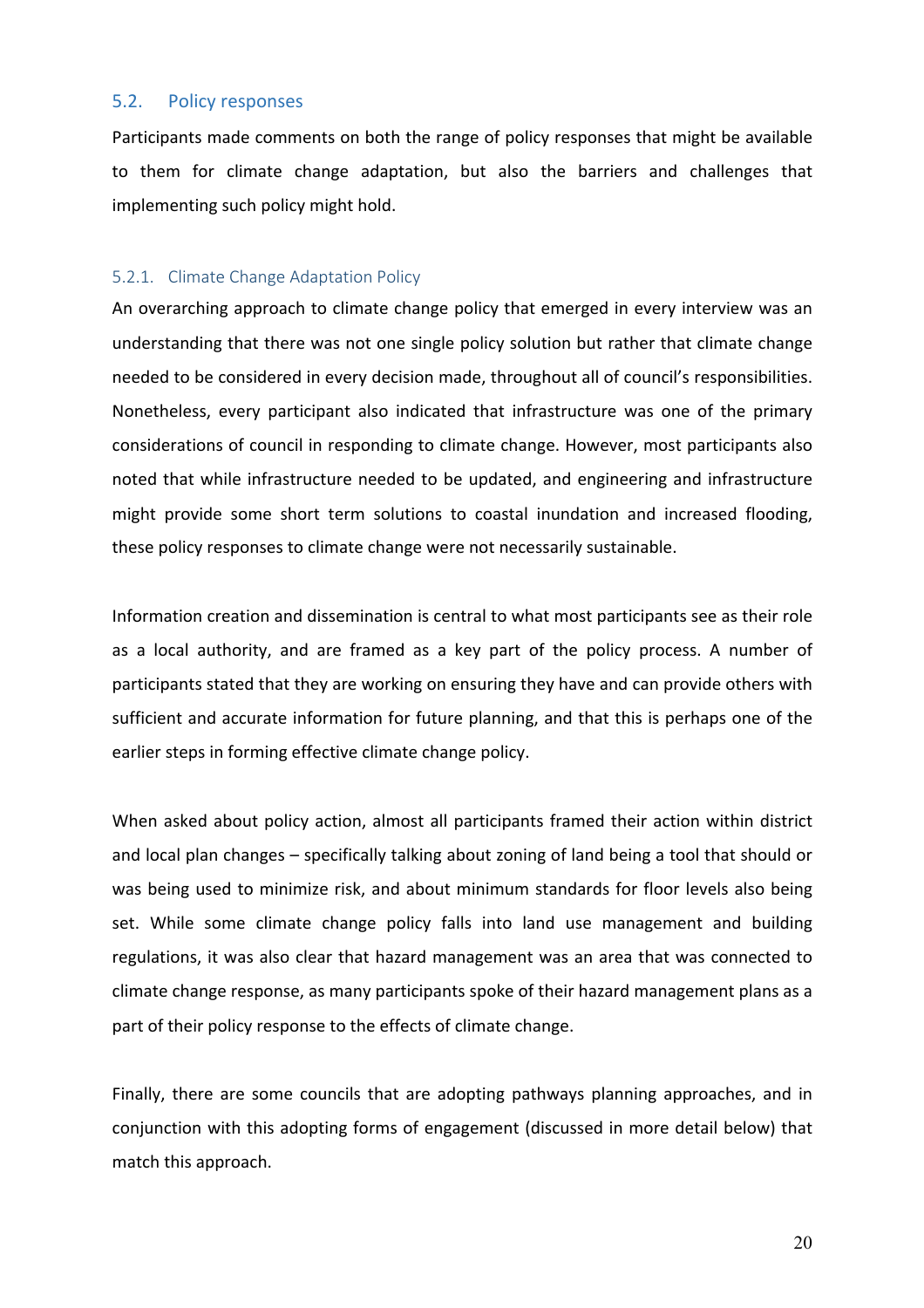## Table 9: Approaches to climate change policy

| <b>Themes</b>                                                |                                                                  | <b>Quotes from Local Authority participants</b>                                                                                                                                                                                                                                                                                                                                                                                                                  |
|--------------------------------------------------------------|------------------------------------------------------------------|------------------------------------------------------------------------------------------------------------------------------------------------------------------------------------------------------------------------------------------------------------------------------------------------------------------------------------------------------------------------------------------------------------------------------------------------------------------|
| CC incorporated in<br>everything/emerges in other<br>spheres |                                                                  | Essentially where climate change [considerations] are likely to occur is<br>through other planning or policy processes You get climate change being a<br>directive amongst a whole lot of other things. - Local Authority 13                                                                                                                                                                                                                                     |
|                                                              |                                                                  | climate change is just one of those things that needs to be considered in all<br>of the things that the [local authority] does. It's not a stand alone, set it apart<br>kind of thing, tick the box, and job done. - Local Authority 3                                                                                                                                                                                                                           |
|                                                              |                                                                  | And what the council is trying to do is make climate change, climate change<br>adaptation just part of daily business. So we haven't set up different units or<br>anything, but we think, we consider climate change adaptation and mitigation<br>where possible. As part of everything we do. - Local Authority 1                                                                                                                                               |
|                                                              |                                                                  | It's really keeping climate change in the back of your mind when you're<br>making operational decisions. - Local Authority 11                                                                                                                                                                                                                                                                                                                                    |
| <b>CC as Hazard management</b>                               |                                                                  | We're starting in a space of resilience, and connecting the issue of not just one<br>hazard, but all our hazards. And the impact on infrastructure and what is the<br>service that we will provide and continue to provide over time. - Local<br>Authority 7                                                                                                                                                                                                     |
|                                                              |                                                                  | The other element of that, is in our natural hazards chapter, we're taking a<br>risk management approach to natural hazards. - Local Authority 8                                                                                                                                                                                                                                                                                                                 |
| Engineering/<br>infrastructure                               | Uncritical                                                       | It's making sure that you've got plans in place, that your infrastructure<br>planning and asset protections is taking into consideration likely trends into<br>the next few decades or so. - Local Authority 13                                                                                                                                                                                                                                                  |
|                                                              |                                                                  | I see our role as doing the things that we are mandated under the Local<br>Government Act. And that's looking after infrastructure, the wellbeing of our<br>citizens, in those storm events with sea level rise etc. - Local Authority 12                                                                                                                                                                                                                        |
|                                                              | Engineering<br>responses<br>and<br>resilience/<br>sustainability | I think the main thing for us, is even if we have stopbanks and protection, we<br>shouldn't be relying on them to the extent that we allow lots of subdivision to<br>go on behind them. Which essentially is just ramping up our exposure to a<br>time when those stopbanks will have reached their maximum design life in<br>what they can do and it just becomes unfeasible to build them up. How high<br>do you go? That is the question. - Local Authority 2 |
|                                                              |                                                                  | and then they end up in that sort of 'defend, hold the line' mentality – well<br>that comes at a cost and perhaps is where our work shows, you can only do<br>that for so long in a sustainable fashion and then it becomes horrendously<br>costly. - Local Authority 3                                                                                                                                                                                          |
|                                                              |                                                                  | So if we get sea level rise occurring, then groundwater content is going to<br>come up which will then create some decisions around well do we continue to<br>fund infrastructure or do we look at a more sustainable solution and that<br>discussion hasn't been had. - Local Authority 9                                                                                                                                                                       |
|                                                              |                                                                  | And part of the issues is we're uncertain about what responses will be made in<br>the future to increasing risk, and what the response should be. In these areas<br>do we simply say well we'll keep on building stopbanks higher and higher, how<br>sustainable is that? - Local Authority 5                                                                                                                                                                    |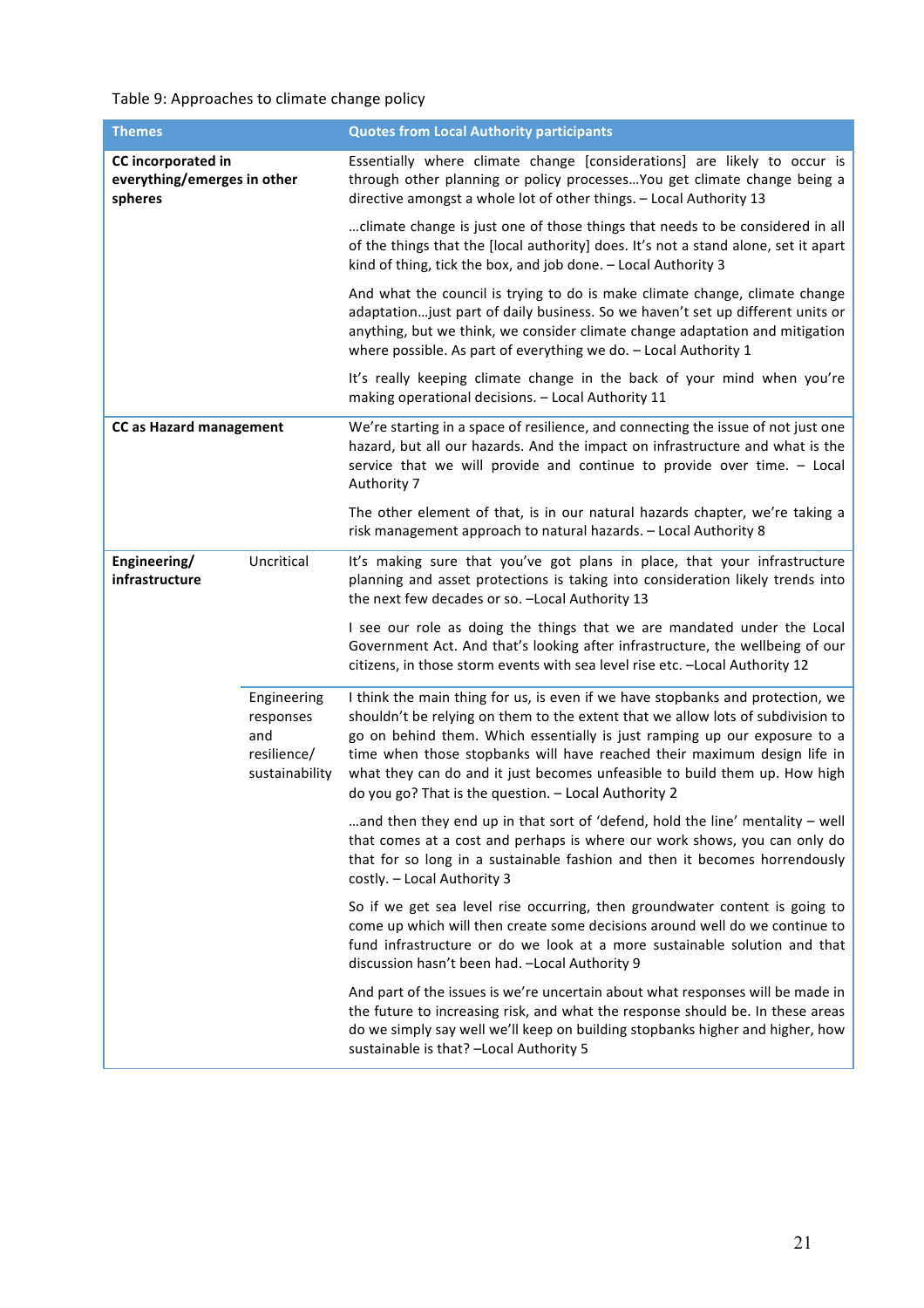## Table 9 continued: Approaches to climate change policy

| <b>Themes</b>                                                     |         | <b>Quotes from Local Authority participants</b>                                                                                                                                                                                                                                                                                                                                                                                                                                                                                                                                                |
|-------------------------------------------------------------------|---------|------------------------------------------------------------------------------------------------------------------------------------------------------------------------------------------------------------------------------------------------------------------------------------------------------------------------------------------------------------------------------------------------------------------------------------------------------------------------------------------------------------------------------------------------------------------------------------------------|
| Inform-<br>ation<br>maps and<br>modelling                         |         | Creation - As we get climate change/ sea level rise, we're going to have impacts on our ground water<br>levels which is going to impact of vulnerability to liquefaction in the city and that's really<br>important information to know, and then the other thing, the other information we've got<br>mapped on property search is coastal inundation and coastal erosion projected out 50 and<br>100 years against different scenarios for climate change and sea level rise. That information<br>is a strong policy direction, to provide the best possible information. - Local Authority 2 |
|                                                                   |         | So what we've done is updated our science. In terms of our coastal hazards. Our main hazard<br>is coastal erosion, and then we've done a separate coastal inundation study. - Local<br>Authority 4                                                                                                                                                                                                                                                                                                                                                                                             |
|                                                                   |         | I think the main issue for us is that we don't have region wide overage, in terms of the<br>mapping. And to deal with that we are currently implementing a region wide LiDAR Survey. -<br>Local Authority 5                                                                                                                                                                                                                                                                                                                                                                                    |
|                                                                   |         | We've had two reviews of both the storm surge and the coastal erosion lines through our<br>Second Generation District Plan and we have begun, and now pretty much completed,<br>mapping of the entire city in relation to intense rainfall events. - Local Authority 7                                                                                                                                                                                                                                                                                                                         |
|                                                                   |         | We qualitatively know there's a challenge and an issue there and what we're embarking on<br>now is putting some quantification around that, putting some shape around that and trying<br>to determine what the most cost effective response strategies are. - Local Authority 11                                                                                                                                                                                                                                                                                                               |
|                                                                   | Sharing | We have a very strong focus on information as well, so we provide the best possible<br>information to residents on flooding. - Local Authority 2                                                                                                                                                                                                                                                                                                                                                                                                                                               |
|                                                                   |         | So first job is one in which is to map and have clear and accurate information, the second<br>thing, my function is to appropriately be able to release that information, to land owners,<br>insurers, banks, politicians and then engage on what that information actually means in a<br>practical sense. - Local Authority 7                                                                                                                                                                                                                                                                 |
|                                                                   |         | we've been working with [other city and territorial authorities] providing technical<br>information, and it translates into very specific things for them such as advice on what floor<br>level new houses should be built to and things like that. - Local Authority 8                                                                                                                                                                                                                                                                                                                        |
| Zoning and<br>regulations for<br>development, floor<br>levels etc |         | we have a high flood management area in the city and we have 1m sea level rise built into<br>that and most new development is a non-complying activity in that area. So essentially the<br>policy direction is to avoid sub-division and avoid new structures and new residential<br>development in those high hazard areas. - Local Authority 2                                                                                                                                                                                                                                               |
|                                                                   |         | in our region we've persuaded territorial authorities to include in their city and district<br>plans provisions relating to coastal erosion and managed retreat and including factors for<br>sea level rise in that work. So that's been in place for a long time. You know, 20 years or<br>more. - Local Authority 8                                                                                                                                                                                                                                                                          |
|                                                                   |         | And our others are, yeah just strangely, we try to encourage people to build higher than<br>what they want to. - Local Authority 6                                                                                                                                                                                                                                                                                                                                                                                                                                                             |
|                                                                   |         | Within those areas, we have controlled development. We don't want people to, they can<br>build, the advice from consultants is that they would need a consent to build if they were<br>below, 4 metre [Reference datum]. So that's the trigger, and that's a new approach for the<br>council. - Local Authority 4                                                                                                                                                                                                                                                                              |
|                                                                   |         | A very important part of best practice is how we can avoid increasing the risk in those areas.<br>Which is policy 25 in the New Zealand Coastal Policy Statement. That's what the mapping is<br>there to doEssentially it means you can't really develop those areas, new sites or<br>subdivisions, where there is a long term risk. - Local Authority 5                                                                                                                                                                                                                                       |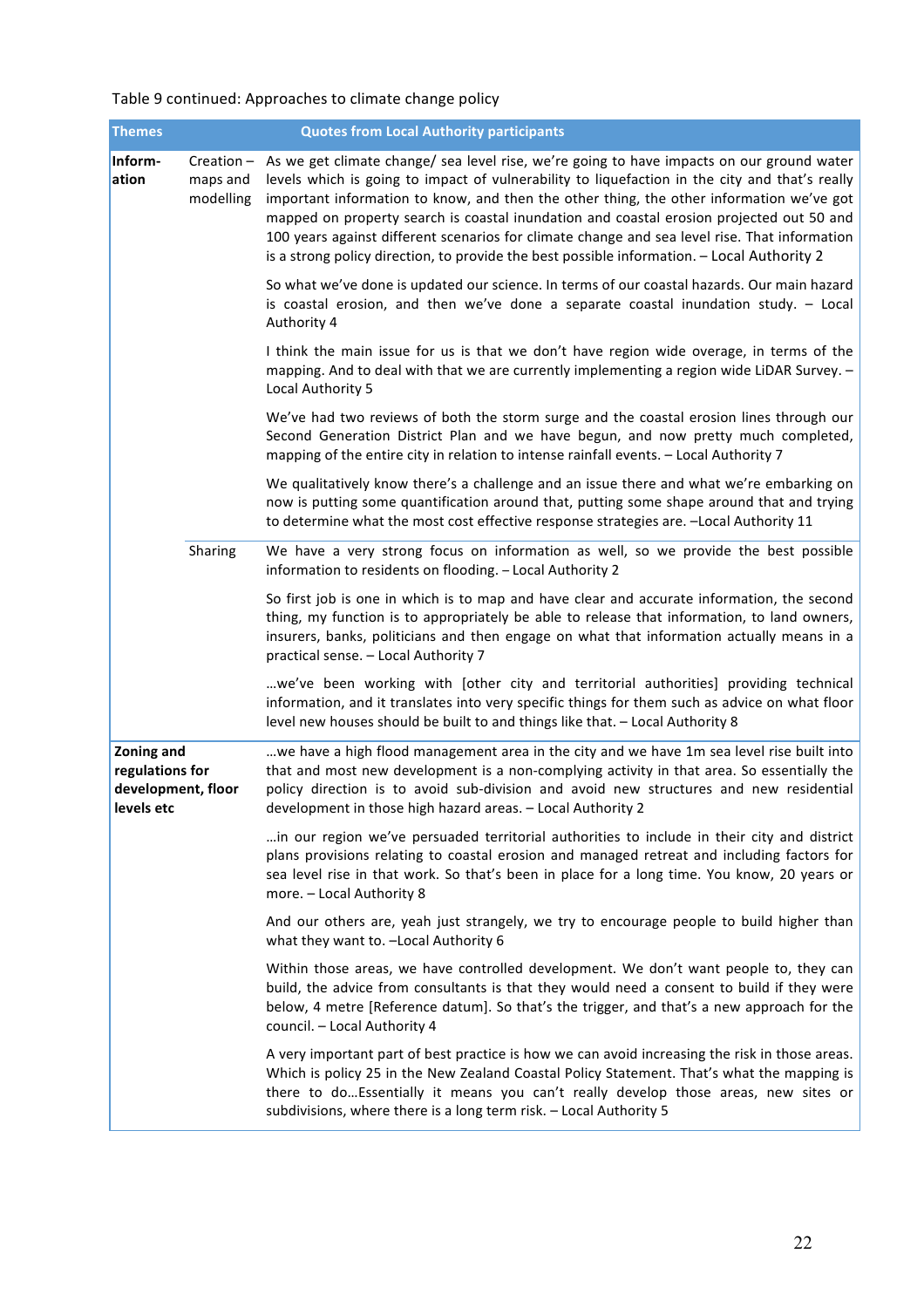Table 9 continued: Approaches to climate change policy

| <b>Themes</b>                        | <b>Quotes from Local Authority participants</b>                                                                                                                                                                                                                                                                                                                                                                                                                                                                                                                                                                                        |
|--------------------------------------|----------------------------------------------------------------------------------------------------------------------------------------------------------------------------------------------------------------------------------------------------------------------------------------------------------------------------------------------------------------------------------------------------------------------------------------------------------------------------------------------------------------------------------------------------------------------------------------------------------------------------------------|
| <b>Pathways planning</b><br>approach | Its really going to around developing those strategies, developing those dynamic pathways<br>planning approach, identifying triggers and thresholds, where certain actions need to occur<br>in the future. - Local Authority 5                                                                                                                                                                                                                                                                                                                                                                                                         |
|                                      | Well we're not going to go into it saying 'ok, well in 50 years you guys are going to have to<br>move. But like, looking at those trigger points. When do they want us to come back and talk<br>to them about other options? All those different pathways, what are the different pathways<br>that we could take, and when do we need to change from one pathway to the next<br>pathway? Like, if they get flooded annually for 5 years, is that acceptable for them. It's<br>actually looking at some of those, the hard events and what's happening, and then ok well, is<br>that acceptable for the community? - Local Authority 10 |
|                                      | The view is, or the aim of the project is to produce a strategy, by the end of this year. That<br>strategy will set out the longer term vision and pathways to responding to climate change<br>for those communities and as part of that, obviously the engagement part of that is quite<br>important - Local Authority 2                                                                                                                                                                                                                                                                                                              |

## 5.2.2. Barriers and Challenges to Policy Development and Implementation

Key barriers that were consistently recognised include the nature of the climate change as a policy issue (uncertainty, timeframes, and lack of clear information) as well as lack of resourcing and funding. In addition, the attitudes of both communities and people in councils appear to be a barrier, as climate change is not always seen as a priority in many arenas of policy development. Though not explicitly mentioned, a fear of litigation was inferred as an additional barrier due to the lack of clear direction, information and resistance from communities who are facing big changes.

| <b>Themes</b>           | <b>Quotes from Local Authority participants</b>                                                                                                                                                                                                                                                                                              |
|-------------------------|----------------------------------------------------------------------------------------------------------------------------------------------------------------------------------------------------------------------------------------------------------------------------------------------------------------------------------------------|
| Long term vs short term | This is where I get a bit frustrated with Long Term Plans and stuff like that.<br>My personal opinion is that Long Term Plans aren't long term plans, they're<br>short term plans stretched out. The idea around Long Term Plans was to<br>address these issues, like climate change, and it's not really being done. -<br>Local Authority 6 |
|                         | Well sometimes you do need to deliberately think about the longer term,<br>but as soon as you start doing that, you introduce more and more<br>unknowns, more and more uncertainties. And you can only make so many<br>assumptions. - Local Authority 3                                                                                      |

Table 10: Challenges and Barriers to policy implementation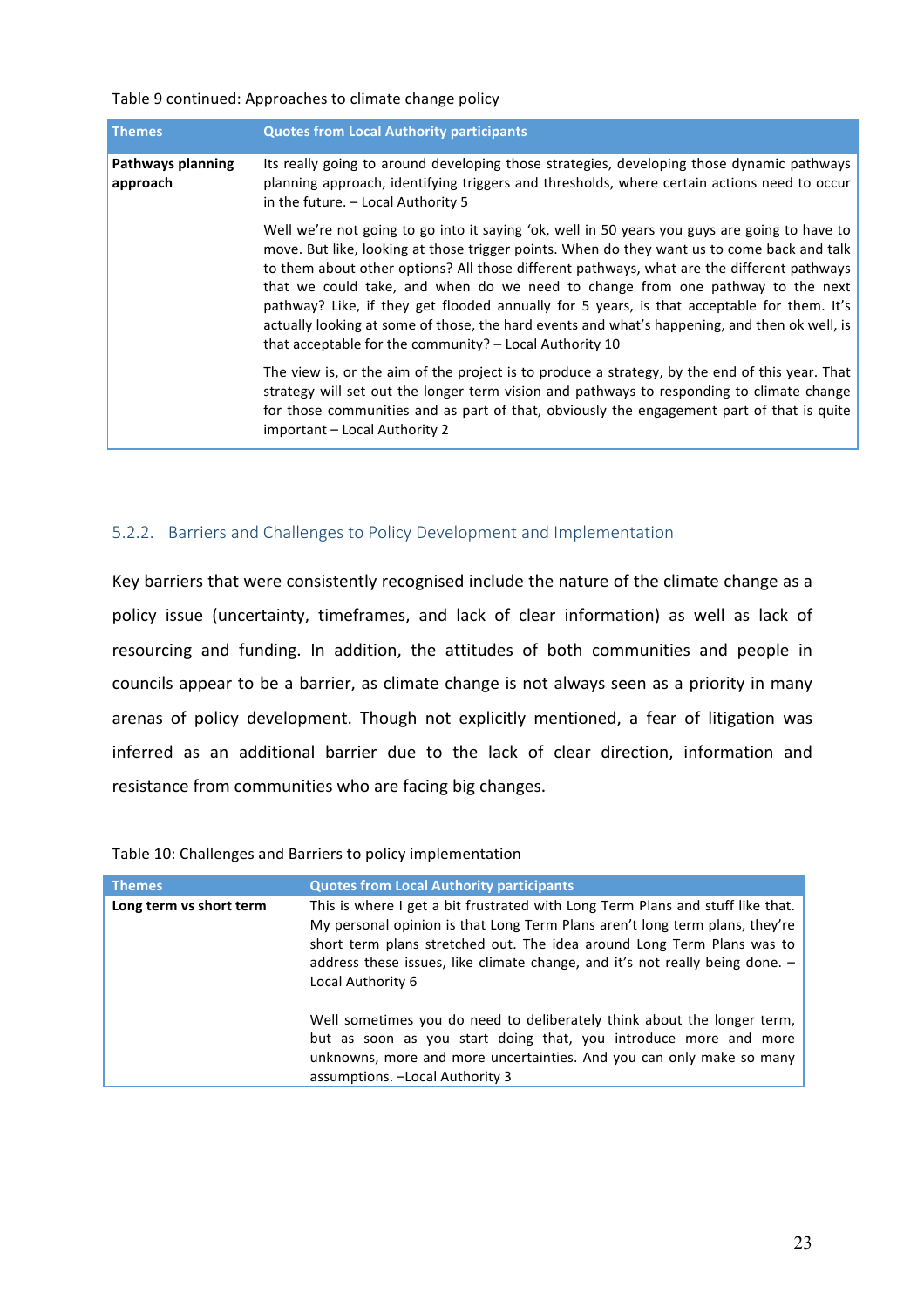Table 10 continued: Challenges and Barriers to policy implementation

| <b>Themes</b>                         | <b>Quotes from Local Authority participants</b>                                                                                                                                                                                                                                                                                                                                                                                                                                                                                                                                                                                                                                                                                                                                                                                                                             |
|---------------------------------------|-----------------------------------------------------------------------------------------------------------------------------------------------------------------------------------------------------------------------------------------------------------------------------------------------------------------------------------------------------------------------------------------------------------------------------------------------------------------------------------------------------------------------------------------------------------------------------------------------------------------------------------------------------------------------------------------------------------------------------------------------------------------------------------------------------------------------------------------------------------------------------|
| Lack of information/nature<br>of info | So we don't have LiDAR, so LiDAR would help us really understand at a<br>property level, what is likely to happen. So even the information that we<br>have, is really too coarse. - Local Authority 4                                                                                                                                                                                                                                                                                                                                                                                                                                                                                                                                                                                                                                                                       |
|                                       | For example, the obligation in the NZCPS to plan for at least a hundred<br>years. Whereas some of the TAs have been stuck with just meeting the<br>Building Act obligation to just keep it dry for 50 years. And so when we put<br>say a hundred year planning horizon and the effects of climate change over<br>that period $-$ sea level rise, increased rainfall, bigger floods in the rivers $-$<br>that all adds up to the floor levels being a lot higher than advice we've given<br>in the past. And ah, so that's where it's a surprise to the people who are<br>trying to build a house, and then when they go to their MPs and complain<br>and questions get asked, that's where our modellers have to be very strong<br>in their opinion that it is in fact the right thing to be doing, to follow the<br>policy the way we're following it. - Local Authority 8 |
|                                       | You know so much of this is predicated on good planning decisions and good<br>planning decisions are in equal measure predicated on having good<br>information around natural hazards. And that's not always the case. - Local<br>Authority 11                                                                                                                                                                                                                                                                                                                                                                                                                                                                                                                                                                                                                              |
| <b>Funding</b>                        | So even the information that we have, is really too coarsein some areas. So<br>I think Central Government really need to, they need to help us with the<br>science, because the science is very expensive. - Local Authority 4                                                                                                                                                                                                                                                                                                                                                                                                                                                                                                                                                                                                                                              |
|                                       | The Regional Council? They have adopted climate change, but the problem<br>they're coming up against is that the cost of the schemes are quite<br>prohibitive. Very, very costly - Local Authority 6                                                                                                                                                                                                                                                                                                                                                                                                                                                                                                                                                                                                                                                                        |
|                                       | although it's healthy, there's always going to be limitations to our<br>resourcing - and trying to get best bang for our buck out of that. - Local<br>Authority 3                                                                                                                                                                                                                                                                                                                                                                                                                                                                                                                                                                                                                                                                                                           |
|                                       | And so as you sort of provide systems that need to respond to higher<br>environmental response criteria, you increase cost. And that factor hasn't<br>been recognised at central government level in a policy environment at this<br>point. - Local Authority 9                                                                                                                                                                                                                                                                                                                                                                                                                                                                                                                                                                                                             |
|                                       | So if you ask me what's the key reasons for [Local Authority 11 not being as<br>far along policy work as other councils], it's a resourcing issue would be the<br>honest answer to that. - Local Authority 11                                                                                                                                                                                                                                                                                                                                                                                                                                                                                                                                                                                                                                                               |

## 5.3. Engagement on Climate Change Adaptation

The following subsections discuss how participants' councils are approaching community engagement in climate change adaptation. Specifically, participants discussed the goals of engagement, different forms engagement took or was anticipated to take, and key challenges. They also were asked specific questions on iwi engagement and engagement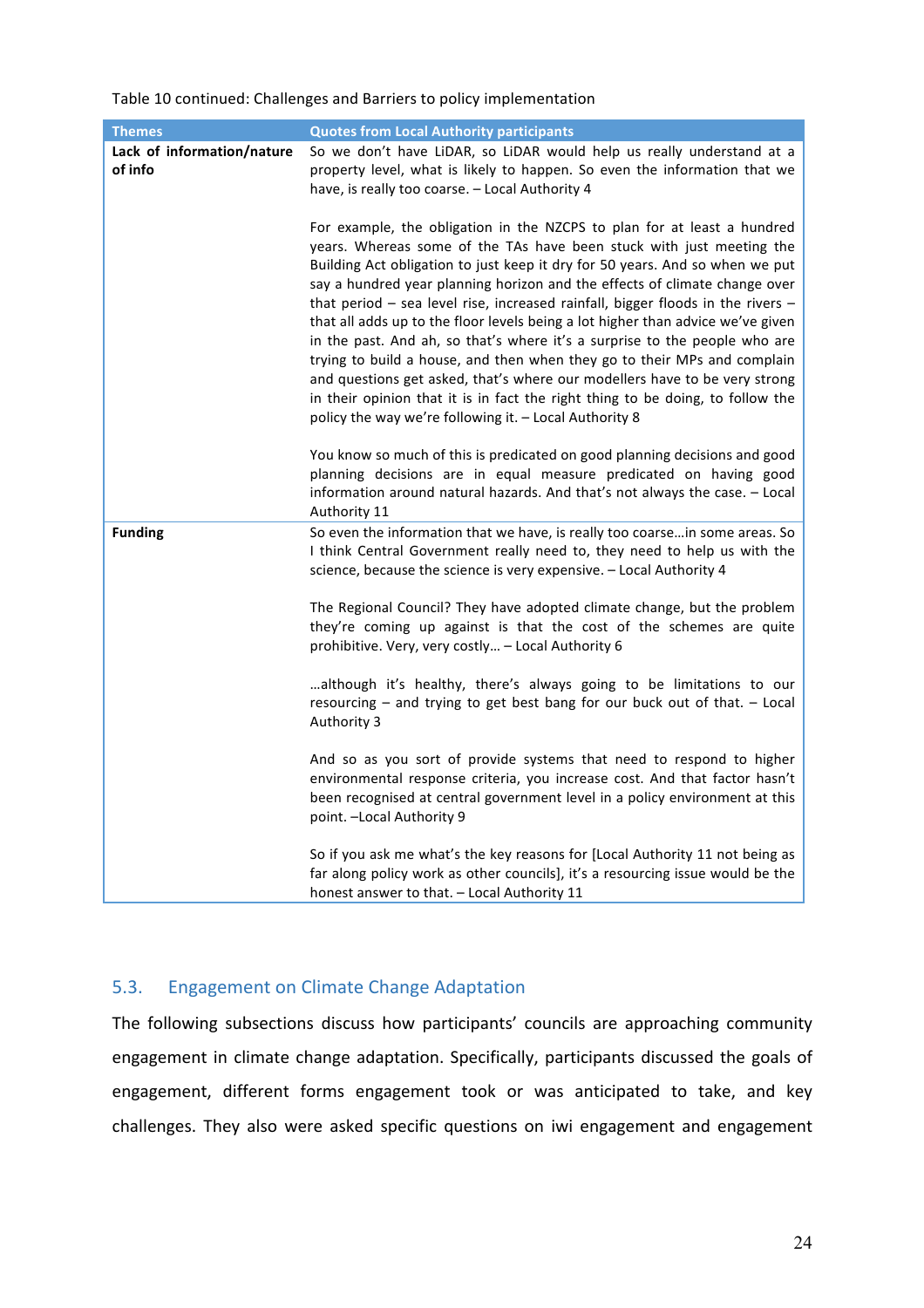with communities who are harder to reach or might struggle to engage, and those more susceptible to harm.

#### 5.3.1. Goals of Engagement

There is an overwhelming trend whereby engagement is understood as a part of the council's role to inform and educate. This was often named as the key goal for community engagement. Within this theme, it becomes clear that there is also a shifting of responsibility. Communities must be informed and aware of risk so that they understand their responsibilities and can make informed choices about what adaptive actions they take. There is a tension here between the responsibility on citizens to evaluate risk themselves and the responsibility of local authorities to protect and care for communities.

However, some participants also expressed an understanding of the value of conversation, debate and disagreement, whereby as many perspectives as possible are gathered and interact through open conversation. The goal of this sort of engagement is not necessarily consensus, but rather it is understood that there is value in the conversation itself. This approach was often aligned with those who had been involved in engagement with stakeholders groups that met regularly to talk about anything that they were concerned about, rather than public meetings or 'engagement events' held to request feedback on particular plan changes.

In contrast, there was some suggestion of engagement being about gathering support for what council wanted to do, underpinned, by an understanding that council knows what is best, and the goal is simply to do what is necessary to allow these plans to be carried out. 'Trust' was used in this sort of discourse, as was 'support' and a desire to avoid resistance, rather than perhaps embrace and understand where it might come from. However, there is also evidence that this avoidance of resistance is driven in part by a fear of litigation (touched upon in earlier sections).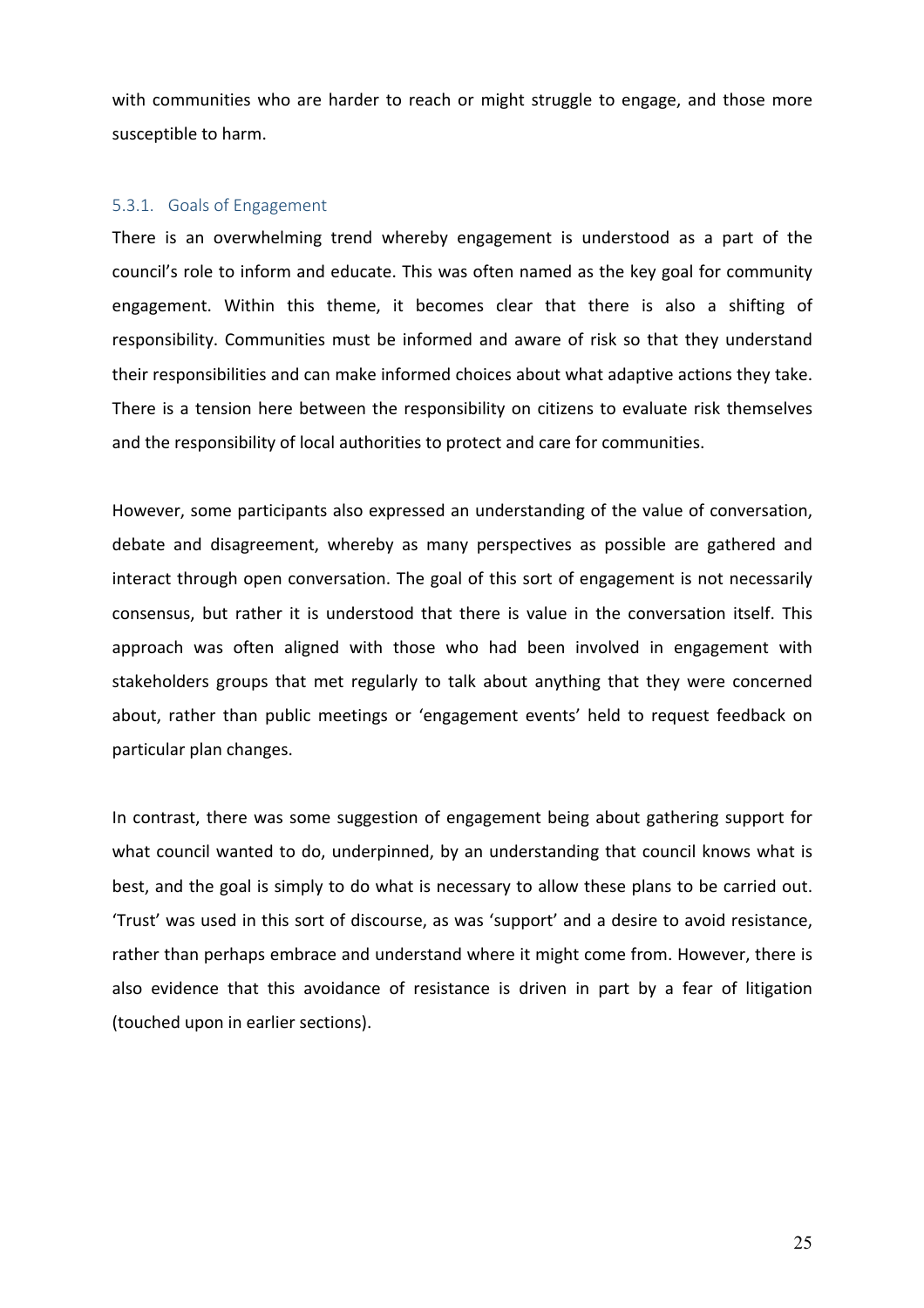## Table 11: Goals of Engagement

| <b>Themes</b>                                                          | <b>Quotes from Local Authority participants</b>                                                                                                                                                                                                                                                                                                                                                                                                                                                       |
|------------------------------------------------------------------------|-------------------------------------------------------------------------------------------------------------------------------------------------------------------------------------------------------------------------------------------------------------------------------------------------------------------------------------------------------------------------------------------------------------------------------------------------------------------------------------------------------|
| <b>Share information</b><br>and increase under-<br>standing of climate | Once we have the information to work with that's when we would start our<br>community engagement which is working with land owners generally, our<br>politicians, other stakeholders and the community groups. - Local Authority 7                                                                                                                                                                                                                                                                    |
| change and risk                                                        | I think it's about making them more aware of the science and what's coming out at<br>a global and national level about climate change. - Local Authority 10                                                                                                                                                                                                                                                                                                                                           |
|                                                                        | We sort of see what's going on and we try to encourage them, we try to educate<br>the public. We spend a long time educating the public about what can happen,<br>what's to be expected over the next 60-80 years. - Local Authority 6                                                                                                                                                                                                                                                                |
|                                                                        | I think that we would need to have those communities understand their<br>responsibility in trying to solve the infrastructure problems of that community. -<br>Local Authority 12                                                                                                                                                                                                                                                                                                                     |
|                                                                        | And it's really just to communicate what's happening on the beach, and what's<br>likely to happen in 100 years. As a plannerit's just getting that level of<br>understanding, that's our first thing. - Local Authority 4                                                                                                                                                                                                                                                                             |
|                                                                        | And so part of community engagement is really about information transmittal and<br>making it as plain as can be that it's just the reality of things that climate change is<br>on, it's not something to be argued about and disputed. It should be just treated as.<br>And it is much more so than even a few years ago, but that's still one of the<br>purposes of community engagement is to keep transmitting that knowledge so that<br>everyone ahs the same knowledge base. - Local Authority 8 |
|                                                                        | Making sure we're there and circulating that information and communicating with<br>communities around the information that we hold. That's not necessarily just<br>climate change related, it's natural hazards, in any shape or form regardless<br>whether they've going to exacerbated by climate change. But essentially working<br>with communities and communicating that information that we have. - Local<br>Authority 11                                                                      |
| Relationship<br>building                                               | And it's quite a good process, Nga kaitiaki, because the council gives them a<br>meeting allowance and a travel allowance and the group work really well together.<br>Its not like we just talk to them when we want them to respond, we have a<br>relationship. - Local Authority 4                                                                                                                                                                                                                  |
|                                                                        | Some of the challenges around engaging, particularly with iwi, is that they're under<br>resourced. And are frequently consulted. The issue then is, if you've got a good<br>relationship, you can work through those issues that are key to individuals and hapu<br>and iwi groups, that has a high significance to them, rather than just those that<br>have high significance to the council. - Local Authority 9                                                                                   |
| <b>Establish wants and</b><br>needs of community                       | It's actually looking at some of those, the hard events and what's happening, and<br>then ok well, is that acceptable for the community? - Local Authority 10                                                                                                                                                                                                                                                                                                                                         |
|                                                                        | And also through that project we've commissioned a piece of work that would go<br>out to the marae located within the subject area and try to glean some intel about<br>what's important to them, those marae communities in those coastal areas. - Local<br>Authority 3                                                                                                                                                                                                                              |
|                                                                        | I think its first of all, it's like an education thing, and then understanding what their<br>values are, and you know, looking at developing, doing more science because we've<br>just done the worst in the worst case scenario, to develop out hazard line. - Local<br>Authority 4                                                                                                                                                                                                                  |
|                                                                        | for our rural group, we have raised this issue time again, with them. What's the<br>problems for the rural community? They're now very focused around the<br>freshwater management part of that question. - Local Authority 1                                                                                                                                                                                                                                                                         |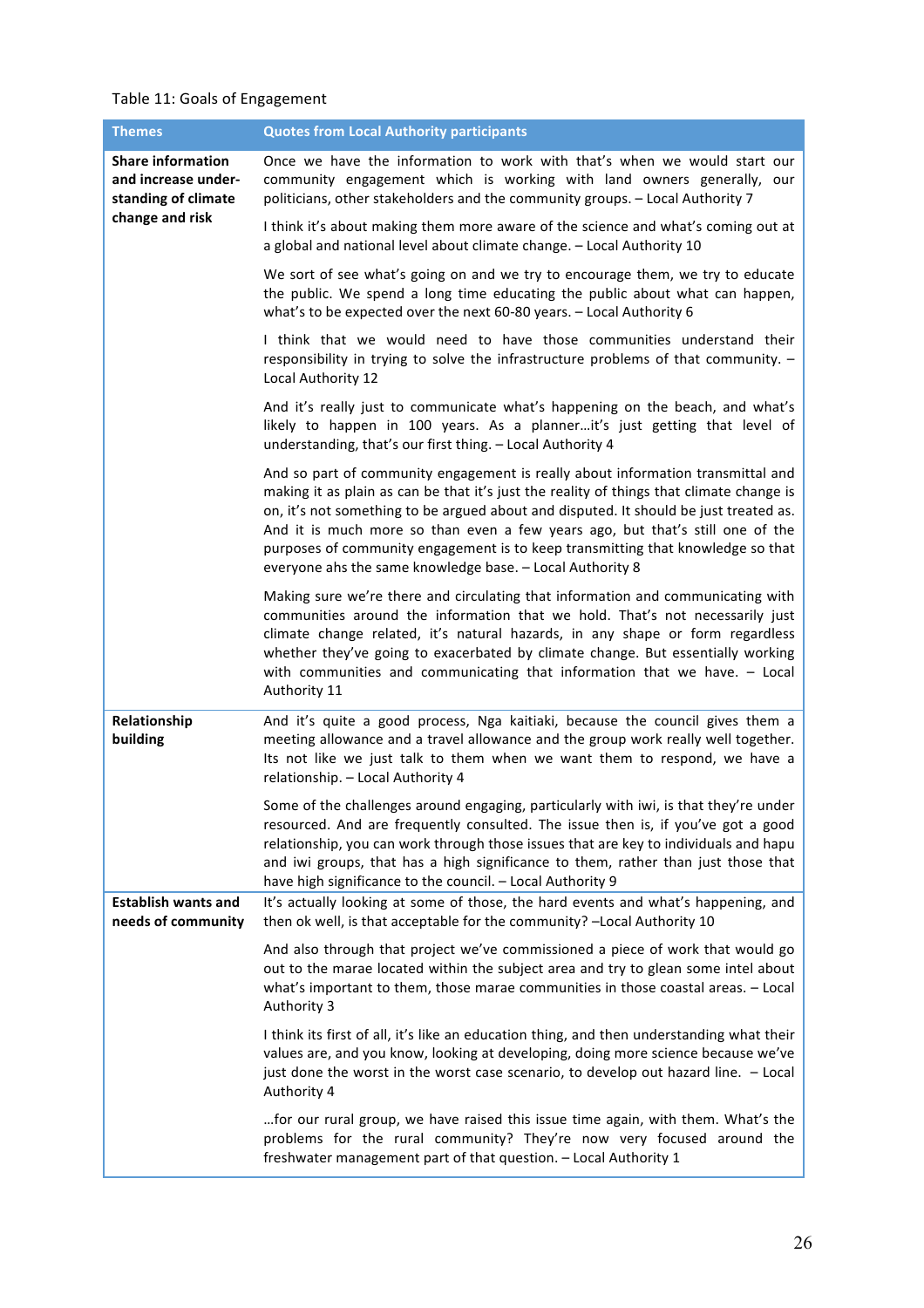## Table 11 continued: Goals of Engagement

| <b>Themes</b>                                      | <b>Quotes from Local Authority participants</b>                                                                                                                                                                                                                                                                                                                                                                                                                                                                                                                                              |
|----------------------------------------------------|----------------------------------------------------------------------------------------------------------------------------------------------------------------------------------------------------------------------------------------------------------------------------------------------------------------------------------------------------------------------------------------------------------------------------------------------------------------------------------------------------------------------------------------------------------------------------------------------|
| Open conversation,<br>debate, many<br>perspectives | benefits are them talking to each other and talking to us, obviously. - Local<br>Authority 10                                                                                                                                                                                                                                                                                                                                                                                                                                                                                                |
|                                                    | Obviously, what you want to have is a comprehensive process, with an informed<br>discussion and debate, and exposure to a variety of viewpoints. And through<br>that exposure to a variety of viewpoints, hopefully you end up with strong local<br>policies and plans. - Local Authority 13                                                                                                                                                                                                                                                                                                 |
|                                                    | I think the benefits are that you get much wider input, earlier on, while you're<br>doing your conceptual thinking. That means that some good ideas are brought<br>forward that you might not have seen if you didn't engage early. - Local<br>Authority 9                                                                                                                                                                                                                                                                                                                                   |
|                                                    | And I think as long as you've been through a good process that has had two<br>ways of conversation, open dialogue, even if at the end of that process, not<br>everybody agrees with the outcomes or responses, they are happy that the<br>process they've been involved in they've been heard and they've had their<br>opportunity to be involved in a fair open way. - Local Authority 2                                                                                                                                                                                                    |
|                                                    | more and more nowadays we're getting group A representatives with Group B<br>and C and D all around the table at the same time hearing one another's<br>comments and thoughts and views, and so it's, the challenge is in fostering that<br>sharing and learning kind of environment, but those groups don't always come<br>to the table with a clean slatethere's baggage there. - Local Authority 3                                                                                                                                                                                        |
|                                                    | And having the cross sector teams, community, experts and councilors involved,<br>has been good. It's just been a free and frank exchange. It's been a proper<br>conversation, which is often not part of the process when you're sitting in<br>rooms and you meet in halls for the odd meeting or two when everybody wants<br>to be angry. - Local Authority 1                                                                                                                                                                                                                              |
|                                                    | But I kind of maintain from a local government perspective, you can't just hide<br>under your desk. You've got to be out there and having those conversations.<br>They're not always easy, but I think ultimately you'll get more respect for having<br>those conversations - even if they are warts and all. - Local Authority 11                                                                                                                                                                                                                                                           |
| Solutions, or action<br>focused                    | well we're not going to go into it saying 'ok, well in 50 years you guys are going<br>to have to move. But looking at those trigger points; when do they want us to<br>come back and talk to them about other options? What are the different<br>pathways that we could take, and when do we need to change from one<br>pathway to the next pathway? If they get flooded annually for 5 years, is that<br>acceptable for them? It's actually looking at some of those hard events and<br>what's happening, and then ok well, is that acceptable for the community? $-$<br>Local Authority 10 |
|                                                    | The purpose of that assessment is it's going to form the basis for conversations<br>around adaptation planning for wider coastal communities around the city and<br>hopefully that will occur within the next year or two. With a view that what will<br>come out of that process will be a series of actions or responses, one of which<br>might be changes to the district plan as well. - Local Authority 2                                                                                                                                                                               |
|                                                    | that's still one of the purposes of community engagement is to keep<br>transmitting that knowledge so that everyone ahs the same knowledge base.<br>And I think having said that, to equip people to do what they can where they<br>are, you know, in whatever role they have. To take it into account, use it to their<br>benefit if there are opportunities for that. - Local Authority 8                                                                                                                                                                                                  |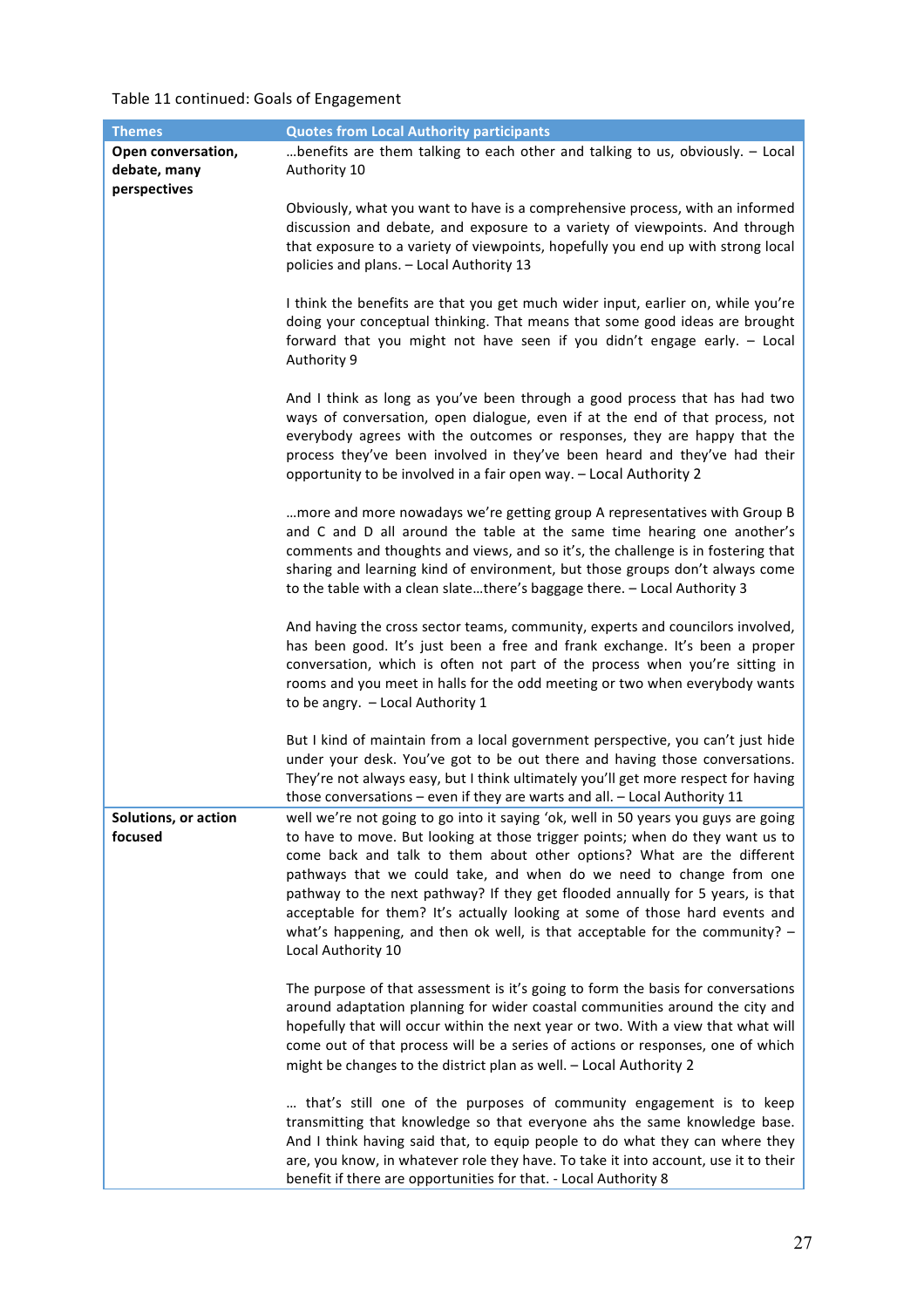#### 5.3.2. Forms of Engagement

There are two dominant forms of community engagement that were discussed by participants: Public meetings and stakeholder forums/advisory groups, with some overlap in format between the two. However, public meetings tend to be mentioned in relation to specific plans or events, and focused on the council giving the community information/telling them their proposed plans. The forums tend to be ongoing, and framed as a space where communities can bring their concerns to council. Forums are generally made up of representatives of existing groups like ratepayers associations, or have nominated members rather than being open to anyone who would like to engage. Public meetings were generally recognised as flawed, as participants felt that they tended to encourage hostility and fail to attract interest or genuine engagement and conversation.

There are several examples of council staff seeking other ways to engage the community, in a way that is tailored to the group that they are wanting to communicate with. These methods of engagement vary but certainly what they have in common is an emphasis on face to face engagement, conversation, and a step away from presentations. In addition to those who discussed examples of such engagement, several participants felt they were unable to conduct such engagement, but nonetheless argued for diverse engagement  $$ using methods including workshops, meetings, and one participant suggested the power of connecting with existing networks.

Interestingly, apart from the stakeholder forums, most of the engagement that was spoken about was one-off consultation type work, within specific plan change contexts. There might be creative and tailored engagements within these specific projects, but the topic of conversation and the issues around climate change were considered in a sort of silo of one infrastructure question or zoning plan etc, rather than at a big picture level. A number of participants suggested that comments on plan changes and making submissions was the main form of engagement that their council used, and that they have several ways in which people could do that, but they did not have the resources or knowledge to encourage more participation, beyond making the process as accessible as possible.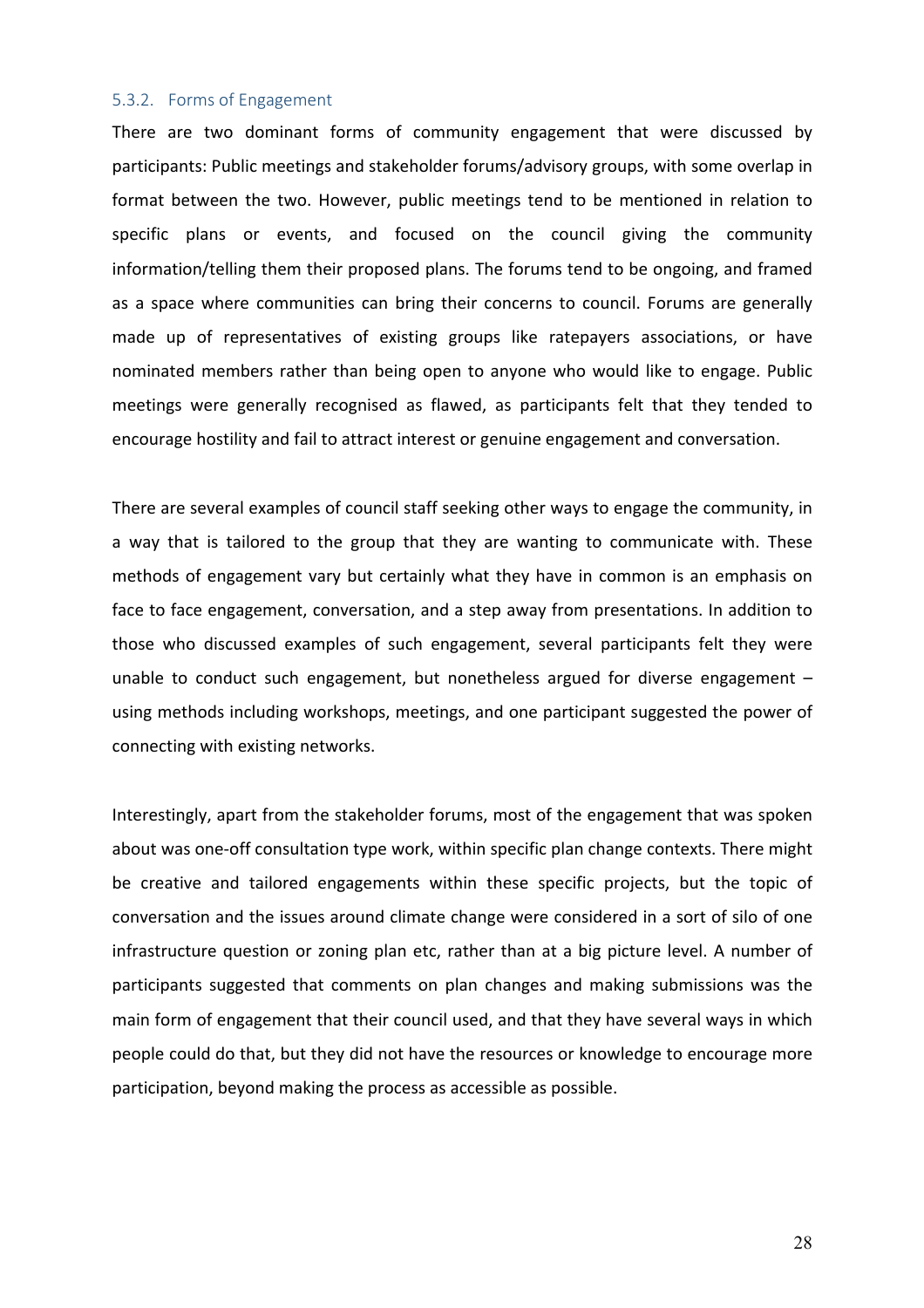## Table 12: Forms of engagement

| <b>Themes</b>                                          | <b>Quotes from Local Authority participants</b>                                                                                                                                                                                                                                                                                                                                                                                                                                                  |
|--------------------------------------------------------|--------------------------------------------------------------------------------------------------------------------------------------------------------------------------------------------------------------------------------------------------------------------------------------------------------------------------------------------------------------------------------------------------------------------------------------------------------------------------------------------------|
| <b>Public meetings</b>                                 | The trouble obviously, with having public meetings is you tend to get the<br>disaffected and the grumpy who will come along, so your ability to have<br>constructive conversations becomes quite limited. - Local Authority 11                                                                                                                                                                                                                                                                   |
|                                                        | It's certainly a bit depressing when you organize a public meetings and you turn up<br>and you find you've got more staff and councilors there than you have members of<br>the public - Local Authority 11                                                                                                                                                                                                                                                                                       |
|                                                        | If you go to a public meeting and read the newspapers, you hear the loudest voices<br>on either side, but if you talk to people one on one, at our drop in sessions and<br>things, most people just want to know the facts, what are the projections,<br>predictions, models for the future, and then they want to work out how they can<br>best adapt to that. - Local Authority 2                                                                                                              |
| <b>Submissions and</b><br><b>Comments on plans</b>     | from iwi we inevitably get submissions, and they'll have a view and some of them<br>will address things like climate change or gas industries and stuff like that. - Local<br>Authority 13                                                                                                                                                                                                                                                                                                       |
|                                                        | as much as possible, you have a comprehensive process that at least gives people<br>the opportunity to commentthe resource management planning process is VERY<br>comprehensive, so for those who wish to be engaged on this issue, they've<br>certainly got lots of opportunity to do so - Local Authority 13                                                                                                                                                                                   |
|                                                        | We invited feedback on the mapping, so that's the level of engagement at the<br>moment really, is just in terms of the mapping and so they're aware of the<br>mapping. They've also had an opportunity to comment on it. - Local Authority 5                                                                                                                                                                                                                                                     |
| <b>Existing</b><br>community<br>stakeholder<br>groups, | There's a ratepayer's association group and they meet with our Ward councilors<br>monthly I think it is. So they touch base with them quite a bit. - Local Authority 10                                                                                                                                                                                                                                                                                                                          |
| forums                                                 | [we] has 20% of NZ's coastline in it, so these people bring what I call genuine<br>concerns to council about what's happening with climate change. What about this<br>road along here that's already started to be eroded away? What can we do along<br>here? So I suppose what I'm saying is my best community engagement is with those<br>people. They're bringing pragmatic concerns to council that need some resolution.<br>- Local Authority 12                                            |
|                                                        | So I guess what I'm saying is council has these forums set up for various reasons,<br>and they're not driven by climate change at all, but it's the perfect forum for those<br>people to bring their concerns to. So they have quite good access into council. -<br>Local Authority 12                                                                                                                                                                                                           |
|                                                        | The latter stages, and some of the wrapping up phases that we're currently in, has<br>involved the formation of two ah, what we call community cell groups or sub<br>groups with particular focus on their geographic area. And they've been tasked<br>with considering a bunch of high level options. Not any detailed design drawings or<br>anything - and basically scoring them against one or other bits of criteria, and<br>considering potential adaptation pathways. - Local Authority 3 |
|                                                        | [Place] has a community board – and we went down there and gave the warts and<br>all in terms of natural hazards. - Local Authority 11                                                                                                                                                                                                                                                                                                                                                           |
|                                                        | For each catchment where we do have works in progress or plan, we have<br>community groups that we work with a few times a year typically. To go through<br>the risks so that the community groups that we work with, it tends to be the groups<br>nominated, people are nominated, to go on these groups, so they represent and<br>then they interface between the council and the community. - Local Authority 5                                                                               |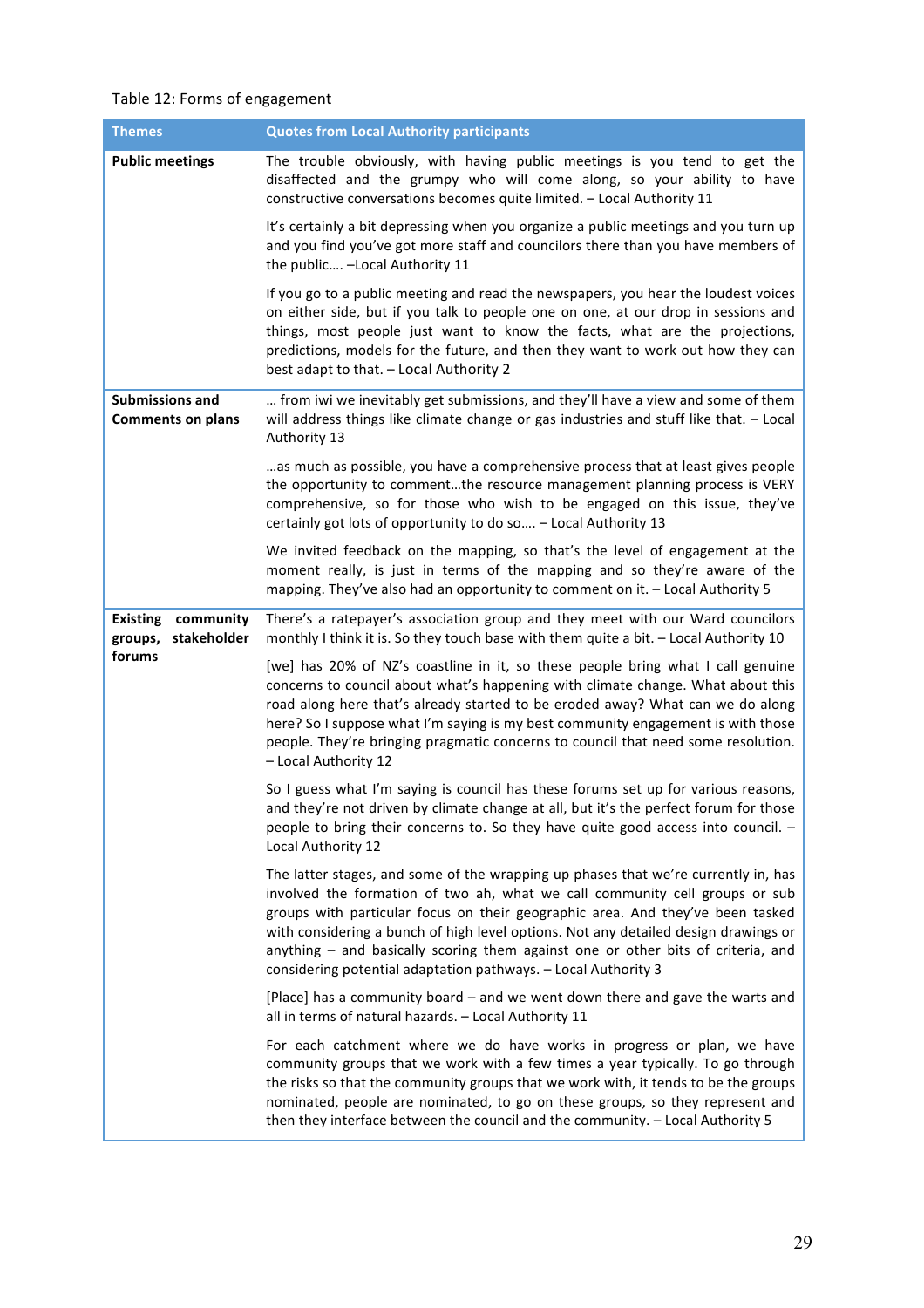## Table 12 continued: Forms of engagement

| <b>Themes</b>                        | <b>Quotes from Local Authority participants</b>                                                                                                                                                                                                                                                                                                                                                                                                                                                                                                                                                                                                                                                                                                                                                                                                                                                                                                                                                                                                                                                                                                                                                                                                                                                                                                                                                                                                                                       |
|--------------------------------------|---------------------------------------------------------------------------------------------------------------------------------------------------------------------------------------------------------------------------------------------------------------------------------------------------------------------------------------------------------------------------------------------------------------------------------------------------------------------------------------------------------------------------------------------------------------------------------------------------------------------------------------------------------------------------------------------------------------------------------------------------------------------------------------------------------------------------------------------------------------------------------------------------------------------------------------------------------------------------------------------------------------------------------------------------------------------------------------------------------------------------------------------------------------------------------------------------------------------------------------------------------------------------------------------------------------------------------------------------------------------------------------------------------------------------------------------------------------------------------------|
| Community<br>workshops               | Last year we commenced a community visioning project and we had a whole series<br>of workshops and meetings with the community, right throughout the district,<br>particularly focusing on youth as well, about how do they see the district, what is<br>good about it what is not so good. What kind of strategic issues should we be<br>working through over the next decade. One of those were extremes that came out<br>of that was a sustainability one and within that there's a climate change one. So it's<br>very early days and the next step in the exercise is to engage with those people<br>who flagged that they wished to have a continuing involvement in this work from<br>the community and then scope up what that might look up in terms of action plans<br>and timeframes and key focus areas. It is early days but that is really sort of making<br>a community led initiative get some teeth really and to something definite that will<br>be transparent and monitored and tracked and reported on regularly. - Local<br>Authority 9<br>So we've got weekend and evening type meetings that people can get to. And we<br>sit down with community groups and I think the plan this year is to try and make it<br>as informal as possible, so it can be a discussion. - Local Authority 5<br>But for this particular project, [group] have engaged the how team to co-design an<br>engagement strategy to set out the how the agency is going to engage with X |
|                                      | communities around developing the regeneration strategy and responding to<br>climate change. [Place] is quite a different process and what it means is that the<br>community has been brought into this part of the process and they will help<br>develop how the engagement will take place. However, we've started these<br>meetings, having the 3rd this week, what this team will do is produce the<br>engagement strategy which the agencies will then implement. - Local Authority 2                                                                                                                                                                                                                                                                                                                                                                                                                                                                                                                                                                                                                                                                                                                                                                                                                                                                                                                                                                                            |
| <b>Tailored to specific</b><br>needs | sometimes you dumb down the languageyou make it relevant to to them. So<br>basically, not everyone is interested in everything to do with the coastal plan, but<br>there'll be elements that'd be of interest to different community groups It's<br>maybe, tailoring your messaging for different audiences and maybe using things<br>like social media. - Local Authority 13                                                                                                                                                                                                                                                                                                                                                                                                                                                                                                                                                                                                                                                                                                                                                                                                                                                                                                                                                                                                                                                                                                         |
|                                      | But I suppose that a particular interest of mine is tailoring the consultation to the<br>people around the tableKind of interesting, but not something we've turned our<br>mind to yet. - Local Authority 4                                                                                                                                                                                                                                                                                                                                                                                                                                                                                                                                                                                                                                                                                                                                                                                                                                                                                                                                                                                                                                                                                                                                                                                                                                                                           |
|                                      | So it's not like we're just going to have one approach, it wouldn't work. So<br>localised, targeted, understanding values, risks and consequences, and it's about<br>taking the community with you. - Local Authority 4                                                                                                                                                                                                                                                                                                                                                                                                                                                                                                                                                                                                                                                                                                                                                                                                                                                                                                                                                                                                                                                                                                                                                                                                                                                               |
|                                      | If you put out a paper on our website and ask people to comment through a survey<br>box, you're going to get only some of the community who might respond and<br>typically those that are in a low socio-economic standing, iwi, typically aren't good<br>at responding in that environment. You need to be able to go out and have face to<br>face type engagement. It might be on the marae, it might be in community halls,<br>could be Charter Club, Bowling Club, Sports Club, Schools, wherever the focus is for<br>that community. - Local Authority 9                                                                                                                                                                                                                                                                                                                                                                                                                                                                                                                                                                                                                                                                                                                                                                                                                                                                                                                         |
|                                      | I think we need to have meetings, but actually tap into other people's meetings -<br>so tap into existing networks, because sometimes these things are not well<br>attended. So for example your BA5's, Business After 5 groups, Grey Power<br>meetings, things like that. - Local Authority 10                                                                                                                                                                                                                                                                                                                                                                                                                                                                                                                                                                                                                                                                                                                                                                                                                                                                                                                                                                                                                                                                                                                                                                                       |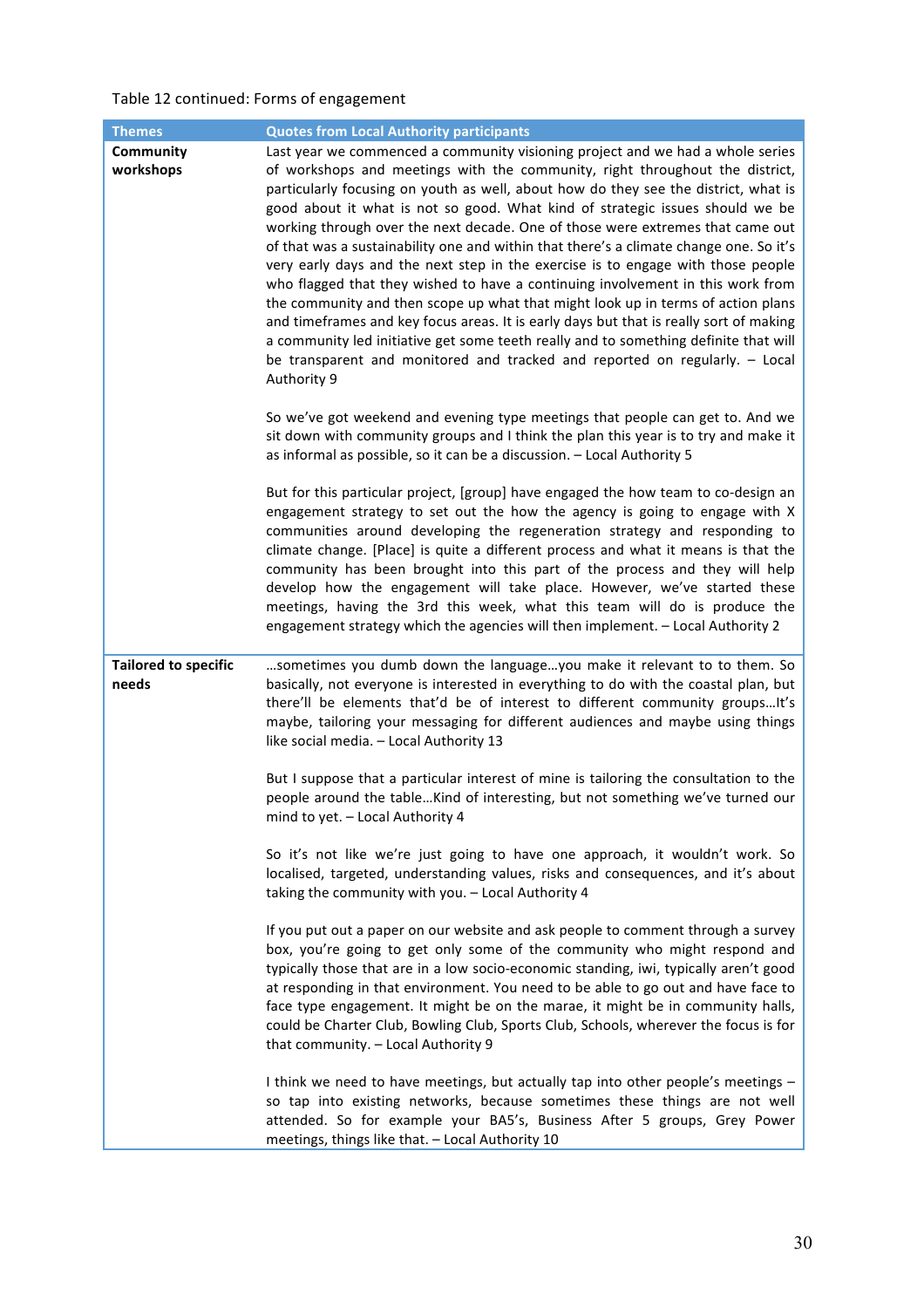#### 5.3.3. Barriers to Engagement

Participants identified two main barriers to effective engagement. The first is lack of funding and resources, which is related to attitudes and priorities within political institutions (across scales). The second is the perceptions around climate change that exist within the community amongst those being engaged with.

Many participants observed a lack of time and energy for climate change response in councils at the moment, as often policy teams are small and overworked. There is a related lack of funding for things like communications staff, who are seen as essential in engagement due to the importance of developing strong narratives. This lack of resourcing was linked to priorities, where councils are seen as needing to deliver practical outcomes, and also in some councils, climate change and related issues being seen as too big, and too hard to address. There were also several comments that indicated a reluctance to talk to communities out of fear, as these issues are so confronting and there is a degree of uncertainty and change that is hard for both communities and councils to respond to. The fear was of 'emotive' responses, and the degree of emotion that could be expected.

These responses were perceived to be due to the nature of the 'problem' at hand. The uncertainty that climate change brings, as well as the longer time scales communities needed to start thinking on were seen as particular barriers to effective engagement. In addition, many council staff felt that the issue was simply perceived to be too big, and too hard, and there was still some resistance to accepting that climate change was going to impact communities even if there was increasing general acceptance of the science that the climate is changing.

Some participants suggested that they needed more information (for which there was limited resourcing), to mitigate some of the uncertainty before they could begin effective engagement, while others felt that these conversations needed to be had now, and communities needed to be aware of the uncertainties and begin to plan for multiple 'pathways' collaboratively with what information was at hand now.

31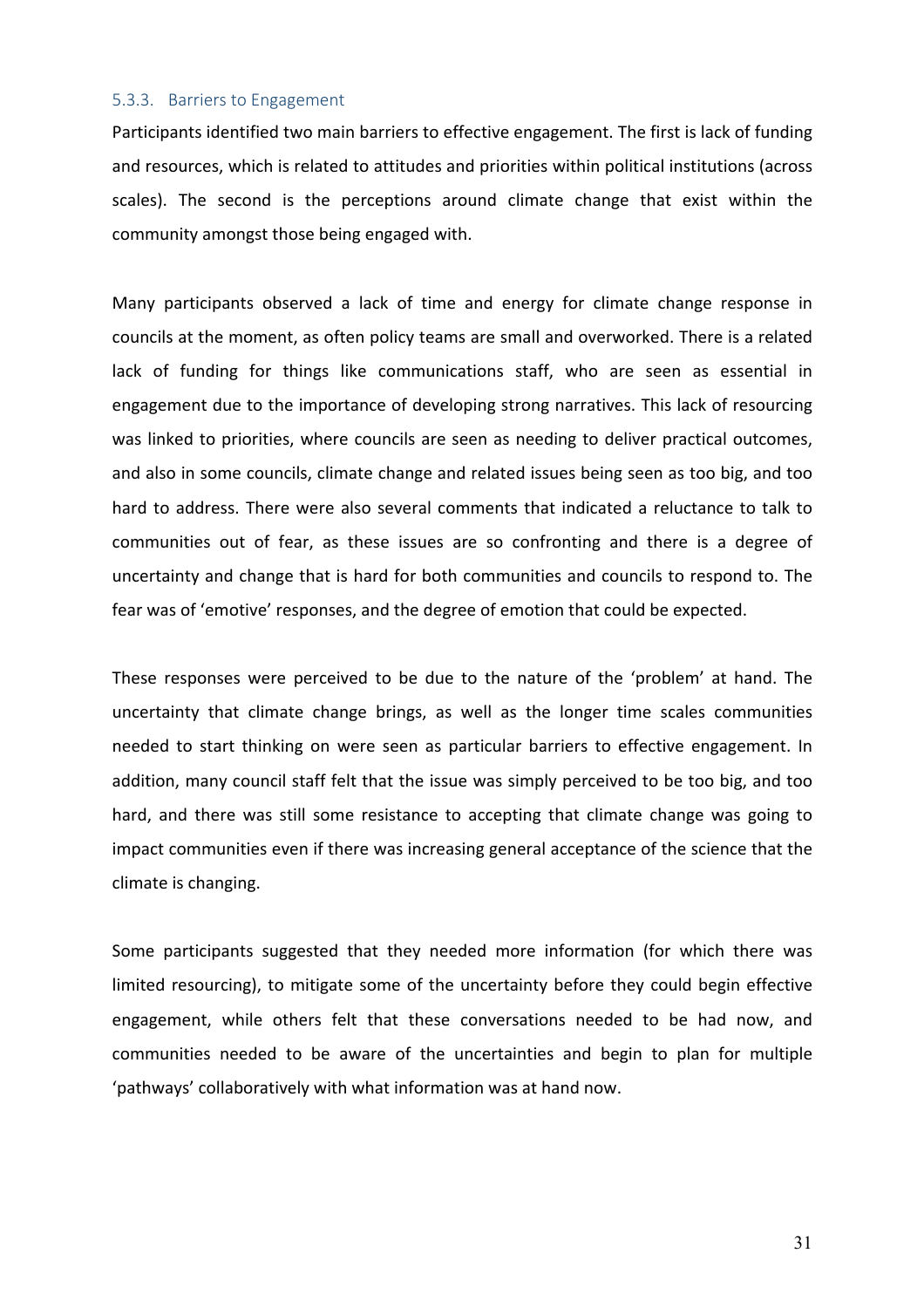## Table 13: Barriers to engagement

| <b>Themes</b>                                                      |                                                         | <b>Quotes from Local Authority participants</b>                                                                                                                                                                                                                                                                                                                                       |
|--------------------------------------------------------------------|---------------------------------------------------------|---------------------------------------------------------------------------------------------------------------------------------------------------------------------------------------------------------------------------------------------------------------------------------------------------------------------------------------------------------------------------------------|
| <b>Need expertise and more</b><br>information before can<br>engage |                                                         | if you go out into the community and you haven't sense tested it and it's<br>wrong, it starts a spiral which is that everything else is wrongif you go out<br>without having done all that internal stuff, you will lose your community before<br>you start. - Local Authority 7                                                                                                      |
|                                                                    |                                                         | Once we have the information to work with that's when we would start our<br>community engagement which is working with land-owners generally, our<br>politicians, other stakeholders and the community groups. - Local Authority 7                                                                                                                                                    |
| <b>Nature</b><br>of the<br><b>issues</b>                           | Complexity of<br>science                                | So I don't understand that, and I don't know how to communicate that. So<br>that's a real challenge, how do you communicate quite complex science. - Local<br>Authority 4                                                                                                                                                                                                             |
|                                                                    | Distance/<br>uncertainty                                | And unless you've got real evidence, real information, people are not going to<br>receive that well. They don't want high level, vague, 'oh this might be', which is<br>difficult in this situation, because you know, talking to them about 50 years and<br>no one can be certain exactly what's going to happen. So that's going to be a<br>massive challenge. - Local Authority 10 |
|                                                                    |                                                         | I think it's easier to talk to a community about climate change and the issues<br>when they've had two years of weather events that have really caused massive<br>issues in the community. - Local Authority 10                                                                                                                                                                       |
|                                                                    |                                                         | I think the other big challenge is that there's a whole range of uncertainty<br>around climate change in terms of the effects and when it's gonna happen and<br>that's quite difficult to convey that idea - Local Authority 2                                                                                                                                                        |
|                                                                    |                                                         | we are finding ourselves continually, perhaps even deliberately referring to<br>'the best available science'.  So referencing the best available science is a<br>subtle hint to say 'we're at a point in time, this is what we've got, but we can<br>still make a decision based on that'. - Local Authority 3                                                                        |
|                                                                    |                                                         | I guess the fundamental challenge of climate change is that there is uncertainty<br>and there is going to remain a degree of uncertainty.  And that does make<br>having conversations with the community difficult. - Local Authority 11                                                                                                                                              |
|                                                                    |                                                         | One of our biggest hurdles is disbelief that it will happen. I think we've heard a<br>million times, it'll never flood here, that'll never happen, it's never gonna blah<br>blah blah. - Local Authority 6                                                                                                                                                                            |
|                                                                    |                                                         | We don't know what's really going to happen in terms of accelerated sea level<br>rise, the science is so uncertain. And I think people just want answers. - Local<br>Authority 4                                                                                                                                                                                                      |
|                                                                    | Too hard/<br>too big $-$ for<br>community or<br>council | while we might all say that we think climate change is real, and it's happening,<br>and it has these impacts, I believe there's a real perception at a political level<br>that's its too hard. Someone else will deal with this. And we're not going to<br>engage with it. - Local Authority 7                                                                                        |
|                                                                    |                                                         | Because there's some very hard decisions that need to be made quite soon,<br>and no one's making them. - Local Authority 6                                                                                                                                                                                                                                                            |
|                                                                    |                                                         | I've got to say - this is a personal opinion - but I see our council as not really<br>facing up to the severity of sea level rise, given the amount of coastline we<br>have. And $-$ personally, this is my view again $-$ it's a bit of a head in the sand<br>attitude because there's so much of it to look after. - Local Authority 12                                             |
|                                                                    |                                                         | For other people, yes it can become overwhelming and they don't want to think<br>about it. So yes, there's that full range in the community really. - Local<br>Authority 2                                                                                                                                                                                                            |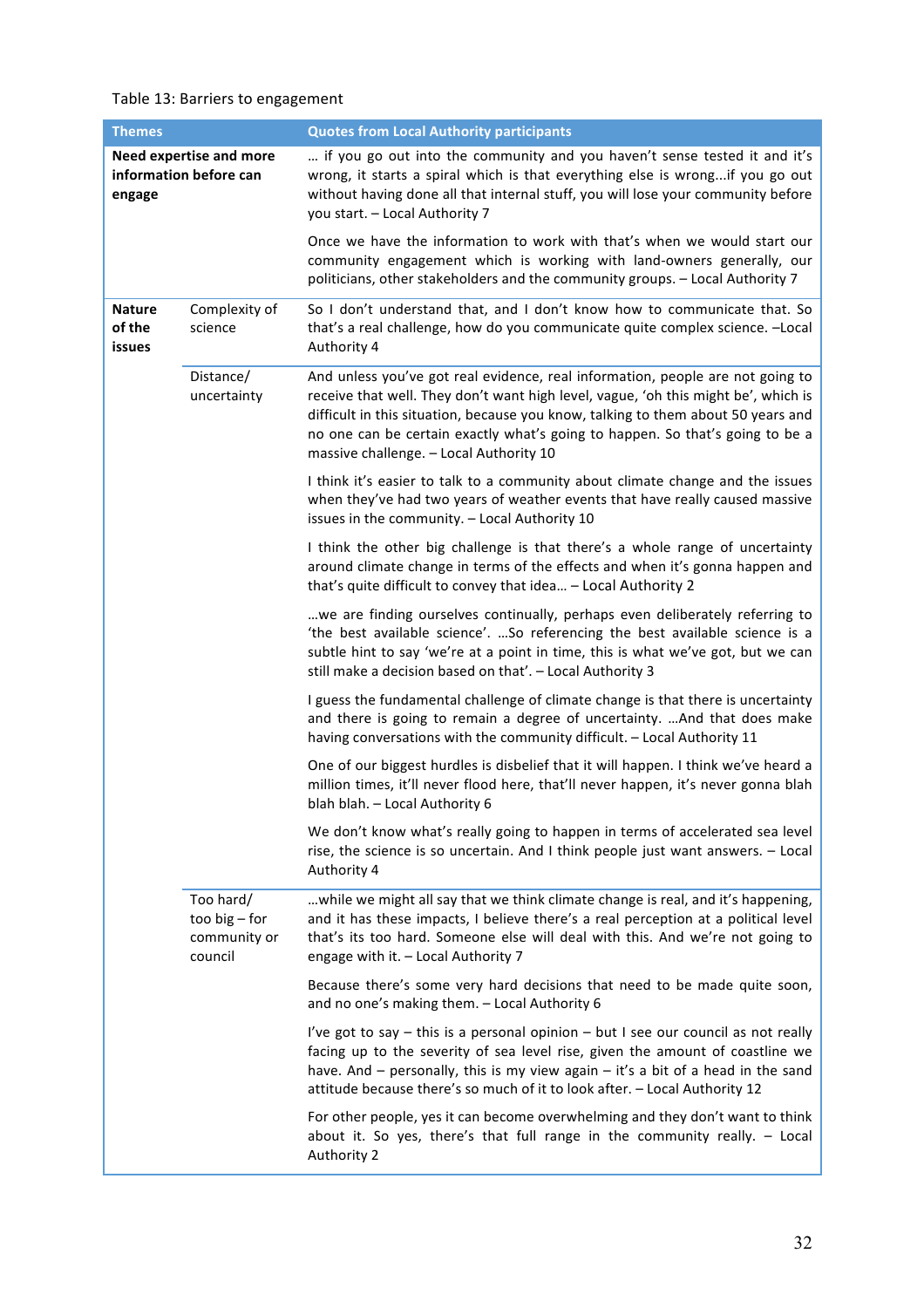## Table 13 continued: Barriers to engagement

| <b>Themes</b>                                |                              | <b>Quotes from Local Authority participants</b>                                                                                                                                                                                                                                                                                                                                                                                                                                                                        |
|----------------------------------------------|------------------------------|------------------------------------------------------------------------------------------------------------------------------------------------------------------------------------------------------------------------------------------------------------------------------------------------------------------------------------------------------------------------------------------------------------------------------------------------------------------------------------------------------------------------|
| <b>Nature</b><br>of the<br>issues<br>(contd) | Don't care/<br>don't believe | The risk though is that the community don't want to engage with you because<br>the story you're telling them is one that they don't want to believe, or they<br>don't want to hear or affects their investment. That's the issue with all<br>communication really. - Local Authority 7                                                                                                                                                                                                                                 |
|                                              |                              | I don't think that people that work in this space and work around it and hear<br>about it all the time realize that there are people out there that really just don't<br>believe in climate changeAnd so to even go into a public meeting and talk<br>about the weather events or issues, let alone what's going to happen in the<br>next 30 or 40 years, you've got to have people in the first place just actually<br>believing in climate change and there is going to be potential issues. - Local<br>Authority 10 |
|                                              |                              | We normally have an engagement time with them. They don't always go that<br>well, people don't want to hear sometimes. But we always go there and we<br>always talk to them about it. - Local Authority 6                                                                                                                                                                                                                                                                                                              |
| Importance of<br>narrative                   |                              | You know if you're really wanting to engage, on a global sense. You're gonna<br>want to brand it, you're gonna want to build an appropriate story around it,<br>you're gonna want to have comms advisorsIf you're just going out there and<br>releasing information, and you've built no story around it. It'd going to be a<br>hard slog potentially. - Local Authority 7                                                                                                                                             |
|                                              |                              | and going out there with high level statements can be quite dangerous if we<br>don't have all the information at hand. - Local Authority 10                                                                                                                                                                                                                                                                                                                                                                            |
| <b>Limited funding</b><br>and resourcing     |                              | Funding's always a barrier. The best communication you can do, is going to be<br>the one where you've got the most money. To a point of course. - Local<br>Authority 7                                                                                                                                                                                                                                                                                                                                                 |
|                                              |                              | But we're a very small council so we don't have a team of engagement experts.<br>Though we basically work a lot with our comms team to try and make sure that<br>we have clear messaging. - Local Authority 4                                                                                                                                                                                                                                                                                                          |
|                                              |                              | [Innovative engagement process] has been a fairly intensive effort. It's required<br>a heck of a lot of council staff, energy and time, and financial resourcing. - Local<br>Authority 3                                                                                                                                                                                                                                                                                                                               |
|                                              |                              | so the resources that the councils have to implement adaptive pathways<br>planning approach, sitting down with communities in all these areas, our<br>resources are quite limited to do that. - Local Authority 5                                                                                                                                                                                                                                                                                                      |
| Perceived<br>risks of<br>engagement          | Risk of<br>resistance        | there was almost a bit of a fear of going out and talking to the public. It was<br>almost like, and I'm not suggesting this is the case, it's almost like, guess we<br>better make sure we've got our story straight before we go and talk to the<br>public. And from my perspectiveit's just being honest about what it is that we<br>know and what it is that we don't know, and the areas that we need to focus<br>on. - Local Authority 11                                                                         |
|                                              |                              | So we try to learn from that and have a process that is a little more engaging.<br>And it's actually worked relatively well. There's not really been any public<br>pushback - Local Authority 5                                                                                                                                                                                                                                                                                                                        |
|                                              |                              | So I think that is the best type of involvement or engagement that we can do, is<br>to start talking about it, and it might alleviate the push back from people more,<br>if they see that we're not going to leave them holding the baby shall we say. $-$<br>Local Authority 6                                                                                                                                                                                                                                        |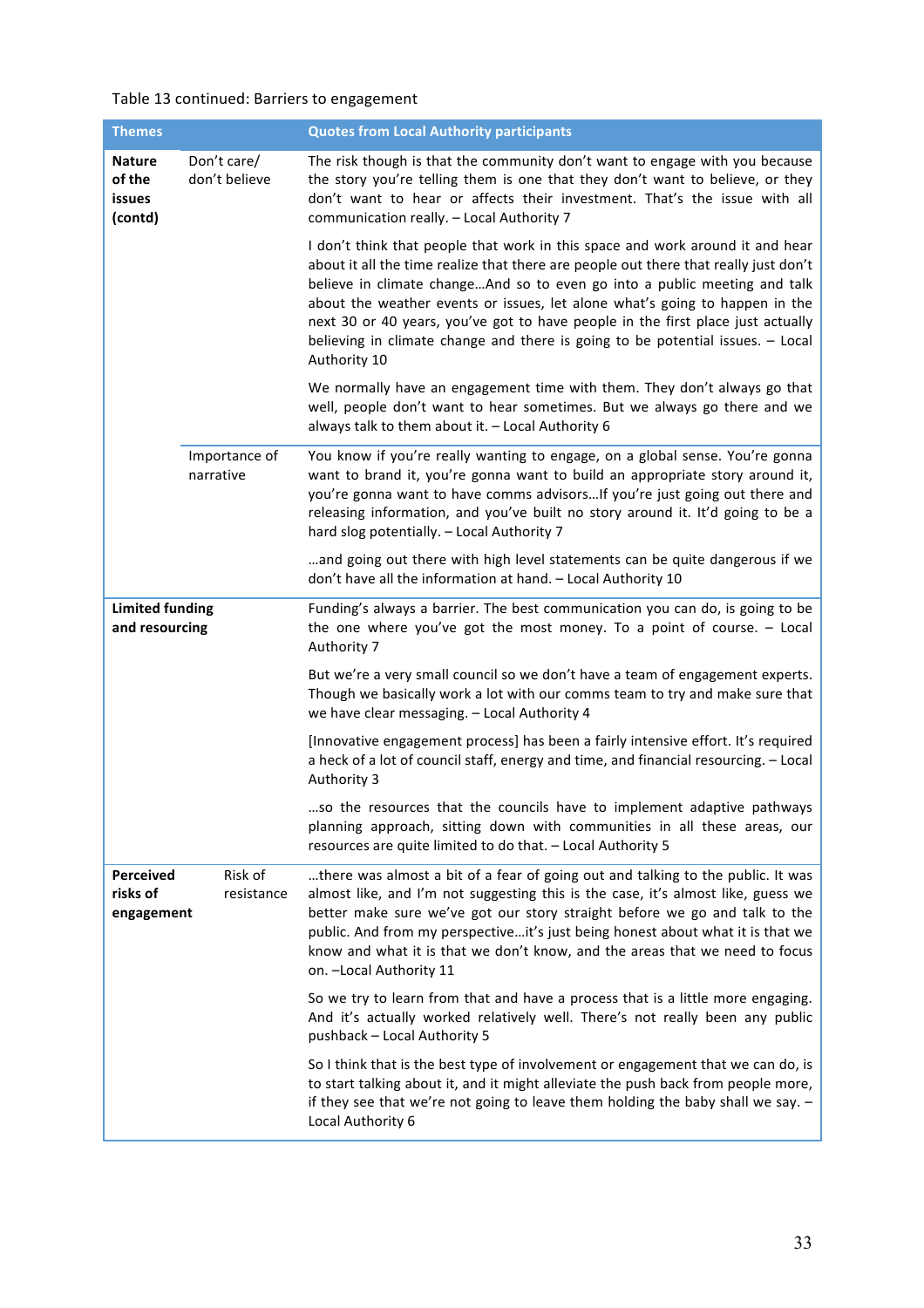#### Table 13 continued: Barriers to engagement

| <b>Themes</b>                                  |                                           | <b>Quotes from Local Authority participants</b>                                                                                                                                                                                                                                                                                                                                                                                                                                                                                                                                                               |
|------------------------------------------------|-------------------------------------------|---------------------------------------------------------------------------------------------------------------------------------------------------------------------------------------------------------------------------------------------------------------------------------------------------------------------------------------------------------------------------------------------------------------------------------------------------------------------------------------------------------------------------------------------------------------------------------------------------------------|
| Perceived<br>risks of<br>engagement<br>(contd) | Exposure<br>to<br>lobbying                | A constant struggle that we probably do have is that there is probably re-<br>litigation of issues that are probably not within our mandate. And coastal<br>planning, for us, we shouldn't be dealing with things like the legality of oil and<br>gas for climate change reasons. But inevitably it will be an issue. - Local<br>Authority 13                                                                                                                                                                                                                                                                 |
|                                                |                                           | I suppose the risk is the council really exposes itself, to a lot of lobbying. We<br>don't know what's really going to happen in terms of accelerated sea level rise,<br>the science is so uncertain. And I think people just want answers. So the risk is<br>that the council, the perception that the council is doing nothing. Or that we<br>don't know what we're doing. - Local Authority 4                                                                                                                                                                                                              |
|                                                |                                           | And so that's the sort of issue that we'd be, when you get into community<br>engagement, how big is the community, how wide do you go with your<br>definition of community, and will it just cause you more grief, in terms of<br>dealing with a whole lot of things that aren't really what you want to know or<br>what you need to know to make your decisions. - Local Authority 8                                                                                                                                                                                                                         |
|                                                | Emotive<br>responses,<br>creating<br>fear | It's very emotive, people are possibly going to lose value in their properties, not<br>be able to sell them, yeah then perhaps we might start seeing some damage,<br>maybe not be able to get insurance. It's about people's sense of place, and<br>understanding that it's not logical, people go 'why don't they just move away'?<br>It's really understanding what they value. - Local Authority 4                                                                                                                                                                                                         |
|                                                |                                           | While I think the majority of people probably accept that a changing climate is<br>occurring, they've never truly translated that in terms of what is the effect<br>upon them. And they probably largely, as soon as that happens, they then have<br>to push back. Their only option they've got is to push back on that information<br>because its ultimately affecting their investment. - Local Authority 7                                                                                                                                                                                                |
|                                                |                                           | I would have to say, and I'm speaking personally here, but I also think that<br>generally I can speak for our council, that we're afraid to have those<br>conversations with our communities because we're going to get an emotive<br>response from a lot of people. 'what are we doing about it', 'why aren't we<br>doing more', 'I've got all my families money invested in thiswhatever it might<br>be', so we are probably avoiding those conversations a little bit the problem<br>with trying to have the conversation on that level is it's emotive and frightening<br>for people - Local Authority 12 |
|                                                |                                           | But I kind of maintain from a local government perspective, you can't just hide<br>under your desk. You've got to be out there and having those conversations.<br>They're not always easy, but I think ultimately you'll get more respect for<br>having those conversations - even if they are warts and all. - Local Authority 11                                                                                                                                                                                                                                                                            |
|                                                |                                           | I think we need to be really mindful when we're working with communities as<br>well, about the economic implications. And the real fears that these<br>communities will have about what this stuff means, for their assets, for their<br>homes that could be the only massive asset they have. - Local Authority 10                                                                                                                                                                                                                                                                                           |

## 5.3.4. Engagement with Iwi

All participants spoke about how they engage with iwi, with some describing the positive relationships they have built together, and the benefits that have come out of these relationships. One participant also suggested that the deeply democratic organizing systems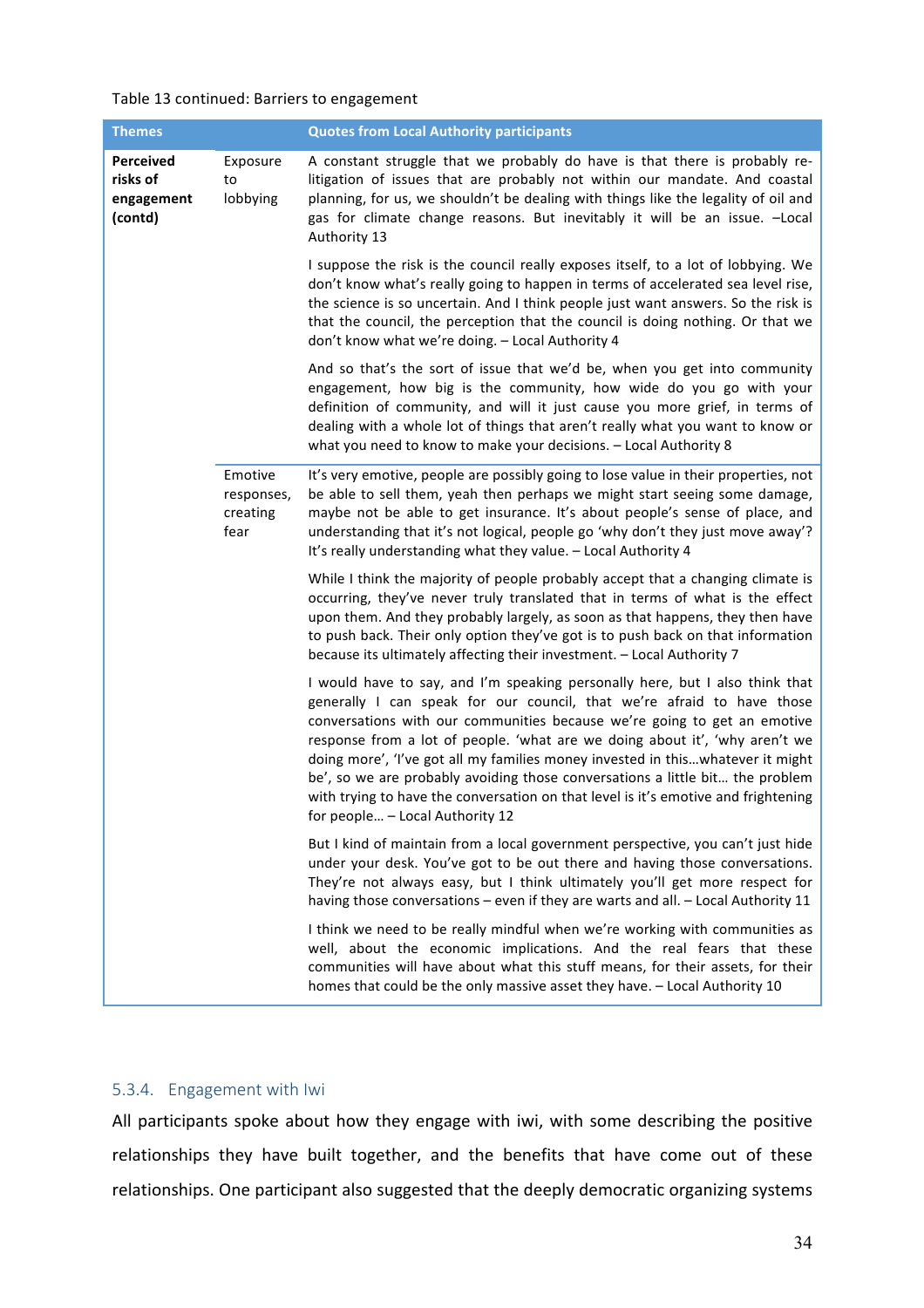that he observed in his interactions with iwi should be seen as a source for learning (Local Authority 8). However, in several cases there was an undertone that engagement with iwi was an obligation, or an annoyance. There was a recognition of its importance, and even some positive outcomes, but a number of participants cited the resources required for effective engagement with iwi as a barrier for both parties, and one participant in particular suggested that he felt iwi were 'constantly unhappy with our engagement' (Local Authority 12). 

The two positions above relate to the feelings participants had about engagement with iwi. Positive relationships can also be seen as a form of engagement, but most participants, when asked about engagement with iwi cited their involvement in panels and reference groups. This suggests that there is a degree of representation within formal decision-making structures, and even some less formal ones. However, the sense of ongoing relationships being nurtured was less evident in discussion with participants who spoke of engagement in terms of formal structures.

| <b>Themes</b>                                                  | <b>Quotes from Local Authority participants</b>                                                                                                                                                                                                                                                                                                                                                                                                                                                                                                                                                                                                                                                                                                                                                            |
|----------------------------------------------------------------|------------------------------------------------------------------------------------------------------------------------------------------------------------------------------------------------------------------------------------------------------------------------------------------------------------------------------------------------------------------------------------------------------------------------------------------------------------------------------------------------------------------------------------------------------------------------------------------------------------------------------------------------------------------------------------------------------------------------------------------------------------------------------------------------------------|
| Inclusion in<br><b>Representative groups</b><br>and forums etc | We have representation on the committees and representation from the Marae<br>on the panels. And we have conclusion offers at every step of this process and<br>at individual Marae to meeting on the Marae with the committees etc. []<br>There are a number of Marae and iwi groups represented on the collaborative<br>group, as well. - Local Authority 1                                                                                                                                                                                                                                                                                                                                                                                                                                              |
|                                                                | Iwi will get a special invite to all these coastal open days. - Local Authority 4                                                                                                                                                                                                                                                                                                                                                                                                                                                                                                                                                                                                                                                                                                                          |
|                                                                | We have iwi liaison advisors within the council and we consult with iwi on a<br>number of different activities of the council from freshwater management, the<br>new fresh water policies, policies across the board really for the council. - Local<br>Authority 5                                                                                                                                                                                                                                                                                                                                                                                                                                                                                                                                        |
| admiration<br><b>Source</b><br>οf<br>and leadership            | when I have been involved in consultation, it was back then, rather than<br>engagement, and visiting Marae and telling them what we're about – we were<br>preparing a regional policy statement at that time for example – and that<br>brought home to me just how democratic those systems of organizing society<br>are, and that virtually the whole of the community gets together and decides,<br>pretty much by consensus, on important things for them. Rather than every<br>three years we elect a councilor, and then we don't care what they do until<br>another three years is up sort of thing. So I totally support that concept of<br>having very participatory democracy going on. And there's a lot we can learn,<br>me being Pakehā I suppose, we can learn from that. - Local Authority 8 |

Table 14: Engagement with iwi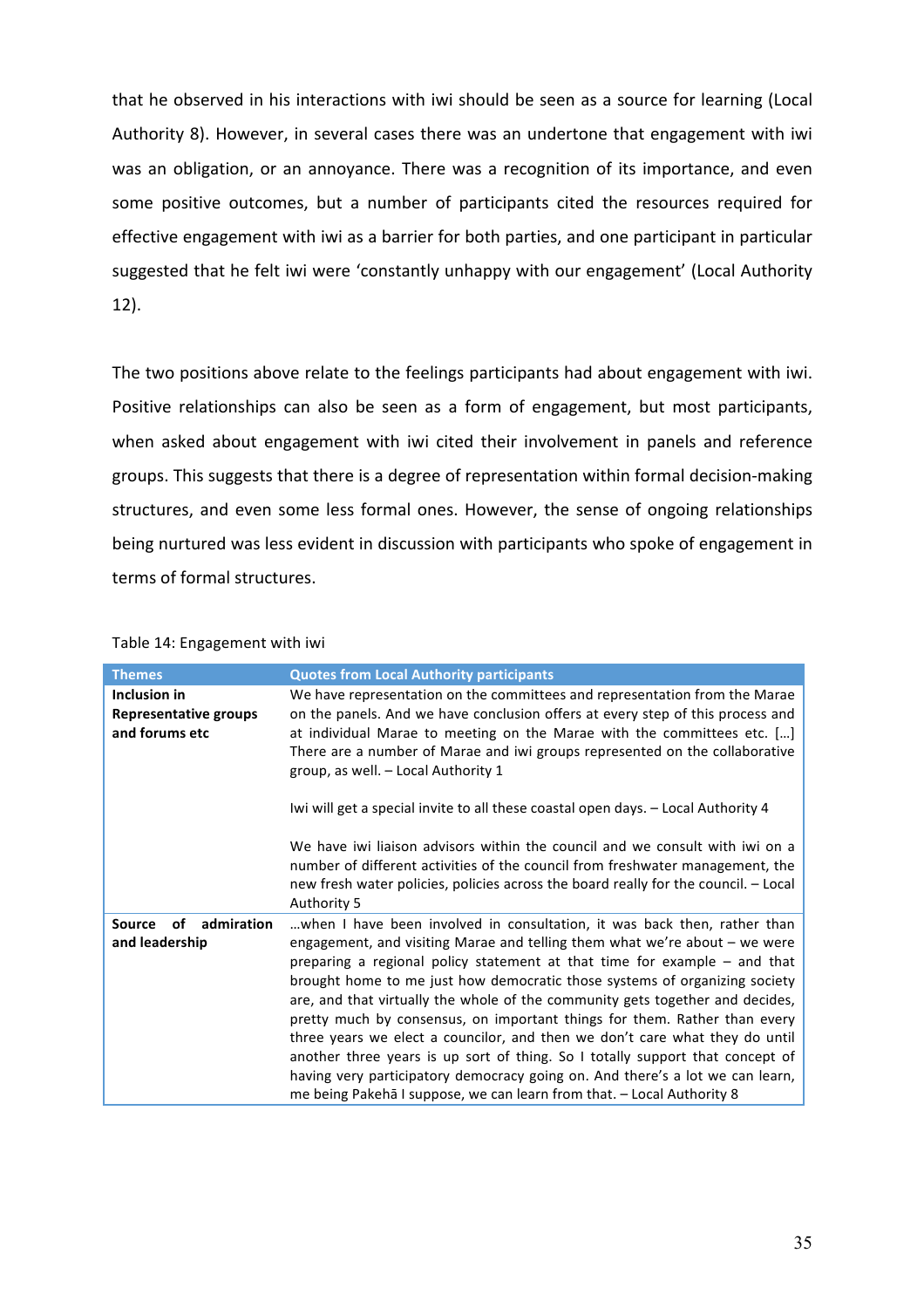#### Table 14 continued: Engagement with iwi

| <b>Themes</b>                 | <b>Quotes from Local Authority participants</b>                                                                                                                                                                                                                                                                                                                                                                                                                                                                                                                                                                                                                                                               |
|-------------------------------|---------------------------------------------------------------------------------------------------------------------------------------------------------------------------------------------------------------------------------------------------------------------------------------------------------------------------------------------------------------------------------------------------------------------------------------------------------------------------------------------------------------------------------------------------------------------------------------------------------------------------------------------------------------------------------------------------------------|
| <b>Positive relationships</b> | We also have a group which is a representative group of all the hapu and iwi.<br>And it's quite a good process, [] Its not like we just talk to them when we want<br>them to respond, we have a relationship. - Local Authority 4                                                                                                                                                                                                                                                                                                                                                                                                                                                                             |
|                               | For iwi groups, we have a Joint Iwi Chairs Forum, that meet quarterly. They<br>provide an opportunity to raise issues early in thinking, test our thinking out.<br>We're then supported by Iwi Authorities, and within Iwi Authorities, there's<br>hapū groups, which are identified, and there's also individuals, Māori as<br>individuals. You can't just approach [an iwi] and expect that they're going to<br>comment for all of [the iwi] and the hapū. They help provide guidance about<br>maybe [who] the appropriate people you should be contacting and liaising with<br>[are]. But it's very much down at the hapū and individual level that that<br>engagement needs to occur. - Local Authority 9 |
|                               | The only other part of the community here that's quite important I guess is<br>[iwi], and they have done a lot of work on climate change themselves. They're a<br>great organisation and a great group of people to work with and have by nature<br>a much longer term view of it. That's a very fruitful relationship. We have a<br>joint committee. - Local Authority 2                                                                                                                                                                                                                                                                                                                                     |
|                               | In many cases it is iwi communities, largely Māori communities that area<br>affected by flooding, that are located on flood plains and so on. And we have a<br>number of projects with those communities. To try and alleviate the flooding<br>for them. - Local Authority 5                                                                                                                                                                                                                                                                                                                                                                                                                                  |
| Annoyance/obligation          | Yeah so we engage with iwi endlessly, and we're probably like lots of councils in<br>NZ, how does that look, how should it look, who's paying for itthey're always<br>there, constantly unhappy with our engagement and how it should be, but I<br>think that is a persona they like to wear. The conversations, once we get<br>involved with them are quite good and quite constructive. - Local Authority 12                                                                                                                                                                                                                                                                                                |
|                               | So just the sheer logistics of being able to consult and the degree of<br>consultation now required is [] quite resource hungry, but I suspect that it's<br>resulting in better quality decisions. - Local Authority 8                                                                                                                                                                                                                                                                                                                                                                                                                                                                                        |

## 5.3.5. Engagement with communities more susceptible to harm

The data suggests that 'vulnerability' is a fluid term that is understood by council staff in a number of ways. Nevertheless, two distinct meanings were apparent, and several participants used it in both senses. First, a number of participants suggested that exposure to harm was the same as vulnerability. When asked about particularly vulnerable groups, they generally spoke about those that were more exposed to harm by living/working in low lying or coastal areas. Second, vulnerability was understood as a particular susceptibility to harm  $-$  this included access to resources and capabilities in emergency situations, the degree of community cohesion, the ability to cope with shocks in the current economic climate, and resources for relocating if need be. Several participants highlighted the specific needs of aging populations, farmers and, home-owners if their home was their only major asset.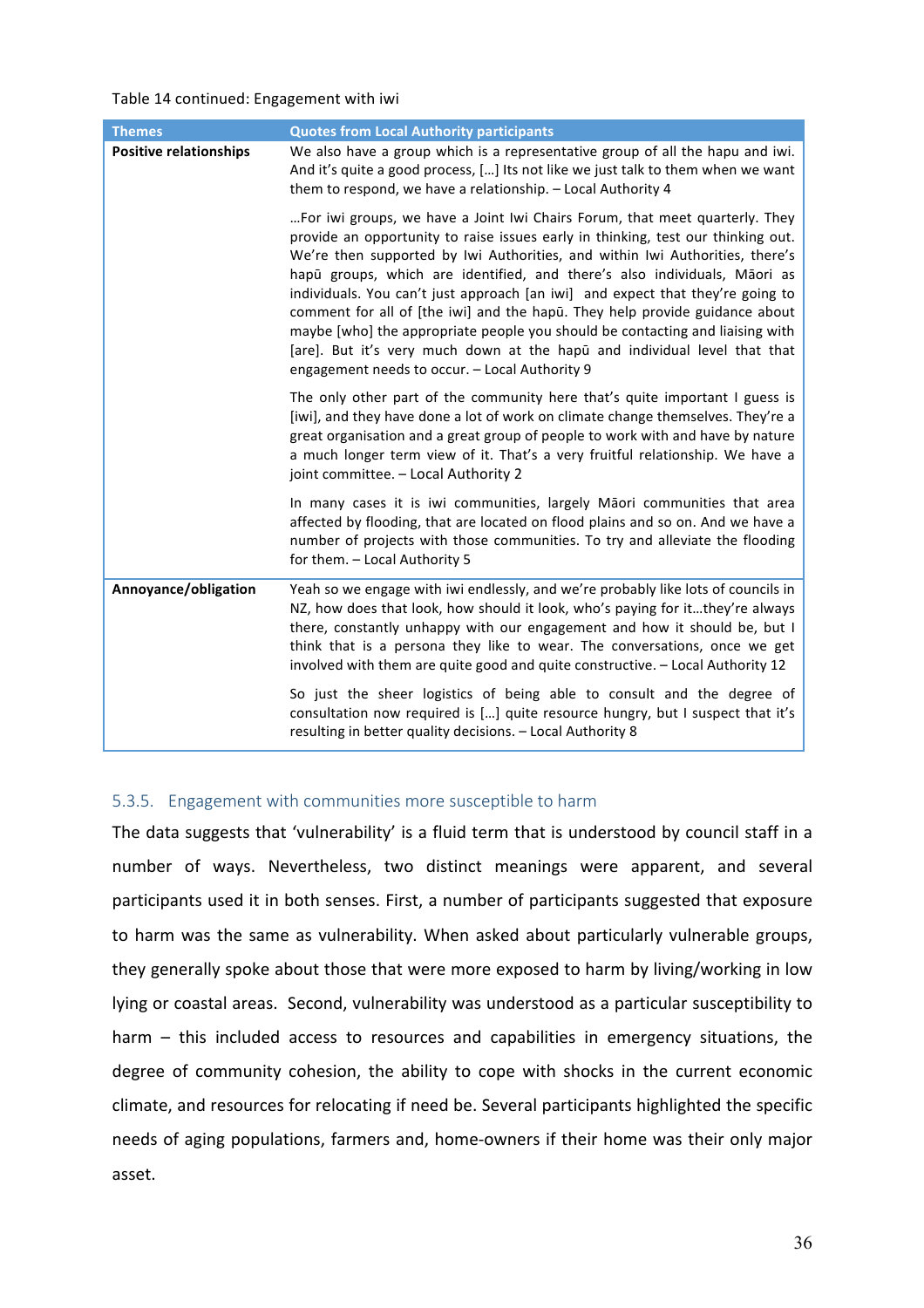Interestingly many participants, regardless of how they understood vulnerability, did not consider vulnerability to be unevenly distributed, rather contending that everyone is vulnerable. Some recognised that this might be important but it was work to be done in the future. Finally, a small number of participants expressed an understanding of perhaps needing to engage differently with communities with different needs (especially those 'more vulnerable'). Several stated that this was necessary or that they had different strategies, but were not able to identify how it would look, or does look for them. It was suggested by one participant in particular that face to face, on the ground engagement and relationship building was what was necessary in this context.

| <b>Themes</b>      |                                | <b>Quotes from Local Authority participants</b>                                                                                                                                                                                                                                                                                                                                                                                                                            |
|--------------------|--------------------------------|----------------------------------------------------------------------------------------------------------------------------------------------------------------------------------------------------------------------------------------------------------------------------------------------------------------------------------------------------------------------------------------------------------------------------------------------------------------------------|
| <b>Definitions</b> | Vulnerable $=$<br>exposed      | Yeah so, they're actually just more exposed for whatever reason - location<br>- are more exposed to the immediate effects of weather events - Local<br>Authority 13                                                                                                                                                                                                                                                                                                        |
|                    |                                | I: So what makes them particularly vulnerable?<br>P: They're very low lying. - Local Authority 12                                                                                                                                                                                                                                                                                                                                                                          |
|                    |                                | [X] coastline is very low lying, doesn't have defenses in place, and so it's<br>quite vulnerable. - Local Authority 10                                                                                                                                                                                                                                                                                                                                                     |
|                    |                                | But what you will find though is that a lot of the Marae communities are<br>close to their awa, and therefore probably impacted sooner than perhaps<br>the rest of the community. - Local Authority 1                                                                                                                                                                                                                                                                      |
|                    |                                | As I say, it's really those communities on low lying areas close to that<br>coastline that are most at risk and are most vulnerable really. - Local<br>Authority 11                                                                                                                                                                                                                                                                                                        |
|                    | Socio-<br>economic/<br>unequal | where you've got a reasonably poor, rural, very small township on a<br>floodplain. There are localities that are more exposed than others. - Local<br>Authority 13                                                                                                                                                                                                                                                                                                         |
|                    | distribution<br>of harm        | They're quite diverse communities to be honest, so there are always some<br>vulnerable members of those communities, they're not particularly low<br>socio-economic communities in the way that [Place] is. It's a much more<br>mixed and diverse community and in many ways they have a very strong<br>sense of community and a very strong sense of place. - Local Authority 2                                                                                           |
|                    |                                | I think some farming areas will get hit pretty badly, because farmers aren't<br>exactly rolling in it at present and any of these incursions we get, like we<br>just had one a little while ago with a super high tide. Where a lot of salt<br>water went over a lot of farms. It just takes a little thing like that in the<br>present economic climate with farming, to tip some farmers over the edge<br>and just makes them so they're not viable. - Local Authority 6 |
|                    |                                | Yeah I think so. And particularly if you look at [Place] and [Place], then<br>that's a fairly economically disadvantaged area so that does seem to<br>magnify the challenge a little bit. - Local Authority 11                                                                                                                                                                                                                                                             |

#### Table 15: Engagement with communities more susceptible to harm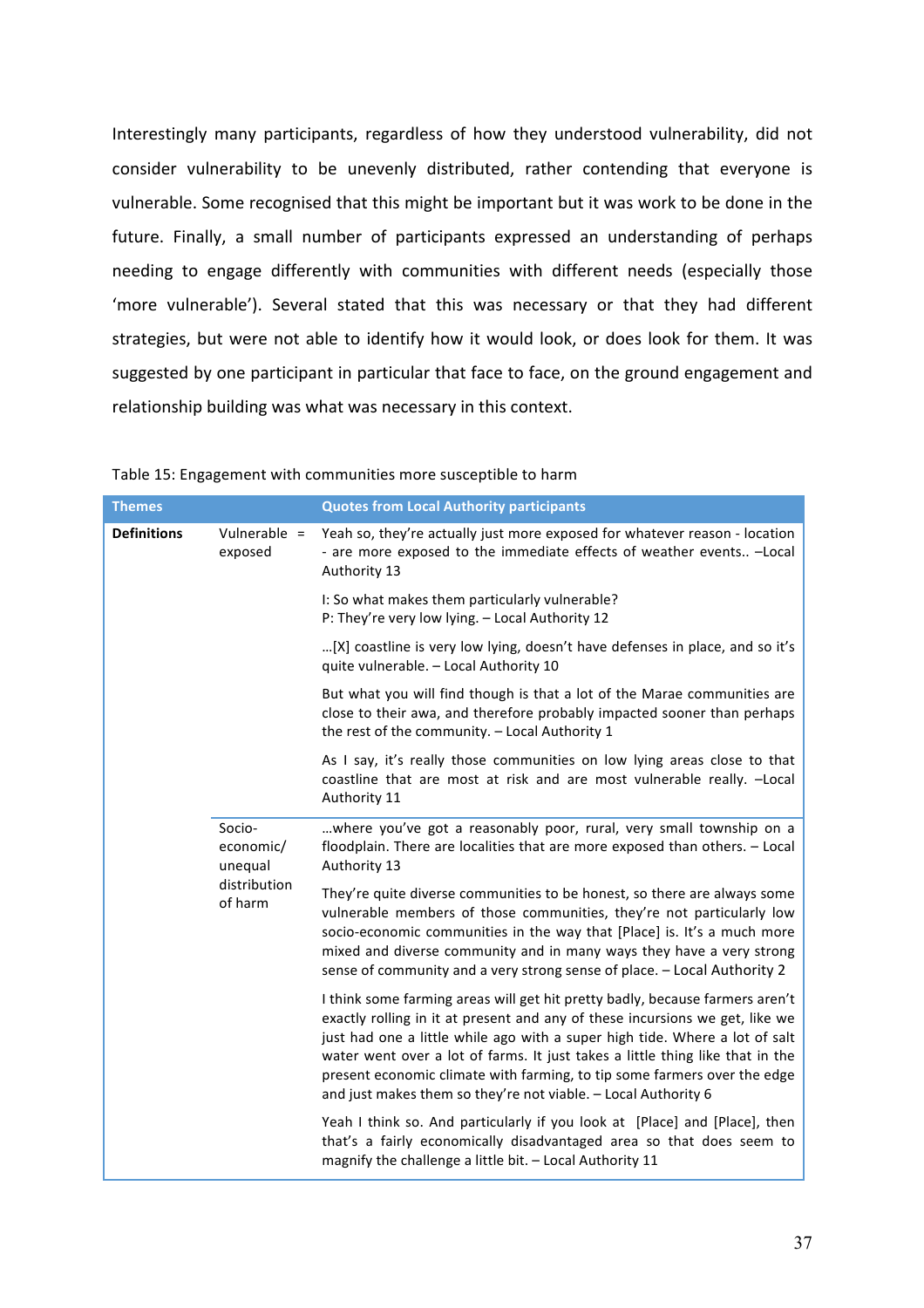## Table 15 continued: Engagement with communities more susceptible to harm

| <b>Themes</b>                 |                            | <b>Quotes from Local Authority participants</b>                                                                                                                                                                                                                                                                                                                                                                                                                  |
|-------------------------------|----------------------------|------------------------------------------------------------------------------------------------------------------------------------------------------------------------------------------------------------------------------------------------------------------------------------------------------------------------------------------------------------------------------------------------------------------------------------------------------------------|
| <b>Definitions</b><br>(contd) | In emergency<br>situations | The main groups would be the elderly, people who are disabled in flood<br>plains, and we have a number of residents in wheelchairs and they need<br>assistance with evacuation. - Local Authority 5                                                                                                                                                                                                                                                              |
|                               |                            | If you're looking from a civil defense, recovery perspective after events,<br>then you need to factor in different things. Like people's mobility, whether<br>everyone has access to a vehicle, or do they have the neighbourly support<br>around to get them out? - Local Authority 10                                                                                                                                                                          |
|                               |                            | The main groups would be the elderly, people who are disabled in flood<br>plains, and we have a number of residents in wheelchairs and they need<br>assistance with evacuation. - Local Authority 5                                                                                                                                                                                                                                                              |
|                               | Home<br>ownership          | they are trapped in that home ownership over time as the value<br>decreases and for the majority of people their house is actually the only<br>asset they have, which means that there is going to be a loss on their<br>investment. - Local Authority 7                                                                                                                                                                                                         |
|                               |                            | I think they're the most vulnerable because there's a range of people in<br>that space. And some of those people could actually be quite wealthy,<br>they just actually have not prepared themselves to lose the investment<br>that they've bought into. - Local Authority 7                                                                                                                                                                                     |
|                               |                            | The sea rising up, they're all coastal communities, they're not highly<br>vulnerable communities in terms of that they don't have the opportunity<br>to invest their way out of it. The problem is that they actually aren't able<br>to cope, because they don't actually experience shock that often in their<br>lives. The issue is that they will be the ones demanding higher end<br>investment by the community to protect their homes. - Local Authority 7 |
|                               |                            | And even in the reasonably affluent or high price residential properties,<br>they might be high prices, but some of them, many of them are equally<br>mortgaged up to the hills as well. - Local Authority 3                                                                                                                                                                                                                                                     |
|                               | Age as factor              | If you look at the demographics of the whole district, including those areas<br>as well, we are more of an aging population. We do not have tertiary<br>institutes, however we do have colleges and primary schools with a<br>considerable amount of pupils. - Local Authority 10                                                                                                                                                                                |
|                               |                            | I think the people that are going to be hit worst are probably the older<br>generation, I think. Because a lot of them have either moved by choice, or<br>have been forced to move out to those areas because of house prices. The<br>rates and whatever. And there are a lot of old folks homes out in those<br>areas. - Local Authority 6                                                                                                                      |
| Everyone is vulnerable        |                            | I think the thing is, everyone is vulnerable. Putting aside business, if we<br>just deal with people in terms of, its their house, everyone deserves a<br>home. Everyone deserves a home they can purchase, or they can live in, its<br>affordable. There is however, if you stick with that social conscious side,<br>then anyone that is going to be affected by sea level rise is ultimately<br>going to lose that home. - Local Authority 7                  |
|                               |                            | HmmI can't really think of anything that would fit that description I<br>mean I'm trying to recall your exact wordssomething like especially<br>vulnerable? I think that's what I'm answering, so it's all equally vulnerable,<br>nothing especially vulnerable, how's that? - Local Authority 8                                                                                                                                                                 |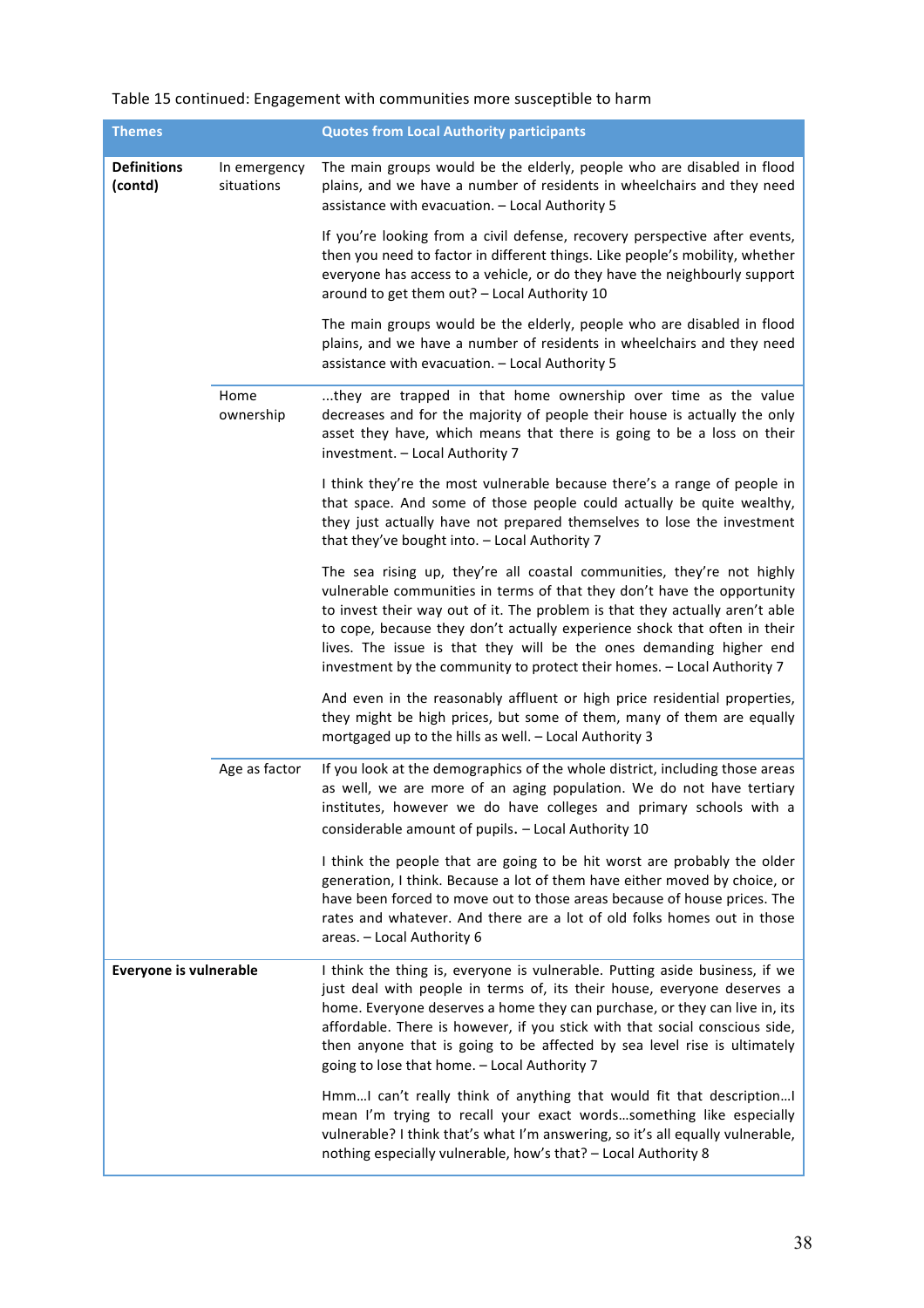## Table 15 continued: Engagement with communities more susceptible to harm

| <b>Themes</b>                                                  | <b>Quotes from Local Authority participants</b>                                                                                                                                                                                                                                                                                                                                                                                                                                                                               |
|----------------------------------------------------------------|-------------------------------------------------------------------------------------------------------------------------------------------------------------------------------------------------------------------------------------------------------------------------------------------------------------------------------------------------------------------------------------------------------------------------------------------------------------------------------------------------------------------------------|
| Different kinds of<br>engagement for vulnerable<br>communities | we do have different engagement strategies for different communities<br>across the city, because they've got different challengesThere's the risk<br>of climate change but then there's the vulnerability of the particular group<br>itself, due to both the physical factors but also the socioeconomic factors<br>of that community and any cultural factors. - Local Authority 2                                                                                                                                           |
|                                                                | powerpoints are really good and bringing up images and getting them<br>engaged like thatbut some of our communities complain because they<br>can't find stuff in the newspaper - that older demographic. So it needs to<br>be very targeted depending on where you're doing those engagement<br>processes. Ideally we've got multiple platforms that we can try and reach<br>people on, but I think with this stuff you have to do it face to face. - Local<br>Authority 10                                                   |
|                                                                | [Place] is definitely like that, so when we designed our consultation, that's<br>why we wanted people to come down to the beach. Because as a<br>community, they spend a lot of time at the beach. And they're hands on<br>learners. So very low social-economic, low levels of education, low levels<br>of employment, and high levels of unemployment. But they're very<br>passionate about where they live. - Local Authority 4                                                                                            |
|                                                                | [and then specifically in the context of exposed vulnerable communities] I<br>think there needs to be recognition that meaningful engagement is<br>difficult and challenging and time consuming and that communities that<br>don't readily express themselves are important communities in our society<br>and so additional effort needs to be recognised and targeted to make sure<br>those views are captured. - Local Authority 9                                                                                          |
| Not there yet/Not a priority                                   | In terms of the space we've started with, we haven't determined whether<br>there is difference in vulnerability of different groups. Because what<br>you're really doing at this stage is providing information.  And I'd<br>probably largely say that a starting point for most discussions would not<br>be around where the vulnerable communities are, it's going to be about<br>where is the best investment going to be put for the best benefit cost. $-$<br>Local Authority 7                                          |
|                                                                | I don't know whether we've given too much thought to it at this point in<br>time. I think we need to still work through other issues as we're required<br>to do with the broader community. In terms of impacts, certainly in terms<br>of rates and the impact that rates may have on those people. And<br>probably any responses to climate change we need to make sure we have<br>careful consideration to all parts of the community and how they may be<br>able to respond or deal with those things. - Local Authority 2 |
|                                                                | so one of the inputs into [Riskscape] can be socio-demographic, census<br>type data and housing stock, age of it, whether it's timber, or something<br>else, so all of those numbers can get crunched.  We haven't done that<br>deep dive into characterizing communities but we could easily do that<br>with the census data. - Local Authority 3                                                                                                                                                                            |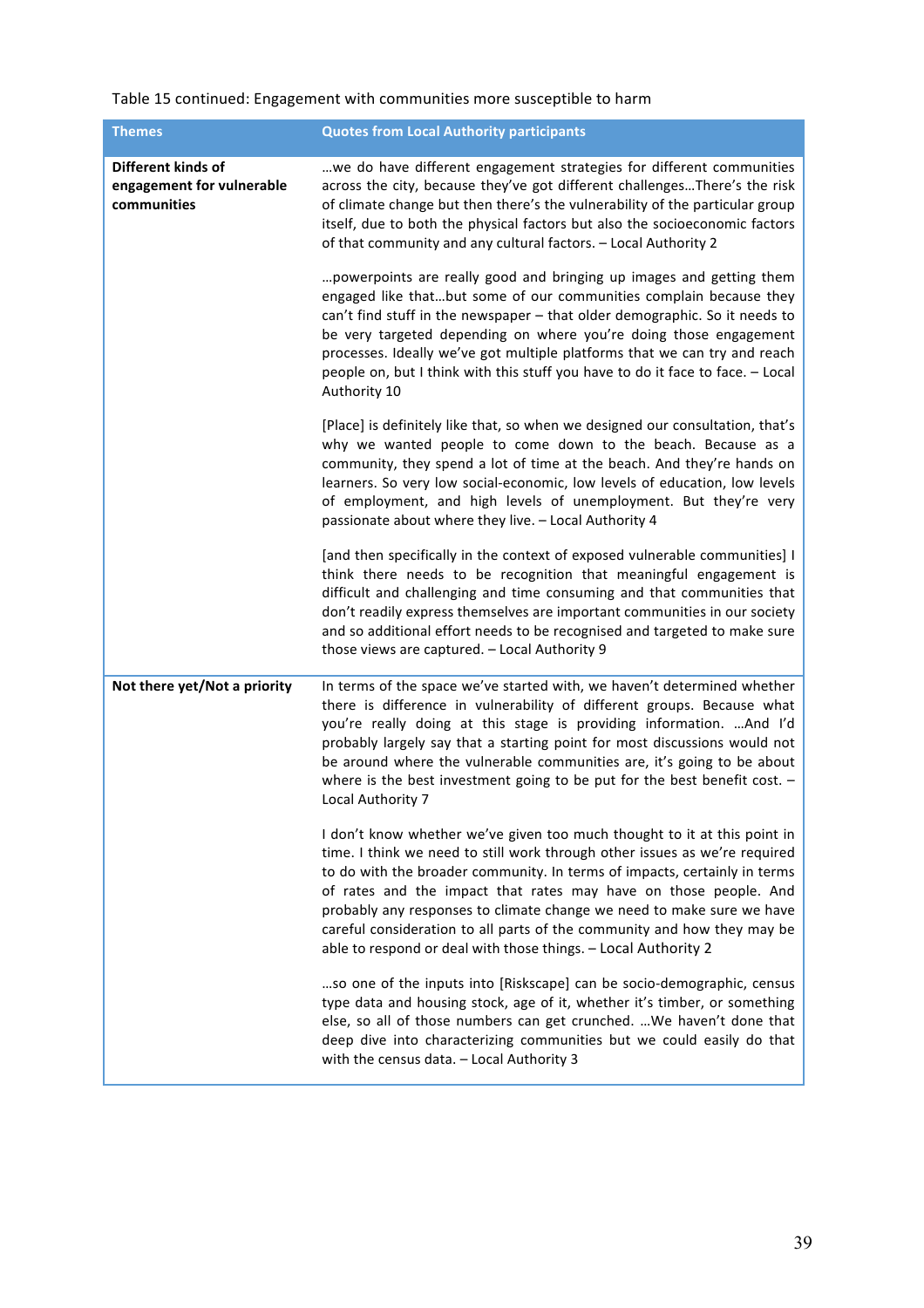## 5.4. Community Action

While several participants noted that iwi in some regions are developing climate adaptation strategies and one participant spoke of collaborating with iwi in this process, interviewees were generally unaware of community action for adaptation that is occurring. This question raised issues around responsibility, who should be driving adaptation, and what those relationships between councils and communities should look like. Participants identified lobbying the council as a form of action, and there was also a recognition that climate justice groups are also taking a form of action (though this was not necessarily sanctioned by the participants). However, there was a general sense that 'practical' or 'pragmatic' action does not include lobbying and climate mitigation actions, and that there is very little 'practical' action occurring.

| <b>Themes</b>                         | <b>Quotes from Local Authority participants</b>                                                                                                                                                                                                                                                                                                                                                                                                                                                                                                                                 |
|---------------------------------------|---------------------------------------------------------------------------------------------------------------------------------------------------------------------------------------------------------------------------------------------------------------------------------------------------------------------------------------------------------------------------------------------------------------------------------------------------------------------------------------------------------------------------------------------------------------------------------|
| Independent<br>action                 | I understand that [name of an iwi] are in the process of developing a climate change<br>strategy or policy. For I believe their assets or their Māori land. - Local Authority 2                                                                                                                                                                                                                                                                                                                                                                                                 |
|                                       | So those conversations, so I guess the conversations from iwi are, 'what are you doing<br>about climate change'. They have their own, or we're encouraging them to write their<br>own management plans and some of them are completebut at the end of the day, on<br>a pragmatic level, and I say this with respect, they're doing nothing. - Local Authority<br>12                                                                                                                                                                                                             |
|                                       | Um I have a vague recollection of [iwi] commissioning a piece of work themselves<br>looking at, if I get it right, implications of climate change on tangata whenua in [name<br>of place]. So that's a bit of initiative off their own back. - Local Authority 3                                                                                                                                                                                                                                                                                                                |
|                                       | The iwi have their own environmental planning, so they do a fair amount off their own<br>back, and they have you know, as groups, a number of them have raised quite a bit of<br>concern about climate change. And sea level rise.  So certainly iwi are quite active here<br>in terms of trying to find solutions, and often to come to councils as well. - Local<br><b>Authority 5</b>                                                                                                                                                                                        |
| <b>Collaboration</b><br>with councils | So that coastal project, it's a joint council project, and we have a joint committee of<br>councilors overseeing that, but on the same joint committee there are three, or is it six,<br>tangata whenua representatives of the settlement entities that are within that<br>particular geographic area. And also through that project we've commissioned a piece<br>of work that would go out to the marae located within the subject area and try to glean<br>some intel about what's important to them, those marae communities in those coastal<br>areas. - Local Authority 3 |

Table 16: Community action - iwi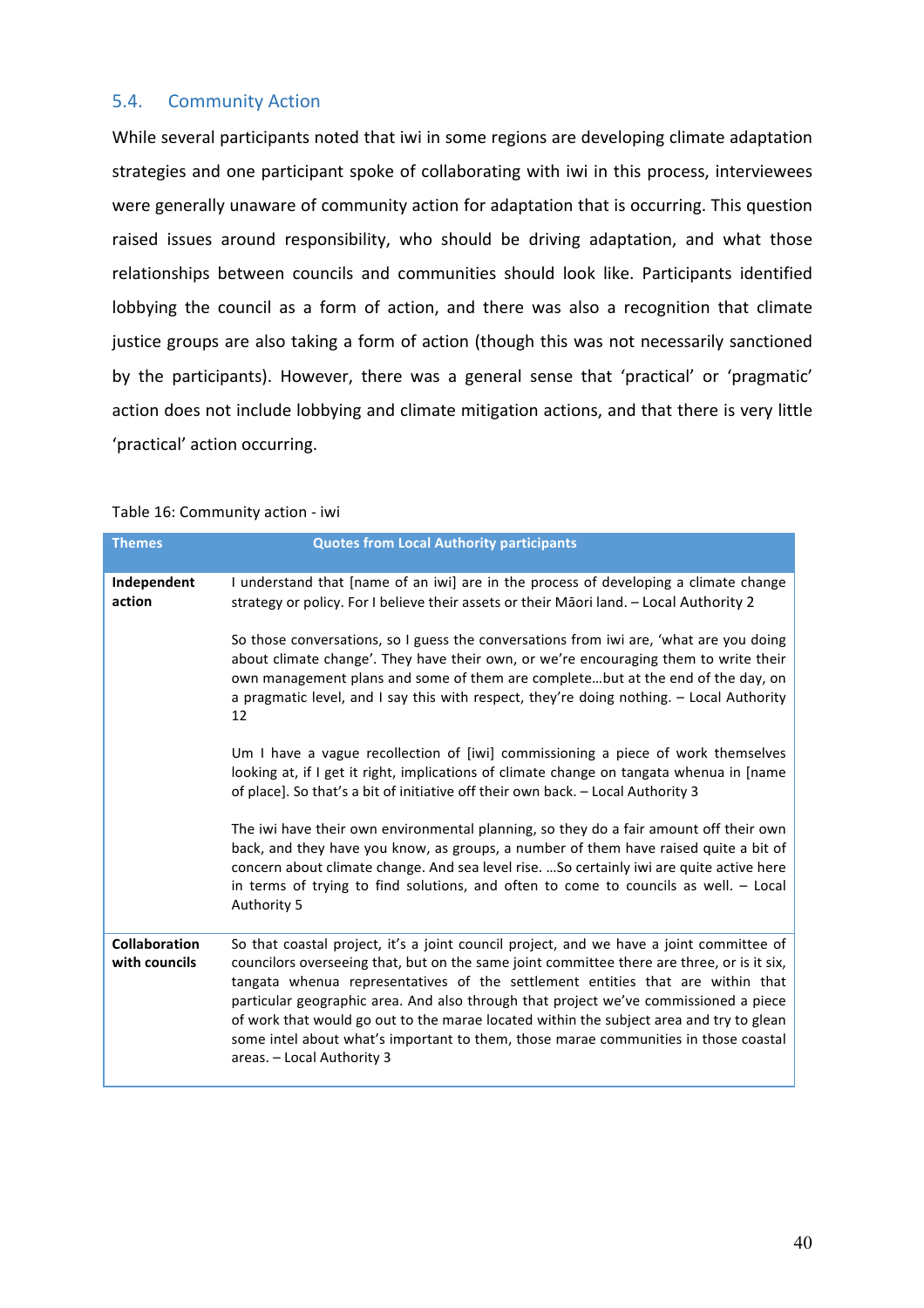## Table 17: Community action - local groups

| <b>Themes</b>                                      | <b>Quotes from Local Authority participants</b>                                                                                                                                                                                                                                                                                                                                                                                                 |
|----------------------------------------------------|-------------------------------------------------------------------------------------------------------------------------------------------------------------------------------------------------------------------------------------------------------------------------------------------------------------------------------------------------------------------------------------------------------------------------------------------------|
| Unaware, not happening                             | Probably not outside of an event Yeah so there's probably not a lot of that,<br>no. - Local Authority 6                                                                                                                                                                                                                                                                                                                                         |
|                                                    | Hmm probably not in terms of practical measures. - Local Authority 11                                                                                                                                                                                                                                                                                                                                                                           |
|                                                    | No, I'm not aware of any land owner or community groups that are largely<br>doing anything about climate change related hazards. - Local Authority 7                                                                                                                                                                                                                                                                                            |
| <b>Asking Council</b><br><b>Questions/Lobbying</b> | There are a few lobby groups around, but they are lobbying the council. Its<br>not actually truly coming up with the response. I largely see this as an<br>expectation that the councils or the government will resolve these issues. -<br>Local Authority 7                                                                                                                                                                                    |
|                                                    | certain people in those communities are starting to ask questions.<br>Because we've had two events in two years, so I suppose they are doing<br>something, they're asking us what we're doing - Local Authority 10                                                                                                                                                                                                                              |
|                                                    | Well, there's just the typicalresidents group. And they're lobbying for a<br>sea wall, to protect their own properties. - Local Authority 4                                                                                                                                                                                                                                                                                                     |
|                                                    | there are a lot of conversations going on because they are, the community<br>are bringing those to council. Council is not going out to those communities.<br>- Local Authority 12                                                                                                                                                                                                                                                              |
| <b>Climate Justice/Climate</b><br><b>Action</b>    | through this coastal plan review process, these are people that are I<br>would say not directly impacted, but they are passionate about it. You've<br>got [Climate Justice group A], you've got a number of things like that -<br>[Climate Justice Group B] - that are concerned about things like oil and gas<br>and its contribution to global warming, they will inevitably have an input<br>into any planning process. - Local Authority 13 |
|                                                    | So I think the response there tends to come from the climate change<br>karinga (?) and they tend to rope in everyone that's concerned about<br>climate change, their concepts and ideas would be better addressed by<br>central government as opposed to council. - Local Authority 12                                                                                                                                                          |
| <b>Coast Care</b>                                  | where we have quite a community based approach in managing coastal<br>hazards is our 'coast care' project. And that works with community groups<br>on restoring natural protection. So sand dunes and vegetation on the dunes<br>and so on. So that's an alternative to sort of hard responses to coastal<br>erosion. We have a number of coast care groups around the region - Local<br>Authority 5                                            |
|                                                    | We don't have, and it's a shame, we don't have any active coast care<br>groups. The only groups have been in that citizen science project. So they<br>living reefs project So that's sort of really the only active community yeah.<br>- Local Authority 4                                                                                                                                                                                      |

# 6. Conclusion

Local authorities are aware of the immensity of the challenge that climate change presents for Aotearoa New Zealand, but there is a general sense of uncertainty, and even fear, that emerged through the research. A degree of uncertainty was perceived in relation to climate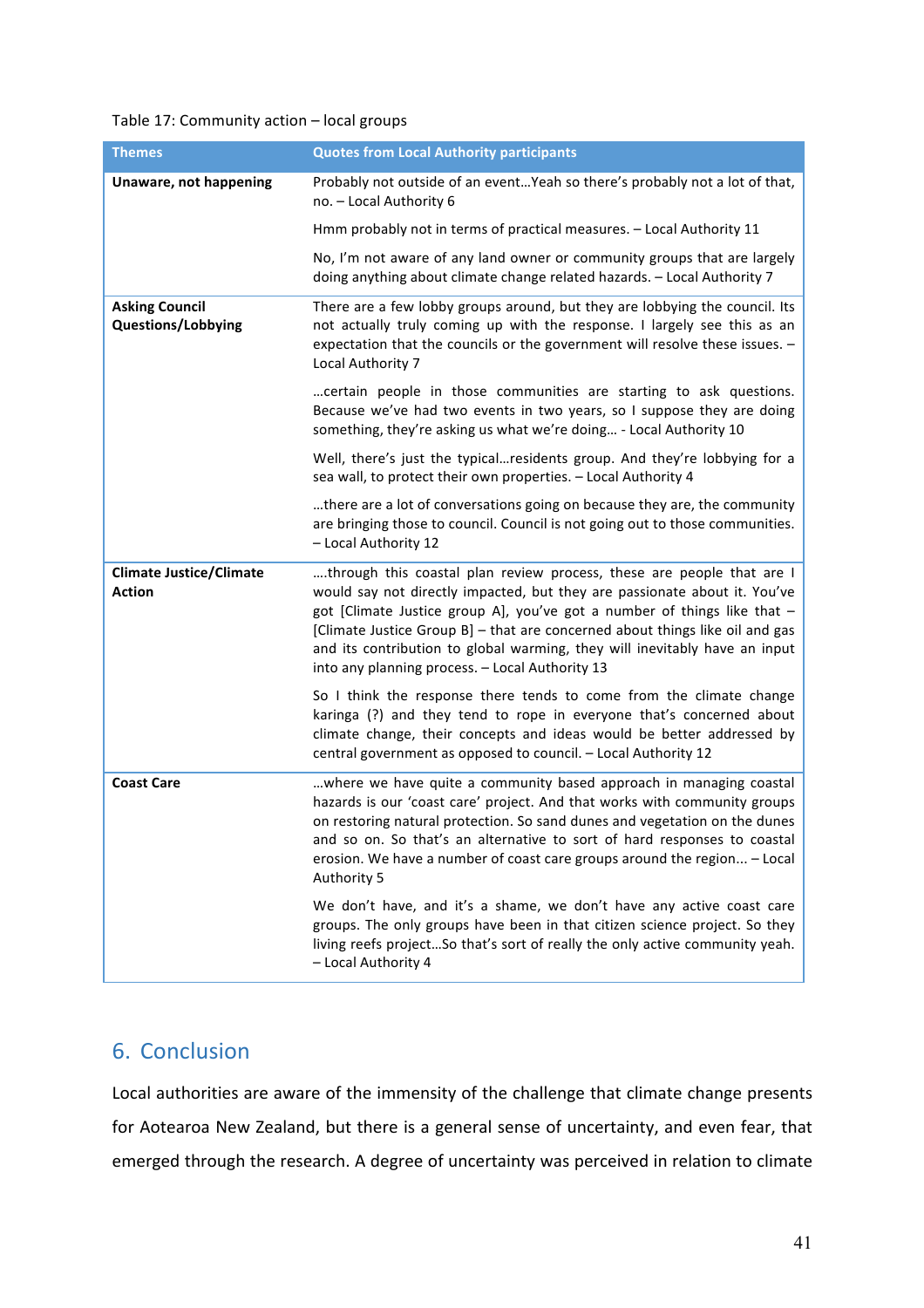science, which was seen as a barrier to both developing effective policy, and to engaging with communities. Scientific uncertainty makes it difficult to plan for the future, and is difficult to communicate. The perceived uncertainty of the science has combined with a sense of uncertainty about roles and responsibilities, to lead to a fear of litigation and pushback. The fear of pushback is also underpinned by a resistance to emotive responses to engagement. This suggests that perhaps there are some specific politics of knowledge operating in these engagement spaces, where certainty is seen as necessary and where emotion is not seen as useful or valid. This could lead to the experiences of community members not being heard and considered in adaptation processes unless they are bringing 'practical' concerns, or taking 'practical' actions, and raising issues that are seen to be within council's mandate. A central barrier to effective engagement and associated policy development therefore appears to be the ability of councils and communities to cope with uncertainty. 

A second central barrier is a lack of resourcing. Participants were able to articulate (to some extent) what they would like to do or even felt they ought to be doing, to engage more effectively and develop more effective policy, but they consistently felt constrained by time and money.

Both of these barriers  $-$  uncertainty and resourcing  $-$  were seen to be resolvable to some extent through central government actions. Increased funding, a shifting of priorities, a focus on developing science and policies at a national level, and clarifying roles and responsibilities to ensure consistency were some key actions that local authority representatives felt needed to come from central government.

Finally, a theme that was very clear throughout all interviews was a question as to how to spread the burden of climate change equitably. Every participant raised this in some manner, and none felt they could begin to answer it. The first step they saw, was again, a need for more certainty and consistency. However, given the nature of what we are facing, there is perhaps only a degree of certainty possible. Therefore, rather than focusing on getting rid of uncertainty, perhaps we need to focus on how we respond to it. There is a small but growing body of work exploring this question in the context of climate change that

42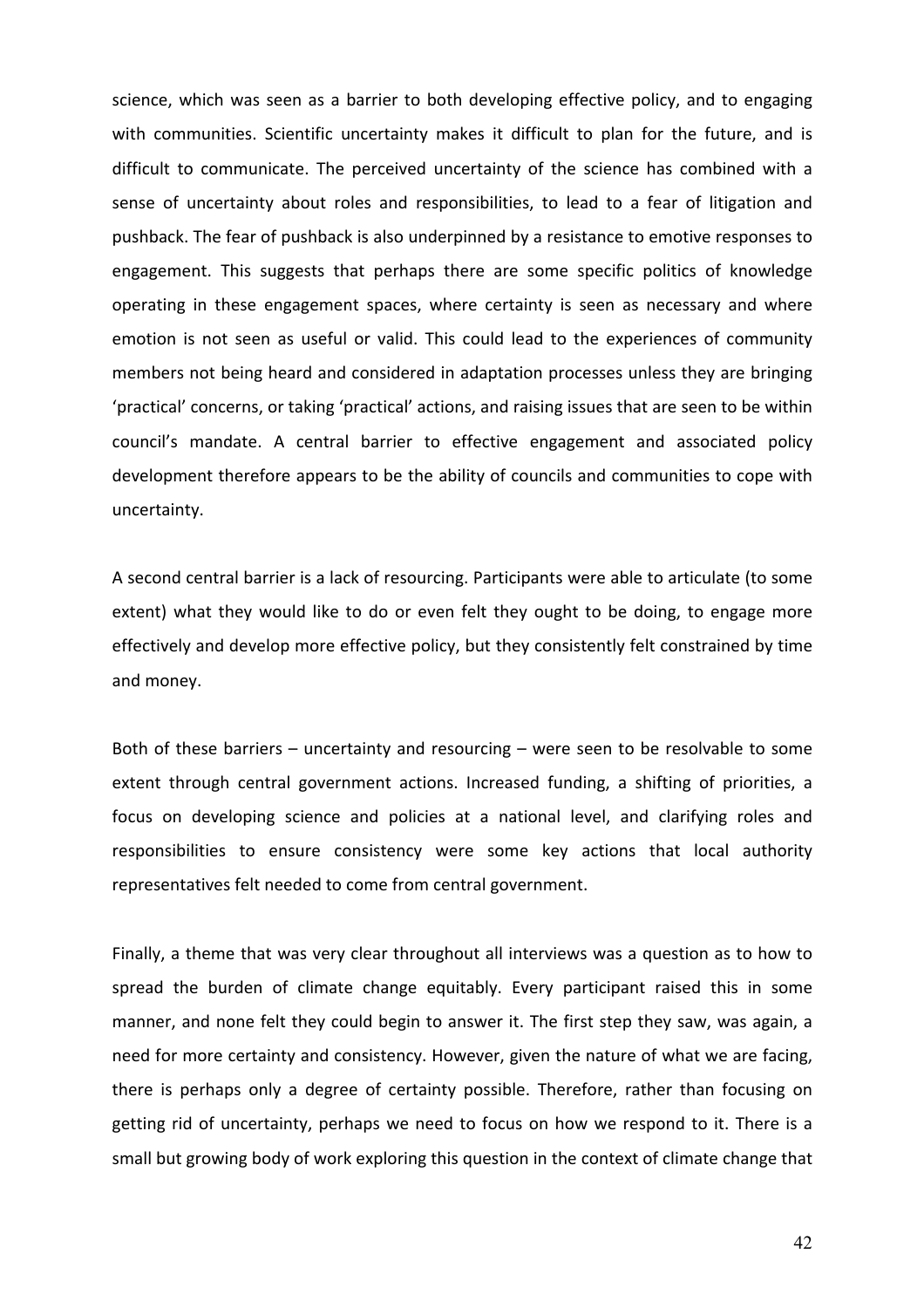frames adaptive pathways thinking as a productive way forward (see for example Bosomworth et al, 2015, Flood and Lawrence, 2017, and Haasnoot et al, 2013). However, there is a particular gap in critical work from outside adaptive management frameworks. There is therefore room for further investigation into how uncertainty might be responded across scales and dimensions of society.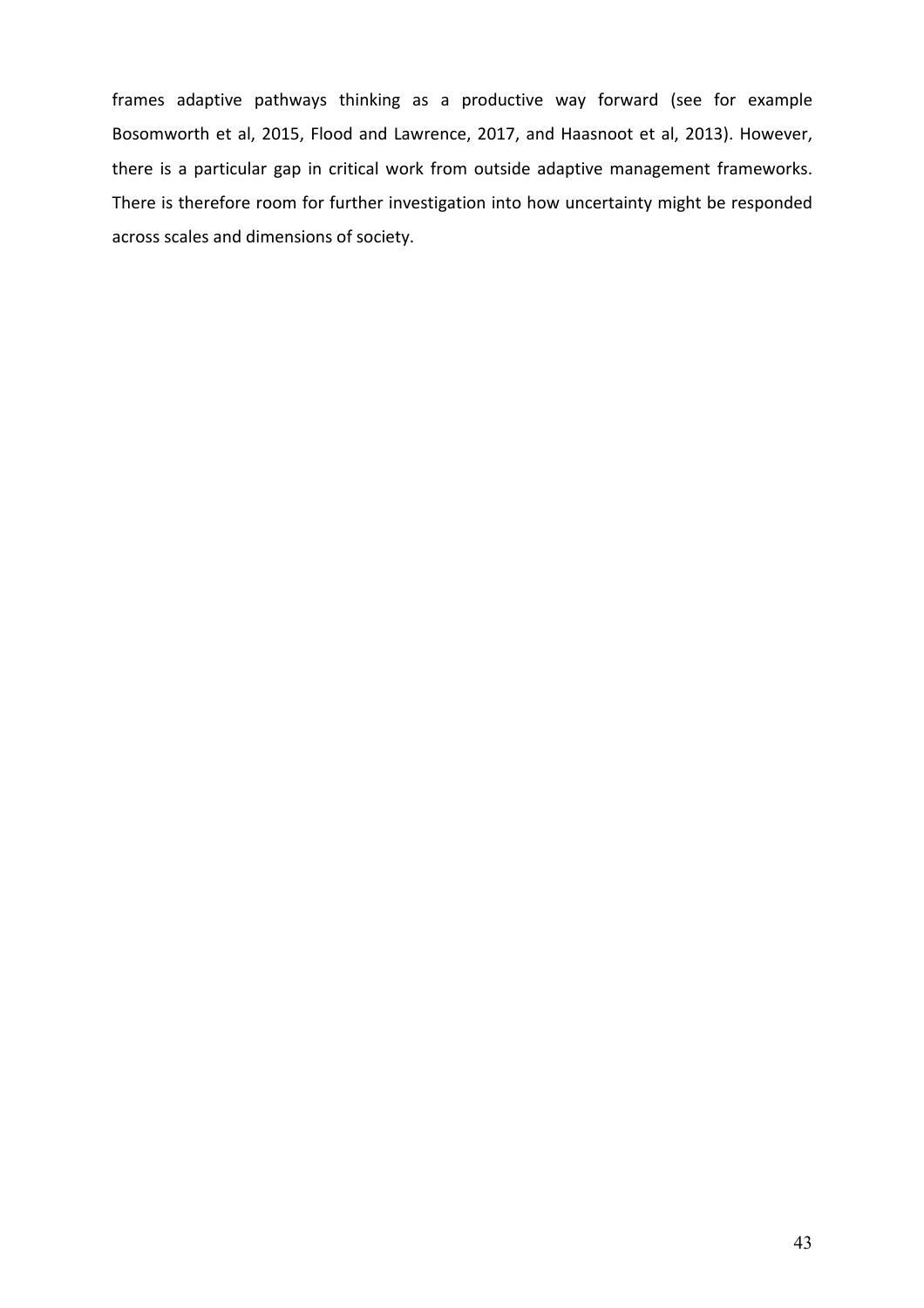## 7. References

- Arnstein, S.R. (1969). "A Ladder of Citizen Participation." *Journal of the American Institute of Planners* 35 (4): 216–224.
- Bell, R. G., Paulik, R., & Wadwha, S. (2015). National and Regional Risk Exposure in Low Lying Coastal Areas: Areal extent, population, buildings, and infrastructure. NIWA, Hamilton. Retrieved from https://www.pce.parliament.nz/media/1384/national-and-regional-riskexposure-in-low-lying-coastal-areas-niwa-2015.pdf
- Bell, R., Lawrence, J., Allan, S., Blackett, P., Stephens, S. (2017) Coastal Hazards and Climate Change: Guidance for Local Government. Ministry for the Environment, Wellington.
- Bell, R., Lawrence, J., Stephens, S., Allan, S., Blackett, P., Lemire, E., & Zwartz, D. (2017). Coastal Hazards and Climate Change: New Zealand Guidance. Paper presented at the Coasts & Ports 2017, Cairns, Australia.
- Britton, R., Dahm, J., Rouse, H., Hume, T., Bell, R., & Blackett, P. (2011). Coastal Adaptation to Climate Change: Pathways to change. NIWA, Christchurch. Retrieved from: https://www.niwa.co.nz/sites/niwa.co.nz/files/pathways\_to\_change\_nov2011.pdf
- Bulkeley, H., Edwards, G.A., and Fuller, S., 2014. Contesting climate justice in the city: examining politics and practice in urban climate change experiments. *Global Environmental Change*, 25, 31–40.
- Campbell, J., & Barnett, J. (2010). *Climate change and small island states: power, knowledge and the South Pacific*. Routledge.
- Cannon, T., Twigg, J., Rowell, J., (2003). *Social vulnerability, sustainable livelihoods and* disasters. Report to the Department for International Development. Conflict and Humanitarian Assistance Department and Sustainable Livelihoods Support Office, London.
- Climate Change Adaptation Technical Working Group. (2017). *Adapting to Climate Change in New Zealand: Stocktake Report from the Climate Change Adaptation Technical Working*  Group. Ministry for the Environment, Wellington.
- Erikson, S., Nightingale, A., and Eakin, H. (2015). Reframing adaptation: The political nature of climate change adaptation. *Global Environmental Change* 35, pp. 523-533.
- Farbotko, C., & Lazrus, H. (2012). The first climate refugees? Contesting global narratives of climate change in Tuvalu. *Global Environmental Change*, 22(2), 382-390.
- Few, R., Brown, K., Tompkins, E.L., (2007). Public participation and climate change adaptation: avoiding the illusion of inclusion. *Climate Policy* 7, 46-59.
- Flood, S., & Lawrence, J. (2017). *Climate Change Impacts & Implications for New Zealand: Framing Conversations around Risk and Uncertainty*. Retrieved from https://www.deepsouthchallenge.co.nz/sites/default/files/2017-02/CCII-RA4-Framingconversations-around-risk-and-uncertainty.pdf
- Forsyth, T., (2014). Climate justice is not just ice. *Geoforum* 54, 230–232
- Haasnoot, M., Kwakkel, J. H., Walker, W. E., & ter Maat, J. (2013). Dynamic adaptive policy pathways: A method for crafting robust decisions for a deeply uncertain world. *Global Environmental Change, 23*(2), 485-498.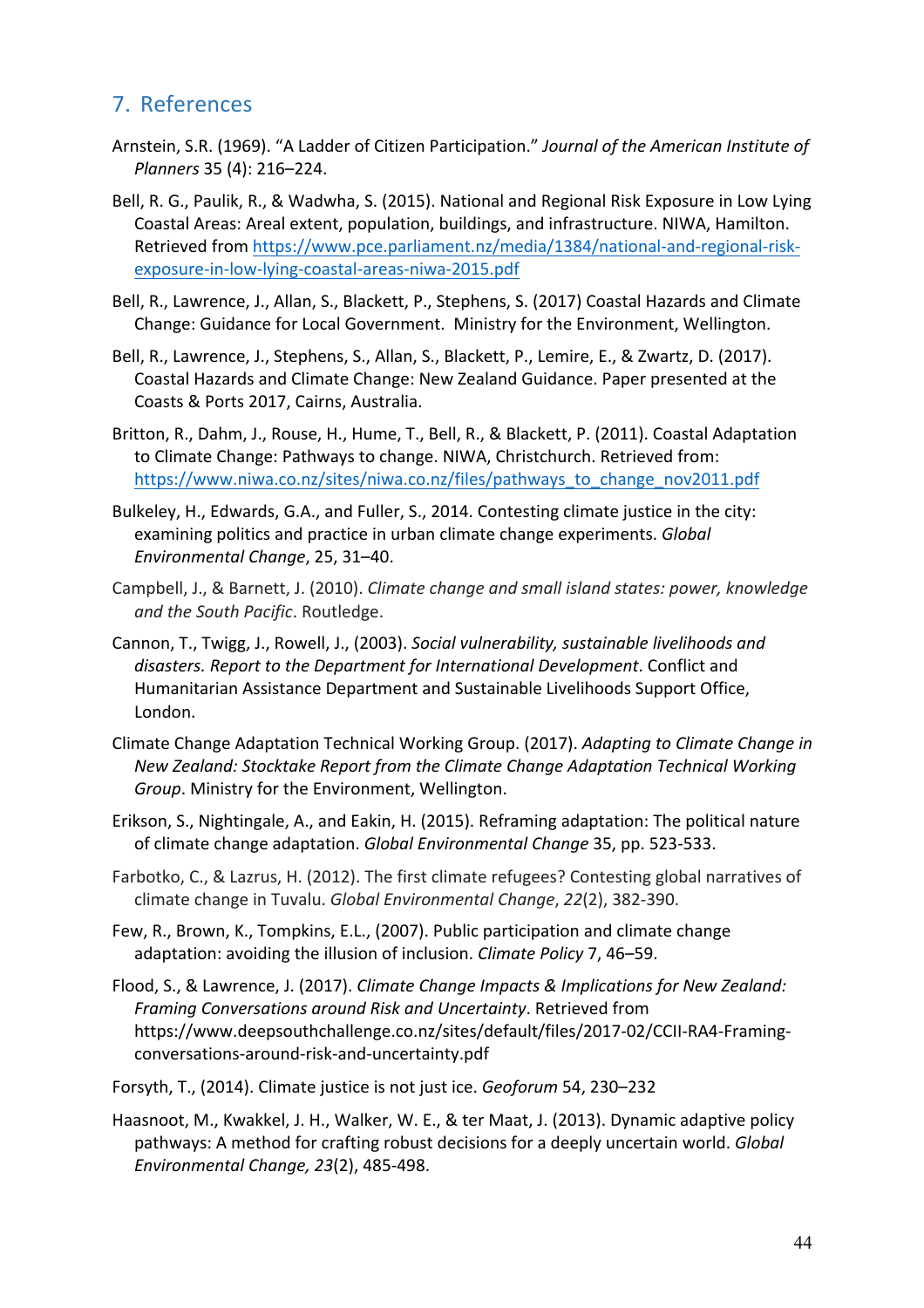Hillier, J., (2003), 'Puppets of populism?', *International Planning Studies* 8(2), 157–166.

- Hindmarsh, R., and C. Matthews. (2008). Deliberative Speak at the Turbine Face: Community Engagement, Wind Farms, and Renewable Energy Transitions, in Australia. Journal of *Environmental Policy & Planning* 10 (3): 217–232.
- Holland, B. (2017) Procedural justice in local climate adaptation: political capabilities and transformational change, *Environmental Politics*, 26:3, 391-412.
- IPCC (2014): Summary for policymakers. In: *Climate Change 2014: Impacts,Adaptation, and Vulnerability. Part A: Global and Sectoral Aspects.* Contribution of Working Group II to the Fifth Assessment Report of the Intergovernmental Panel on Climate Change [Field, C.B., V.R. Barros, D.J. Dokken, K.J. Mach, M.D. Mastrandrea, T.E. Bilir, M. Chatterjee, K.L. Ebi, Y.O. Estrada, R.C. Genova, B. Girma, E.S. Kissel, A.N. Levy, S. MacCracken, P.R. Mastrandrea, and L.L.White (eds.)]. Cambridge University Press, Cambridge, United Kingdom and New York, NY, USA, pp. 1-32.
- Bosomworth, K., Harwood, A., Leith, P., Wallis, P.J. (2015) *Adaptation Pathways: A Playbook* for Developing Options for Climate Change Adaptation in Natural Resource Management, Southern Slopes Climate Change Adaptation Research Partnership (SCARP), RMIT University, University of Tasmania, and Monash University.
- Lawrence, J., Sullivan, F., Lash, A., Ide, G., Cameron, C., & McGlinchey, L. (2015). Adapting to changing climate risk by local government in New Zealand: institutional practice barriers and enablers. *Local Environment: The International Journal of Justice and Sustainability*, 20(3), 298-320.
- Marino, E., Ribot, J., (2012). Special issue introduction: adding insult to injury: climate change and the inequities of climate intervention. *Global Environmental Change* 22, 323– 328.
- Naess, L.O., (2013). The role of local knowledge in adaptation to climate change. Wiley *Interdisciplinary Reviews: Climate Change* 4, 99–106.
- Orlove, B., (2009). The Past, the Present and some Possible Futures of Adaptation. In Adger, W. N., Lorenzoni, I., and O'Brien, K., (Eds.), *Adapting to Climate Change: Thresholds,* Values, Governance. Cambridge University Press, Cam- bridge.
- Owens, S., Rayner, T., & Bina, O. (2004). New agendas for appraisal: reflections on theory, practice, and research. *Environment and Planning A, 36*(11), 1943-1959.
- Paavola, J., Adger, W.N., (2006). Fair adaptation to climate change. *Ecological Economics* 56, 594–609.
- Parliamentary Commissioner for the Environment (PCE). (2015). *Preparing New Zealand for Rising Seas: Certainty and Uncertainty*. PCE, Wellington. Retrieved from http://www.pce.parliament.nz/publications/preparing-new-zealand-for-rising-seascertainty-and-uncertainty
- Ribot, J. (2014). Cause and response: vulnerability and climate in the Anthropocene. *Journal of Peasant Studies*, *41*(5), 667-705
- Rouse, H.L., and Blackett, P., (2011). *Coastal Adaptation to Climate Change: Engaging communities - making it work*. NIWA Report for MSI contract C01X0802. Available at: http://www.niwa.co.nz/ourscience/coasts/research-projects/coastal-adaption-toclimate-change.